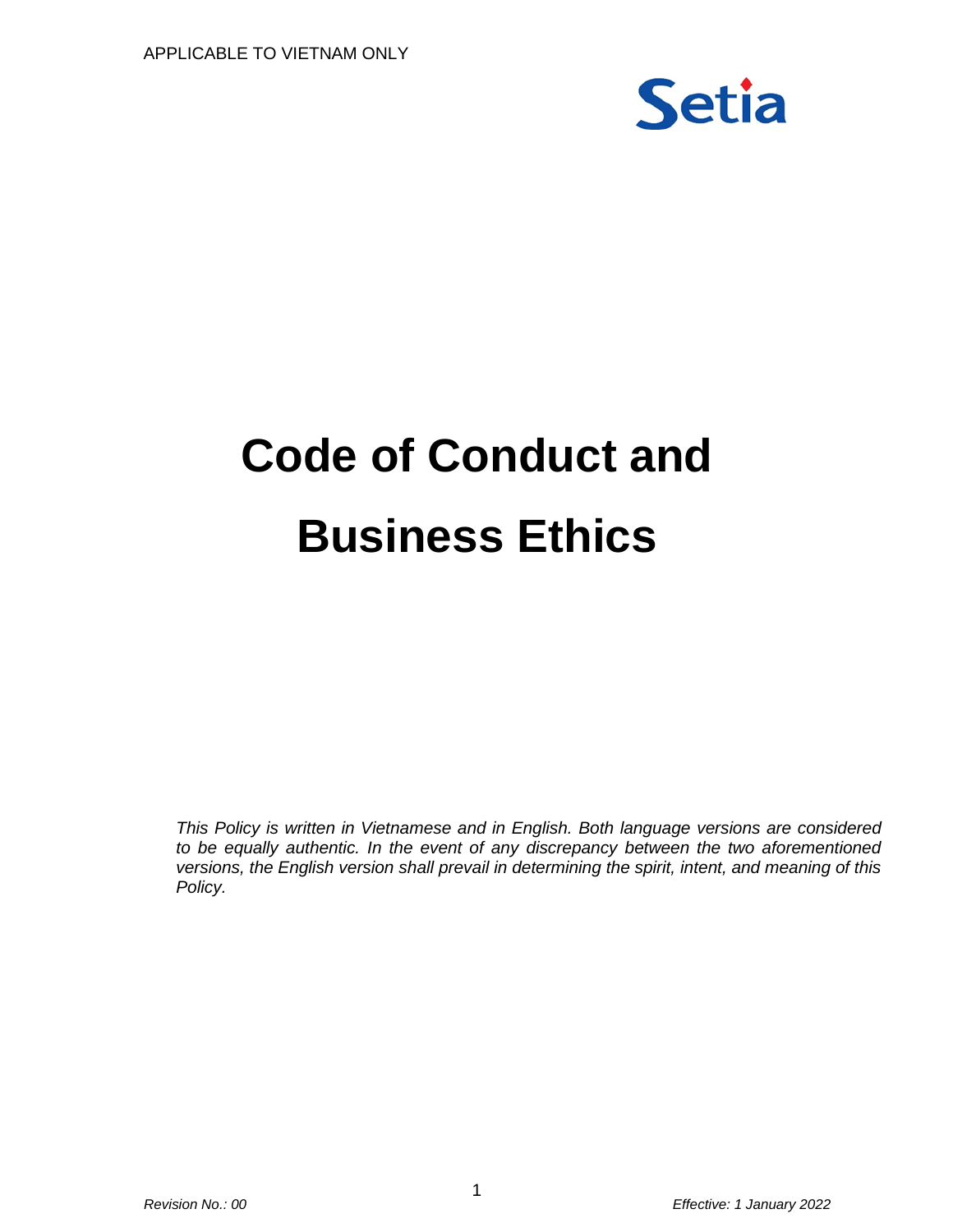

# **Code of Conduct and Business Ethics**

## **Executive Summary**

S P Setia is committed to maintaining the highest standard of conduct and business ethics. The values of ethics, honesty and integrity are the cornerstones of this Code. Hence, this Code encompasses an expression of our commitment to performance with integrity.

This Code serves as a road map to help guide actions and behaviour while working for and/or dealing with S P Setia. We expect and require each Employee and Director, as a representative of S P Setia, to also fulfill our commitment to the highest ethical behavior.

Third Parties engaged to act on S P Setia's behalf are also required to adhere to this Code and to similarly maintain the highest standards of conduct and business ethics.

S P Setia conducts its business with honesty and integrity, and respects the integrity of persons with whom we do business. We are committed to fair and impartial practices and comply with the laws and regulations. The same principle applies to S P Setia's business activities in Vietnam. We shall conduct our business operations and activities in full compliance with the applicable laws of all countries in which we conduct our business and operations.

## **Defined Terms**

**AML/CFT** means Anti-Money Laundering/Counter Financing of Terrorism.

**Code** means this Code of Conduct and Business Ethics.

**Confidential Information** means all or any information, whether of a proprietary nature or otherwise, relating to the business including assets, product, service, processes, inventions, improvement or development, corporate structure, operations, prospects, notes, summaries, commercial and/or financial information, ideas, data, concepts, know-how, techniques, designs, specifications, drawings, blueprints, tracings, diagrams, models, samples, flow charts, computer programs, algorithms, sales and marketing activities, customer and Employee data, or techniques, budgets, costs, profits, prices, discounts, mark-ups and any other information whatsoever belonging to or vested in S P Setia, whether in writing or embodied in data, documents, materials, platforms and/or other communications or otherwise or whether or not it is so marked as confidential.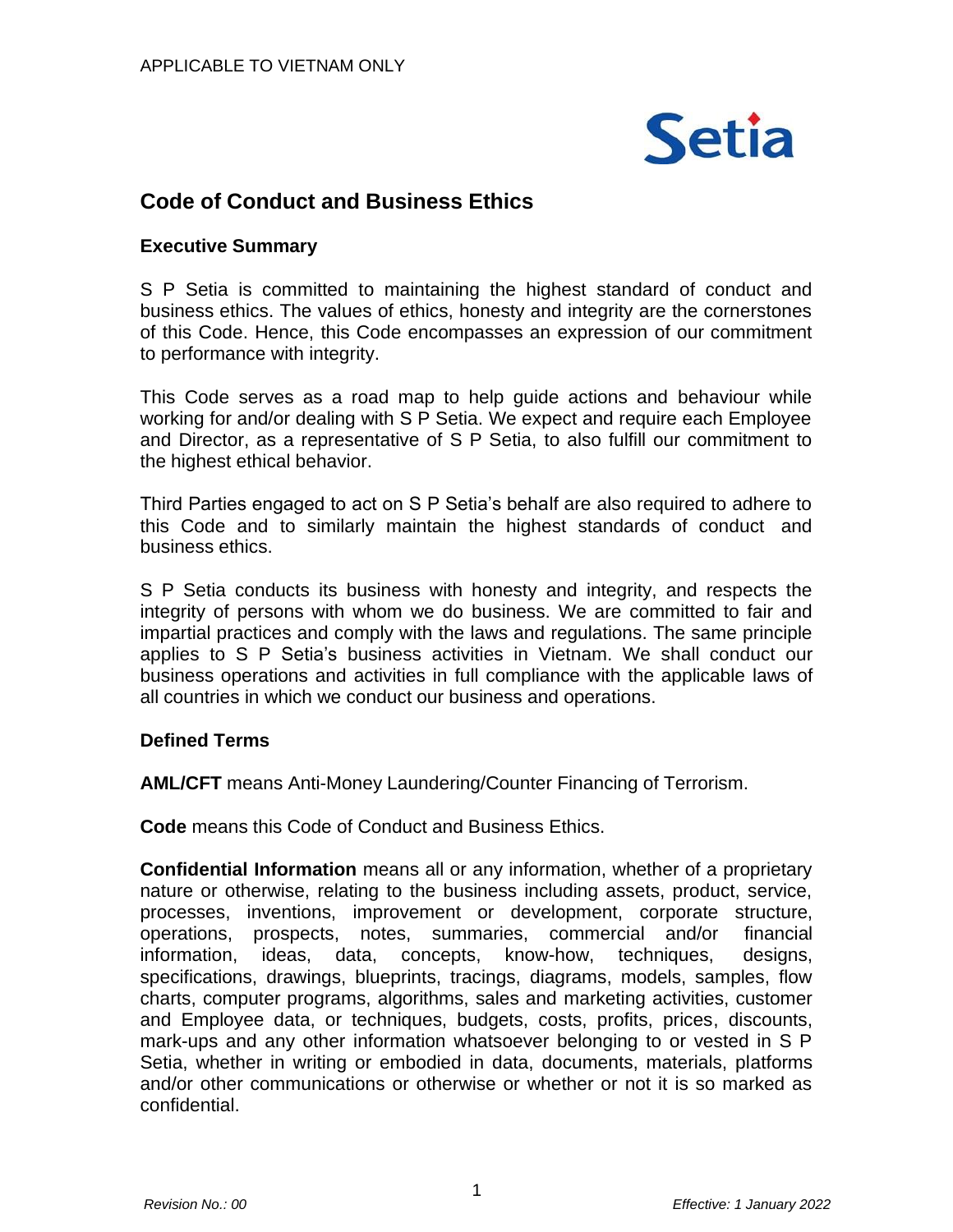**Director** means a Director appointed to a Board of Directors of S P Setia and in relation to Vietnam only, a Director includes (i) a member of member's council for S P Setia's presence in Vietnam in form of limited liability company, or (ii) a member of the board of management or member of the executive committee for S P Setia's presence in Vietnam in the form of joint stock company, or (iii) Operations Director appointed by S P Setia as the sole owner, or by the members' council or by the board of management of the entity in the form of limited liability company or joint stock company, respectively.

**Employee** means any individual working at any level or grade under the management, operation and supervision of S P Setia regardless of the name of the agreement between the parties, including officers, senior managers, trainees, secondees, agency staff, volunteers and interns of S P Setia, whether full-time, part-time, permanent, fixed-term or temporary.

**Gifts** has the meaning prescribed in the Gifts and Hospitality Policy.

**Gifts and Hospitality Policy** means the Gifts and Hospitality Policy implemented by S P Setia in Vietnam as amended and supplemented from time to time.

**Head** means, in relation to an Employee, the head of a department, head of a business unit, Director, General Director, and where applicable as the context may require, a Divisional General Manager, an Executive Vice President, a Senior Executive Vice President, Chief Operating Officer or Chief Executive Officer, Chief Operating Officer of S P Setia or Chief Executive Officer of S P Setia, within the Employee's reporting line.

**Hospitality** has the meaning prescribed in the Gifts and Hospitality Policy.

**Integrity and Governance Unit** or **IGU** means the integrity and governance unit of S P Setia and further details of its establishment are set out in the Whistleblowing Policy.

**Internal Labor Rules** means the Internal Labor Rules issued by Setia Lai Thieu One Member Company Limited and/or SetiaBecamex Joint Stock Company which has been registered successfully with the competent Department of Labor, War Invalids and Social Affairs.

**Manager** means, in relation to S P Setia, an Employee carrying the functional title, "Manager".

**Policies and Procedures** mean the S P Setia policies and procedures implemented by the management in relation to its business and operations and in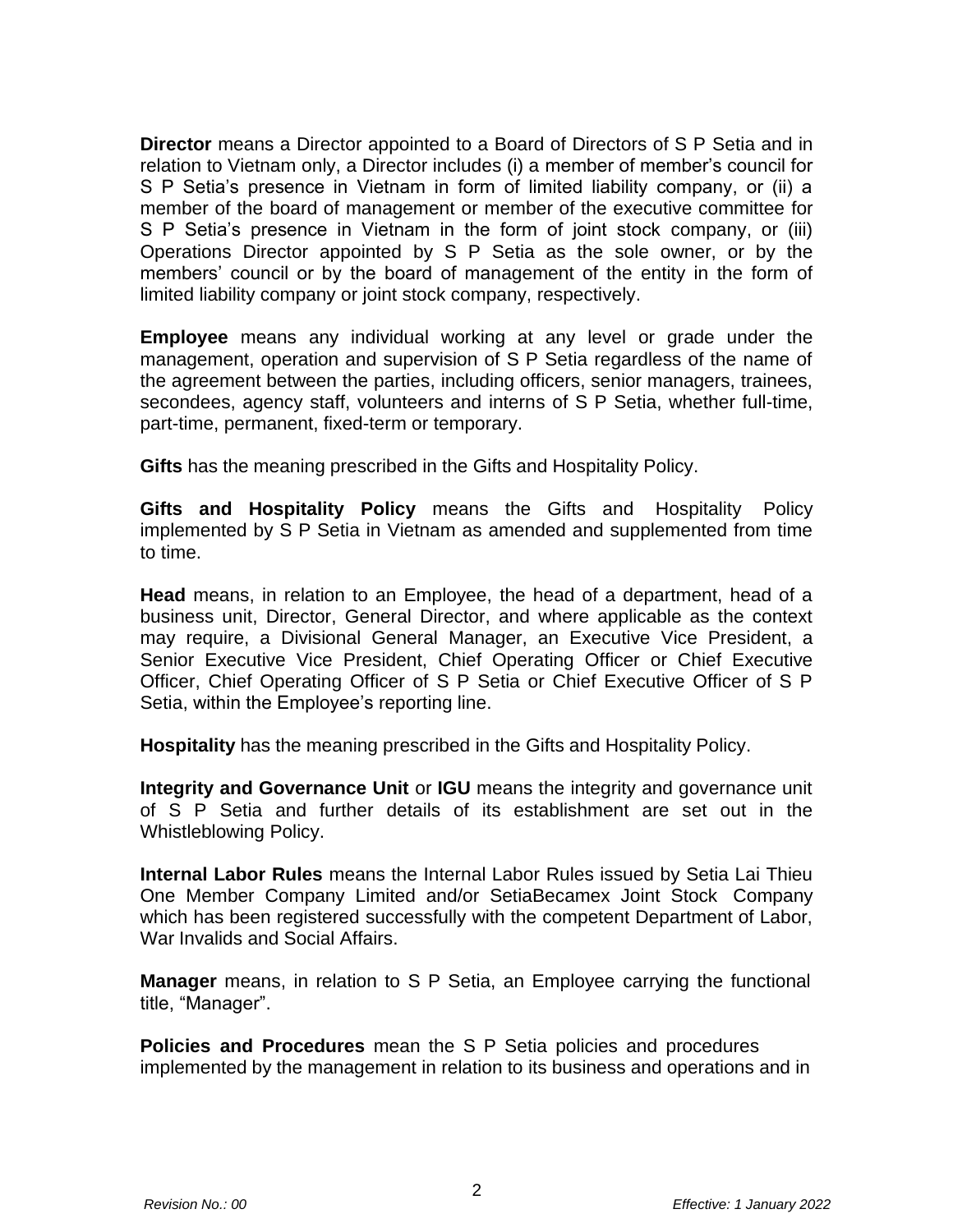which, the Employees, Directors and/or Third Parties are required to observe and comply.

**Public Official** means an individual who: (i) holds a legislative, administrative or judicial position of any kind; or (ii) who performs public duties or exercises a public function for or on behalf of a country or territory (or subdivision thereof) or for any public agency or enterprise (including government linked companies and enterprises, and state-owned or state-controlled companies and enterprises); or (iii) is an official or an agent of a public international organization (such as the United Nations or similar body).

**S P Setia** means S P Setia Berhad and its subsidiaries and any business entity which is directly or indirectly (i) wholly or majority owned; or (ii) controlled; or (iii) managed by S P Setia Berhad, details of which are available at: https:/[/www.spsetia.com/en-us/corporate/business-performance/investor](http://www.spsetia.com/en-us/corporate/business-performance/investor-)relations.

**Third Party / Third Parties** includes anyone who at any time performs (or who is intended to perform) services for or on behalf of any entity in S P Setia, including anyone who is engaged (by contract or otherwise) or paid to represent any entity in S P Setia such as suppliers, distributors, business contacts, agents, representatives, intermediaries, middlemen, introducers, sponsors, consultants, contractors, advisers, and potentially Public Officials.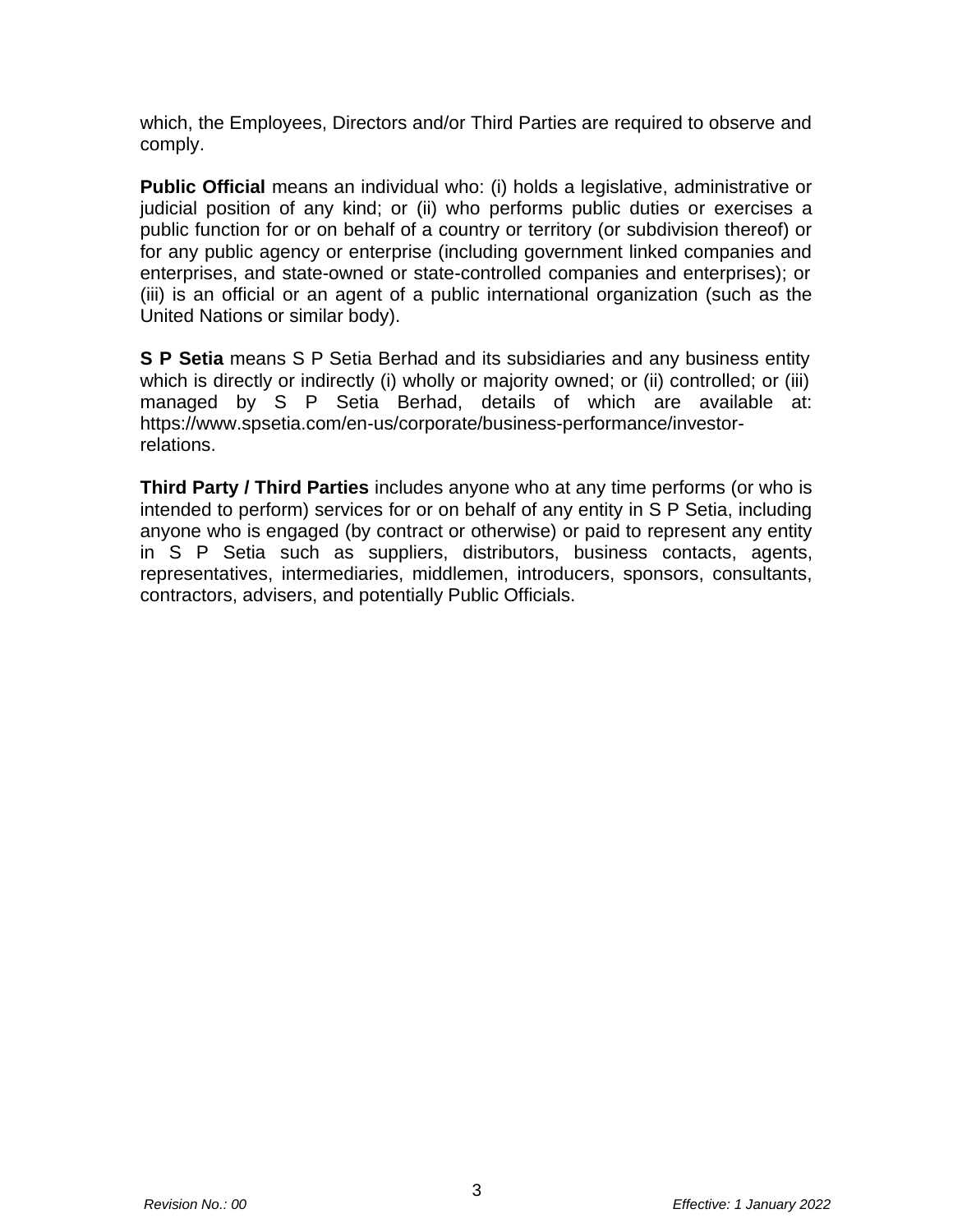## **The Code, S P Setia Values and Policies and Procedures**

The Code shall be read together with the S P Setia Values and Policies and Procedures.

> **Team Setia Profit-oriented Quality as 1 st priority Staff development & growth**

**Integrity Caring Employer Customer-focused Social Responsibility**

# **Setia Values – SCRIPT**

**Setia's Work Ethics** – Respect & Support Each Other

**Customers** – Serve with Passion & Be Responsive to Needs

**Responsibilities** – Commitment to Success & Optimize Opportunities to Learn and Grow

**Integrity** – Embracing Integrity, Protecting Privacy & Confidential Information

**Professionalism** – We work professionally & Embrace Continuous Improvement

**Teamwork** – We Work as a Team by Embracing Diversity and Togetherness

# **The Integrity**

# **Code of Conduct & Business Ethics**

**Policies & Procedures**

1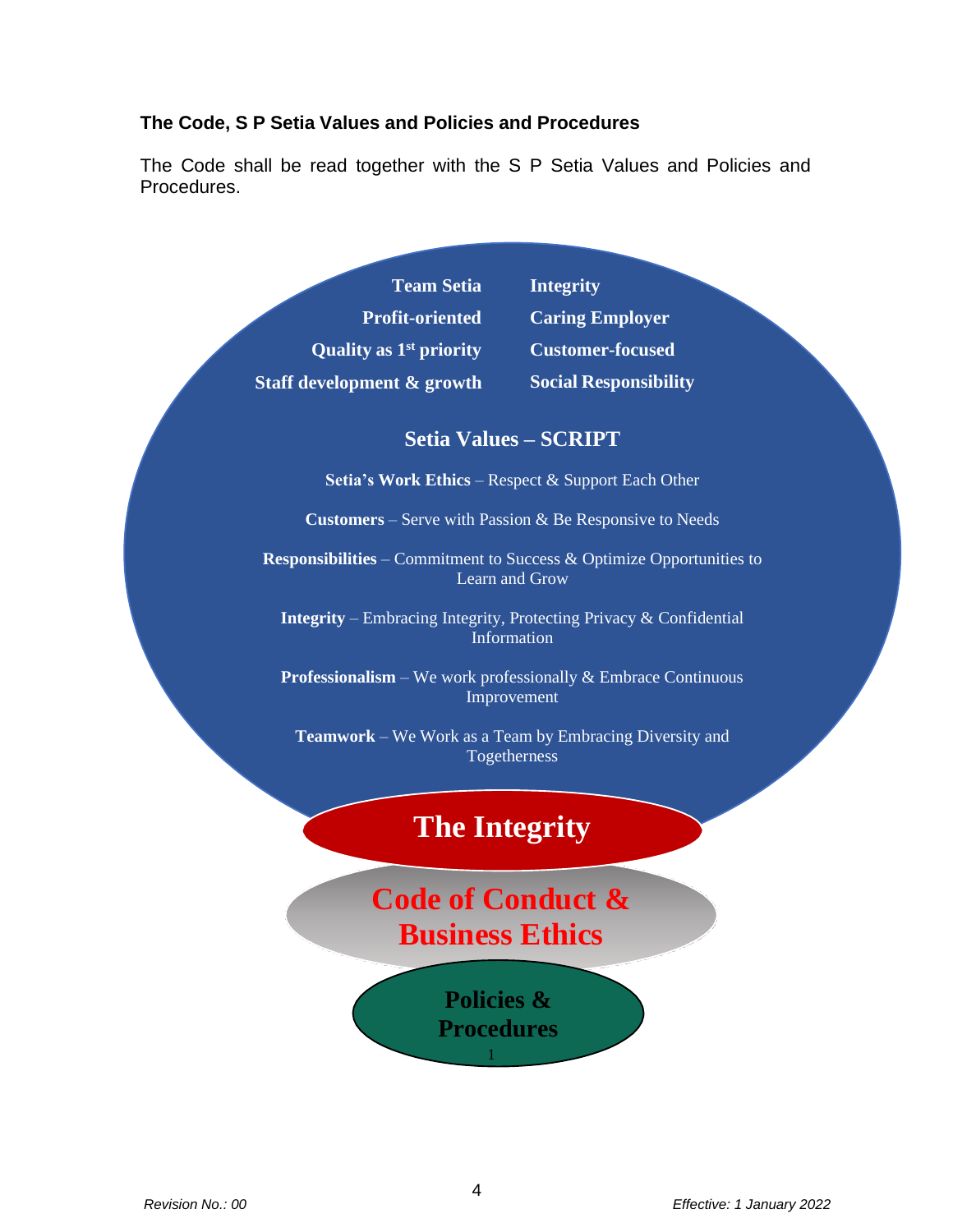In essence, all of us at S P Setia are expected to conduct ourselves professionally in accordance with principles of fair play and based on agreed contractual obligations between contractual parties. As a matter of principle, we are not to place ourselves in a position where our professionalism and integrity may be compromised. We are expected to uphold these values, which are the cornerstone of S P Setia's identity and to ensure that they are demonstrated by every Employee and Director.

Building and maintaining S P Setia's brand and reputation requires hard work and commitment from every Employee and Director. It is only with unwavering dedication in upholding these standards of integrity that S P Setia will remain as Malaysia's leading property developer.

# **1. Responsibility and Accountability**

1.1. Directors

The Director of S P Setia is entrusted with the fiduciary duty of oversight over the business and affairs of S P Setia and shall carry out their duties in a fair, diligent and ethical manner, within the scope of authority conferred upon them and in accordance with the applicable laws, rules, regulations, guidelines and internal Policies and Procedures. Directors also have a duty to act in good faith, having regard to the best interests of S P Setia and its shareholders and stakeholders.

A Director shall act impartially, honestly and responsibly in dealing with all employees, stakeholders, regulators and public where he/she shall not:

- (a) compete or aid/assist other competitors to compete with S P Setia;
- (b) take unfair advantage of any individual or person through manipulation, concealment, abuse of privileged or confidential information or any unfair dealing practice.

Directors will declare that they will abide by this Code and shall also keep abreast with any changes to the Code, as and when updated from time to time in accordance with section 15 of this Code.

1.2. Employees

All Employees shall comply with this Code. Ignorance of the existence or contents of this Code will not be accepted as an excuse for its breach. Disciplinary action will be initiated against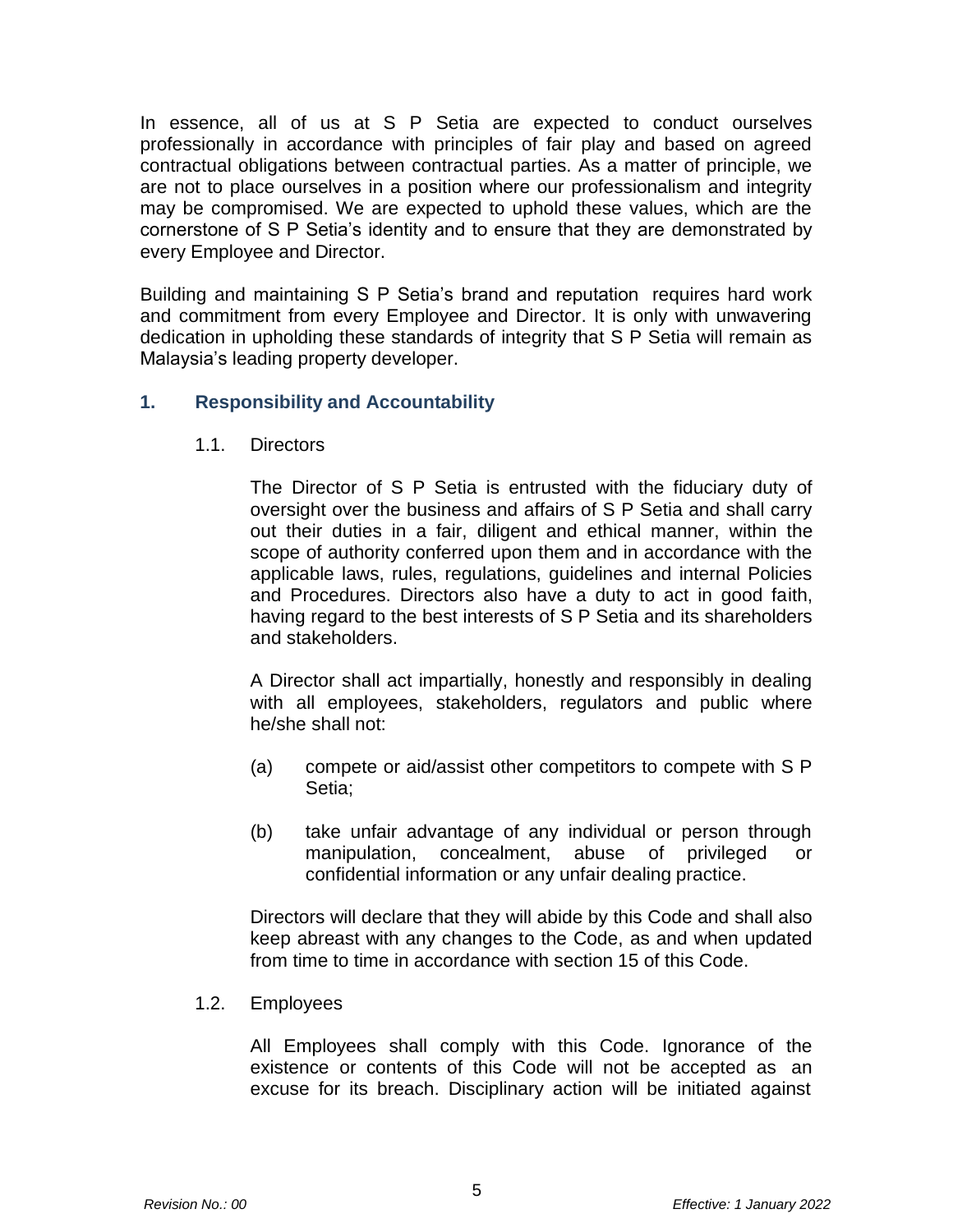those who violate this Code. S P Setia will require all Employees to declare that they will abide by this Code and it is the responsibility of the Employees to keep themselves abreast with the Code, as and when it is updated from time to time in accordance with section 15 of this Code.

1.3. Managers and Heads

Managers and Heads, as business leaders, have the added responsibility of demonstrating exemplary conduct and act with integrity. Additionally, they are expected to continuously promote the highest standards of conduct and business ethics amongst Employees through ethical behavior, one of the cornerstones of conduct at S P Setia. This Code will serve as a useful reference and guide where in doubt. If you need assistance or are unsure what you should do, please refer to section 13 on Getting Help.

1.4. Third Parties

S P Setia also expects all Third Parties and their respective subcontractors to comply with this Code in dealing with S P Setia. The selection of Third Parties shall be based on objective benchmarks, such as past track record, a commitment to our values and ethical standards as well as the quality of products and services. Our relationship with Third Parties will be kept strictly professional in order to maintain independence in our business judgment.

1.5. Interpretation of This Code

The Code cannot anticipate every situation that may arise in today's complex and dynamic business environment. Hence, where relevant, this Code should be read in conjunction with the Policies and Procedures. Where any provision in this Code may be interpreted as differing from an applicable law, or other Policies or Procedures, the more stringent provision should prevail. In the event of uncertainty, seek help and clarification before taking action. If you need assistance or are unsure what you should do, please refer to section 13 on Getting Help.

## **2. S P Setia and Its People**

- 2.1. S P Setia's Commitment
	- 2.1.1. S P Setia is committed to treating everyone with respect and dignity, valuing individual and cultural differences. S P Setia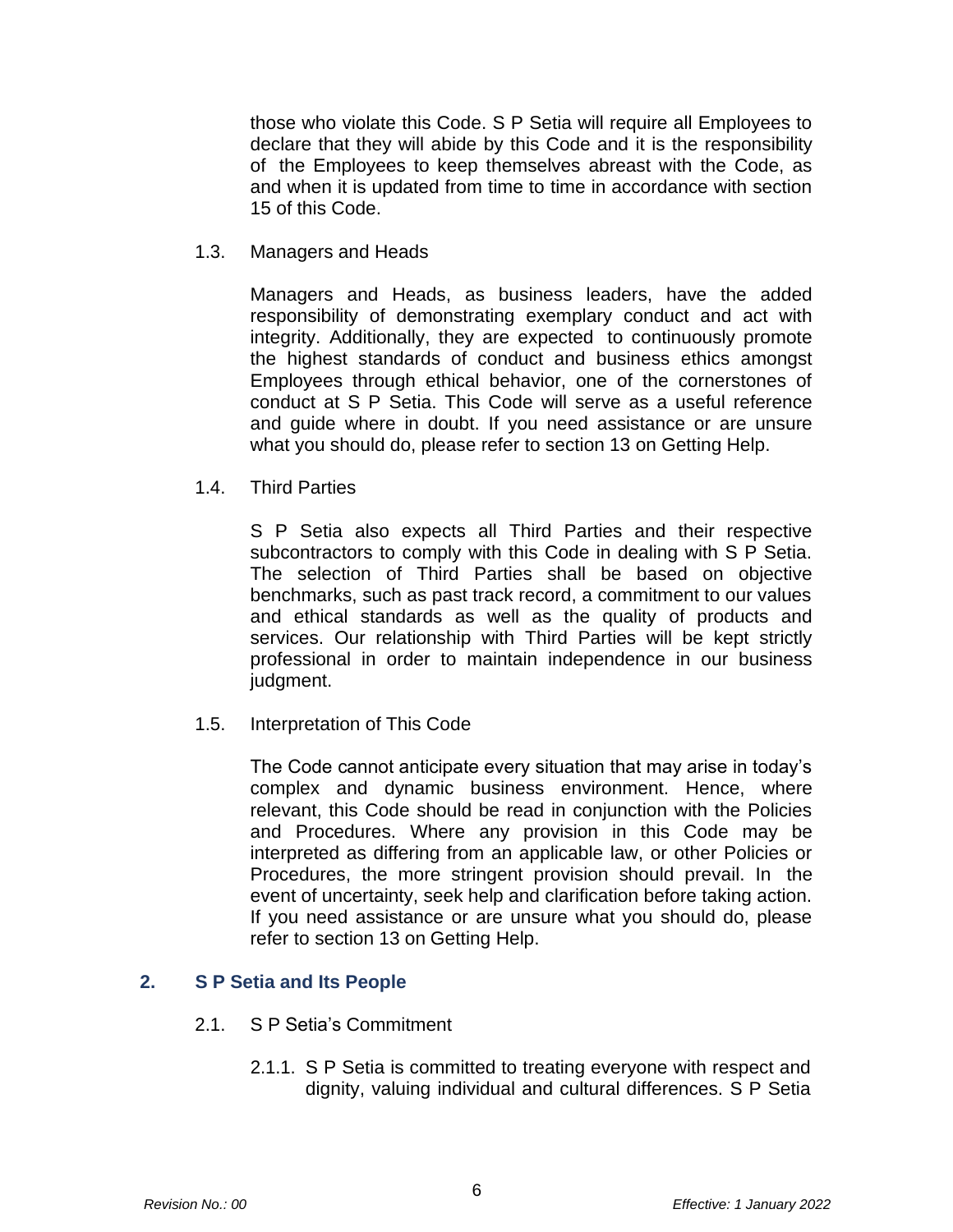will empower its people to use individual and collective capabilities to deliver quality products and services to both internal and external clients.

- 2.1.2. S P Setia is also committed to the well-being of its people by providing a conducive environment that is free from discrimination or harassment and conducting its business in compliance with regulatory requirements.
- 2.1.3. S P Setia seeks to fulfill its corporate social responsibility through activities undertaken by its Employees, Directors and/or the S P Setia Foundation.
- 2.2. People's Commitment
	- 2.2.1. All Employees and Directors are expected to reciprocate the commitment to treating everyone with respect and dignity, valuing individual and cultural differences. Verbal abuse, threats or physical acts of violence or intimidation of fellow Employees and Directors will not be tolerated.
	- 2.2.2. All Employees and Directors are expected to preserve S P Setia's brand and reputation as representatives of S P Setia. Due care should be exercised at all times.
	- 2.2.3. All Employees must avoid situations where their personal interests might, or might appear to be in conflict with the interests of S P Setia. Where this occurs, Employees must disclose the actual or potential conflict of interests. Employees must not take up employment beyond S P Setia or engage in any outside business or service which may be in competition with S P Setia or give rise to actual or potential conflict of interest with his or her duties in S P Setia.
	- 2.2.4. All Employees and Directors are personally responsible to adhere to the legal and ethical standards that apply to their job function. No Employee and Director shall take advantage of information or opportunities gained from their position at S P Setia.

## **3. Policies and Procedures**

3.1. Policies and Procedures are implemented to achieve business objectives through effective and efficient operations. Therefore, all Policies and Procedures must be strictly adhered to. Failure to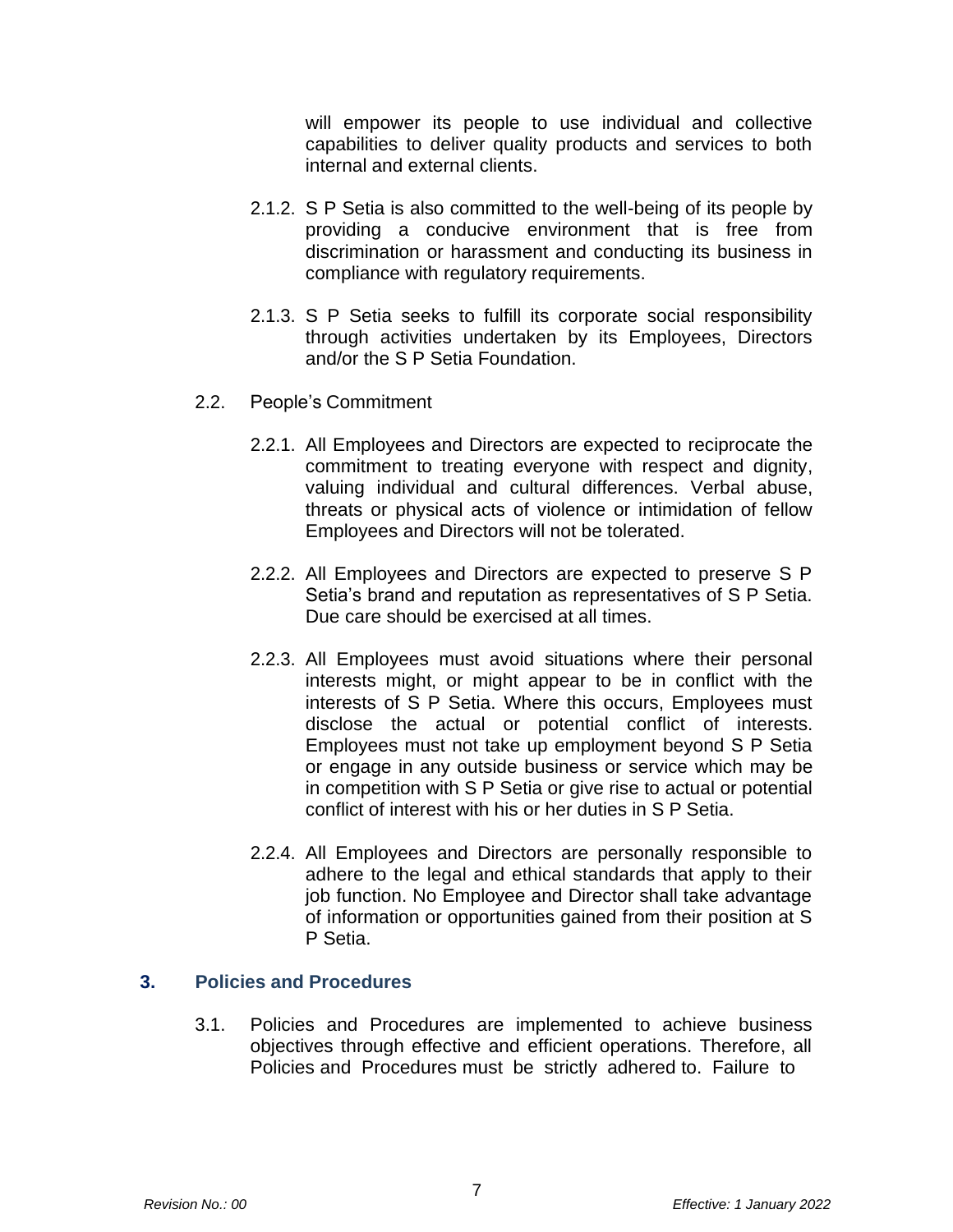observe these Policies and Procedures may result in disciplinary action.

- 3.2. Managers and Heads should exercise due care to ensure that an effective system of business control is in place. This can be achieved in the following manner:
	- 3.2.1 Assignment of the appropriate authority and responsibility to individuals.
	- 3.2.2 Ensuring that transactions entered into are properly authorized.
	- 3.2.3 Maintenance of accurate and adequate records.
	- 3.2.4 Disclosure of information on a need-to-know basis.
	- 3.2.5 Adequate segregation of duties and avoidance of conflict of interests.

If an Employee or Director requires further clarification or guidance on any Policies or Procedures, Employees may discuss their concerns with their Managers or Heads and in the case of Directors, with the Management of S P Setia or the IGU. The same will apply if an Employee or Director considers any point in the Policies and Procedures to be inappropriate or outdated.

## **4. Confidential Information**

- 4.1. Employees and Directors are prohibited from directly or indirectly disclosing, distributing, disseminating, or otherwise making available in any form, Confidential Information to family, friends or any party, unless otherwise authorized by S P Setia or mandatorily required by law. Examples of such Confidential Information include financial and business forecasts, details of competitive bids, proposed mergers or acquisitions and any information that may affect S P Setia's business or share price.
- 4.2. Employees and Directors who have left S P Setia, Directors who have ceased to serve on the board of directors of S P Setia or have not been re-appointed by S P Setia or the competent corporate bodies in such capacity are required to continue to maintain confidentiality of S P Setia's Confidential Information they acquired in the course of employment with S P Setia. The copying and retention of S P Setia's Confidential Information is not permitted on personal devices.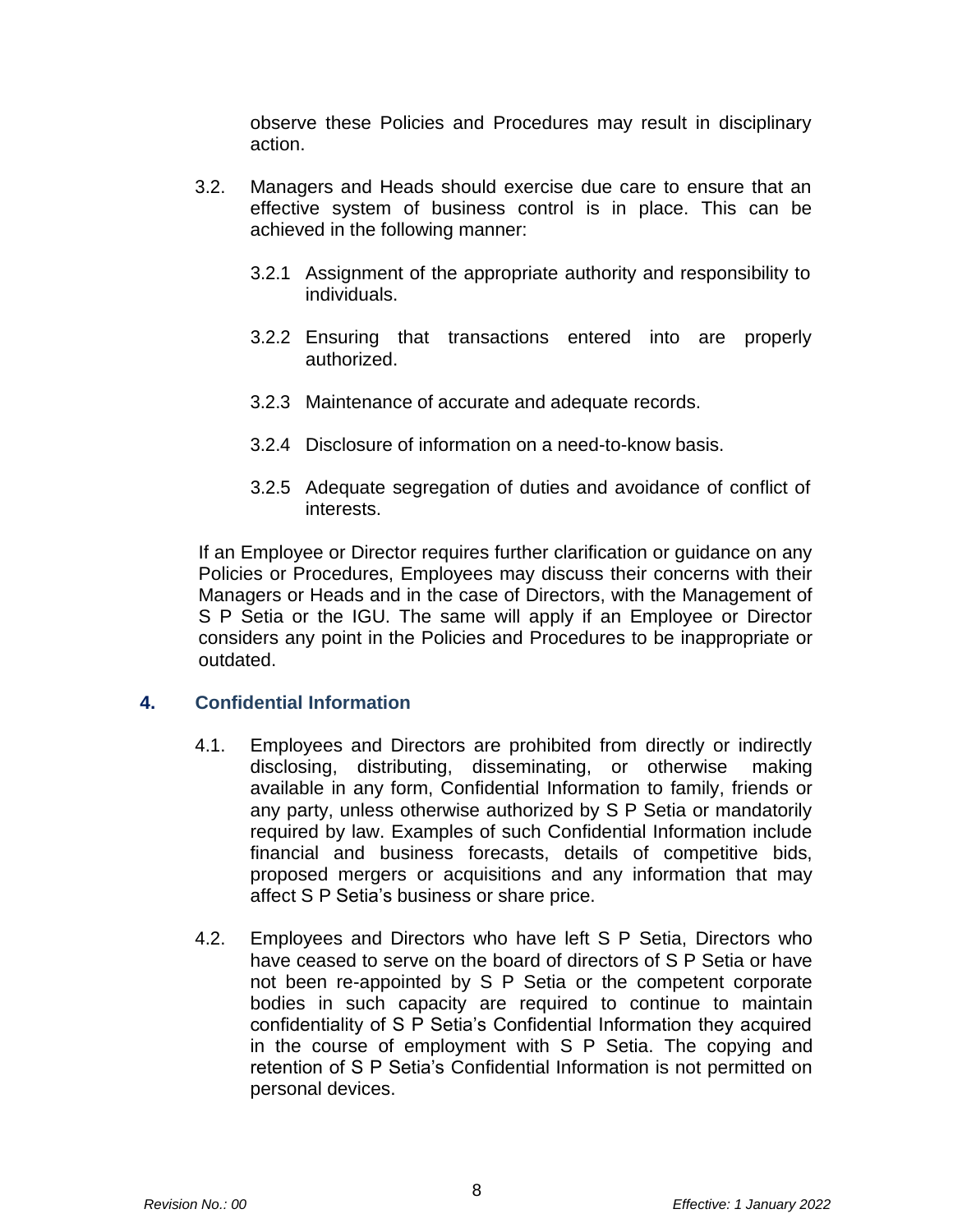- 4.3. All queries received from the media, analysts or shareholders on S P Setia's corporate matters should be directed to the Investors Relations Department or Group Branding and Corporate Communications Department for a consistent and professional approach in addressing matters. Project related queries in respect of products and/or sales and marketing promotions may be addressed by the respective business units. If an Employee is uncertain about the nature or intention of any queries received, they should seek guidance from their Managers or relevant Heads and, in the case of Directors, to confer with the Management of S P Setia.
- 4.4. Insider trading is a violation of securities laws and regulations in the countries where S P Setia operates. It can take many forms. Directors may, in the course of their appointment, and Employees may, in the course of employment, become aware of price sensitive information about S P Setia or its business or joint venture partners that is not publicly available. The use of such information for personal financial benefit, including their spouses, (biological and adoptive) parents, (biological and adopted) children, siblings, sons in-law, daughters in-law, brother in-law, sisters in-law and siblings of the spouse is unlawful and strictly prohibited. Civil and criminal penalties, disciplinary action and/or the termination of employment, may result from the insider trading of price sensitive information regarding S P Setia or its business or joint venture partners.
- 4.5. Employees and Directors who have authorized access to price sensitive information (whether on a permanent or temporary basis) shall observe all applicable laws and regulations in respect of trading in the securities of S P Setia or its business or joint venture partners.
- 4.6. Non-disclosure agreements must be signed by Third Parties or other potential business associates before S P Setia's Confidential Information is disclosed by any Employee and/or Director to such parties.

#### **5. Assets, Properties and Facilities**

Employees and Directors are to exercise reasonable care to safeguard S P Setia's assets to avoid any loss, damage, misuse, misappropriation or theft. Where loss, damage, misuse, misappropriation or theft has occurred, Employees shall report it immediately to their Heads, and Directors shall report it to the Management of S P Setia or alternatively in accordance with the Internal Labor Rules and Whistleblowing Policy.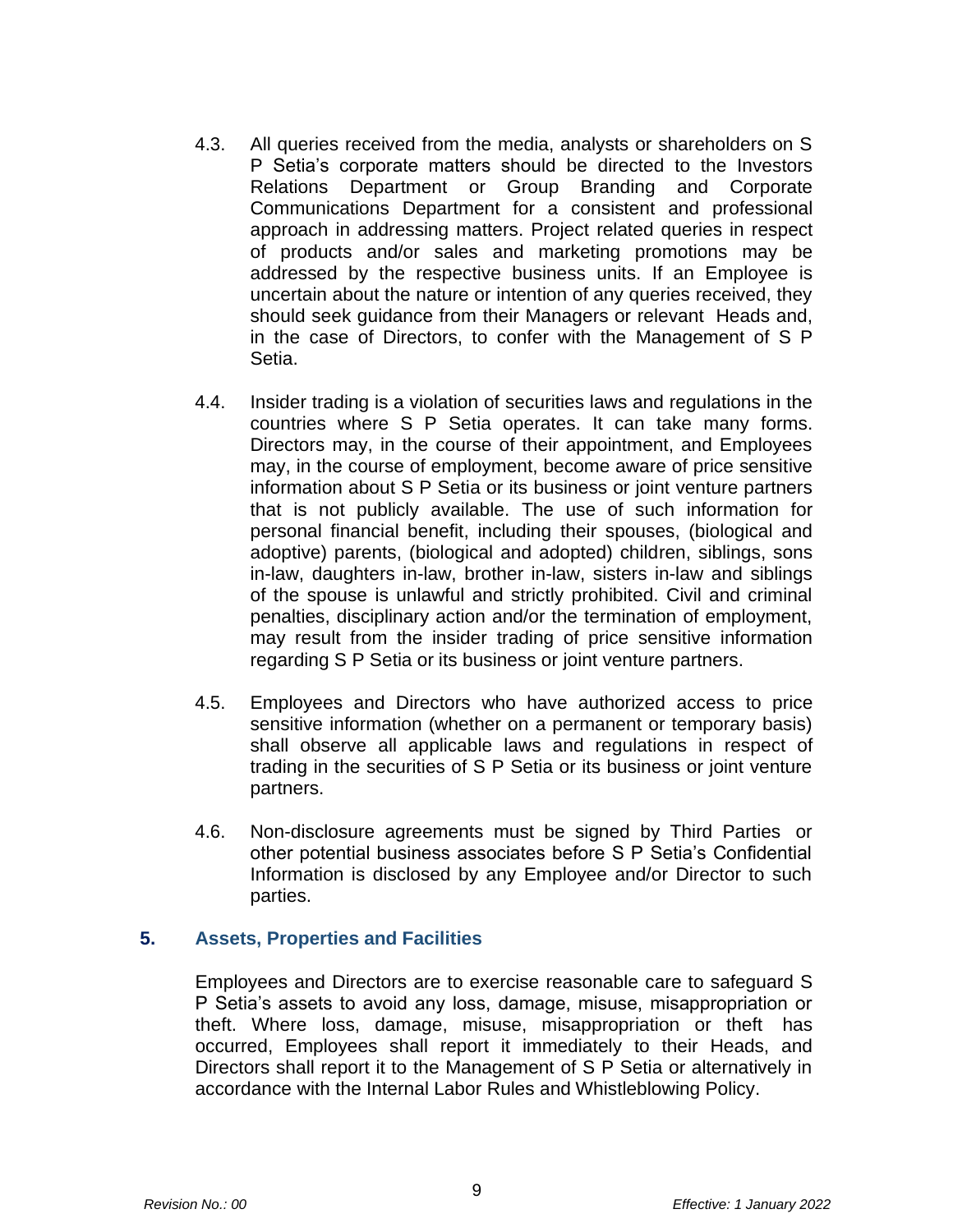- 5.1. All claims properly incurred for expenses, vouchers, bills and invoices must be accurate and submitted in a timely manner.
- 5.2. S P Setia will provide Internet and e-mail access to Employees and Directors who need such facilities and corporate mobile lines and corporate issued devices to Employees and Directors that are entitled to the same. Such facilities are primarily for business purposes.
- 5.3. Employees and Directors with internet, corporate data access or for corporate mobile devices should not use such access or corporate mobile devices, through social media platforms or otherwise, to engage in unlawful activities, unprofessional conduct or any other inappropriate activity which may damage S P Setia's brand and reputation. S P Setia shall have the right to access to all Employees/Directors' facilities provided by S P Setia to such Employees in the course of their employment, including but not limited to, corporate mobile, corporate laptop or other corporate devices to facilitate investigations for fraud or employment disciplinary purposes or otherwise.
- 5.4. Employees and Directors are required to protect the intellectual property rights of S P Setia and ensure compliance with applicable laws and regulations. This includes but not limited to S P Setia's name, trademarks, logo, taglines and innovations. Any intellectual property created by the Employees in the performance of their job responsibilities shall vest in S P Setia.

## **6. S P Setia and Its Customers**

- 6.1 External Customers
	- 6.1.1. S P Setia is committed to delivering quality products and services to customers. Employees shall treat customers professionally in all business transactions, and provide high standards of customer experience.
	- 6.1.2. S P Setia is also committed to protecting the privacy of its customers' personal information. No Employee should disclose customers' personal information to any party without authority and the consent of the customer.
- 6.2 Internal Customers
	- 6.2.1. S P Setia is committed to treating all of our internal customers with respect and dignity by demonstrating a high level of professionalism.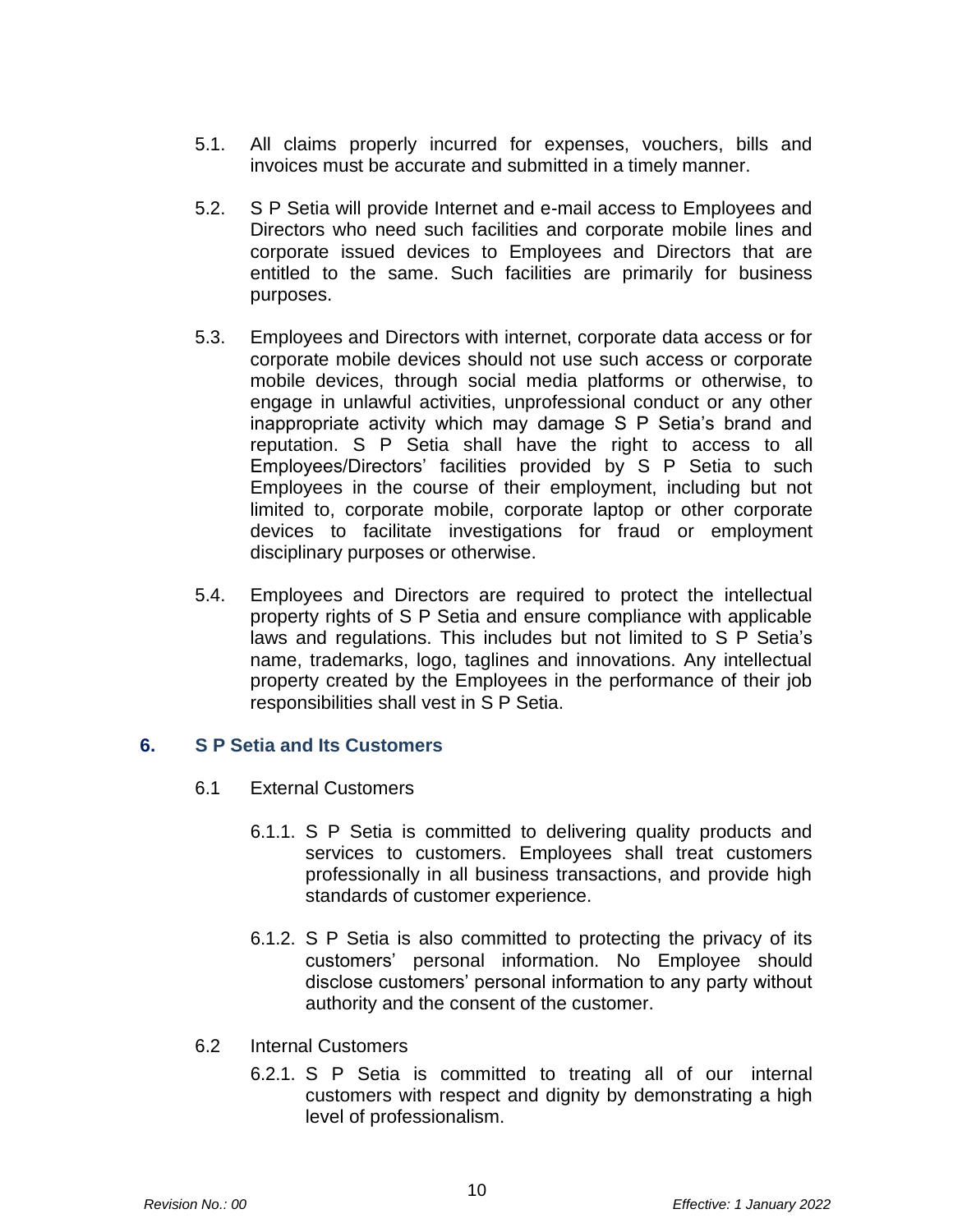- 6.2.2. S P Setia will not condone any form or act of harassment. Harassment includes verbal, physical, sexual, visual or any other inappropriate conduct that creates an offensive, intimidating and/or hostile work environment. Any Employee who believes that he or she has been subjected to harassment may report or complaint in accordance with the procedure specified in Internal Labor Rules. If an Employee or Director genuinely believes that another Employee or another person is being subjected to harassment by another Employee and/or a Third Party, the Employee or Director may also report or complaint in accordance with the procedure specified in Internal Labor Rules. The person authorized to handle sexual harassment shall handle such reports or complaints according to the procedure specified in Internal Labor Rules. If you need assistance or are unsure what you should do, please refer to section 13 and 14 on Getting Help and Reporting Concerns.
- 6.2.3. All Employees and Directors shall nurture a conducive environment that promotes the culture of cooperation and collaboration, and having pride in what we do.
- 6.2.4. Managers and respective Heads are to ensure that achievements are recognized and Employees are given the opportunity to realize their full potential.

## **7. S P Setia and Third Parties**

- 7.1. Business Dealing With Others
	- 7.1.1. In order to protect the interest of S P Setia
		- a) All business decisions are taken based on objective and independent judgment in the best interest of S P Setia, and must not be motivated by personal considerations or relationships, whether real or perceived.
		- b) Adequate due diligence shall be conducted by S P Setia before engaging any Third Parties as required under the Policies and Procedures. Employees and Directors should refer to the Third Party Engagement Policy for guidance and comply accordingly.
		- c) All business negotiations are to be on an arms-length basis and S P Setia adopts the principle of integrity and fairness in its business dealings. Reciprocal treatment is expected from Third Parties and other parties.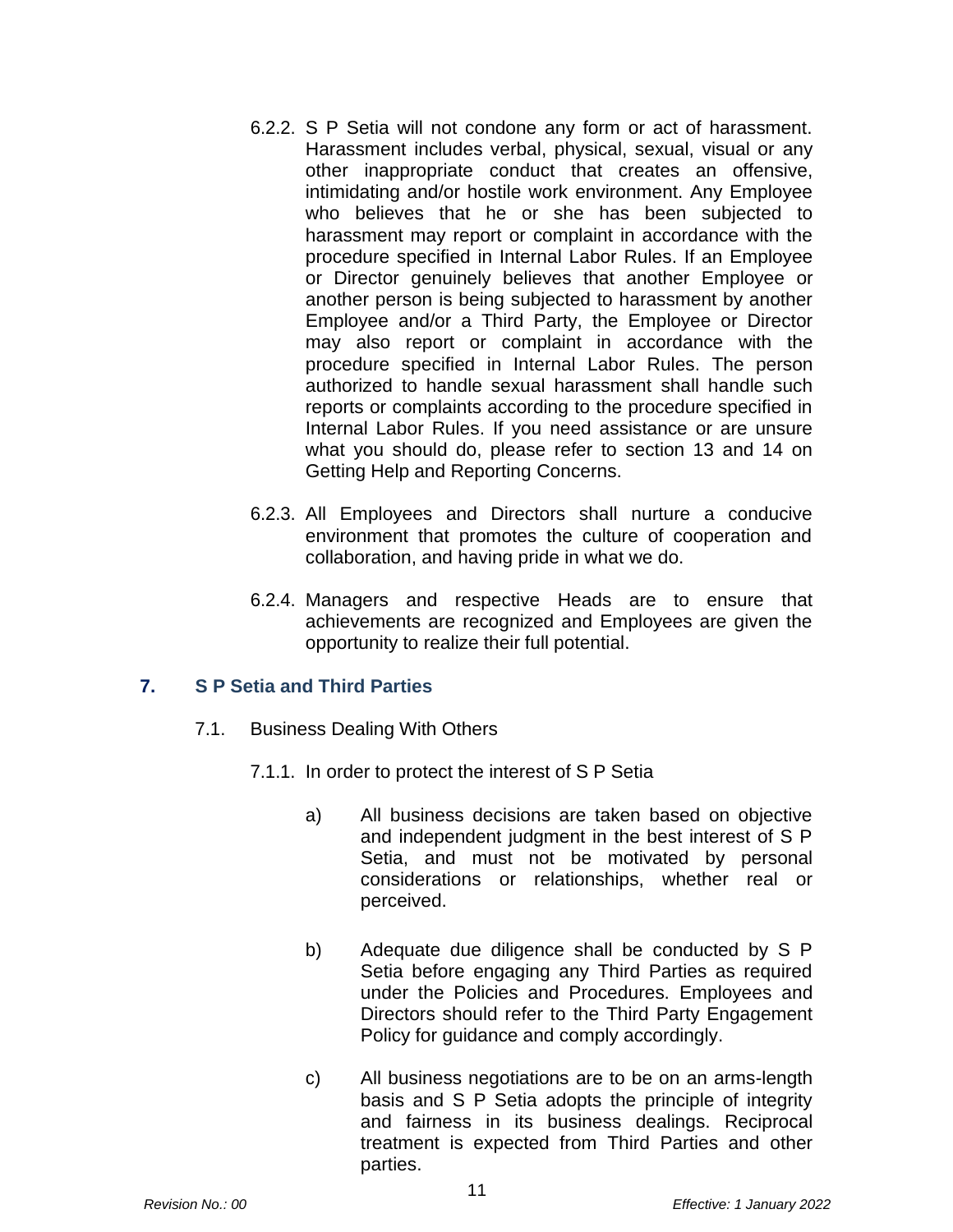- d) The solicitation and acceptance of bribes or the giving of bribes in any form or manner is a criminal offence and serious misconduct which may result in the termination of employment. Employees, Directors and Third Parties are to comply strictly with the Anti-Bribery and Corruption Policy.
- 7.2. Conflict of Interest
	- 7.2.1. A conflict of interest occurs when an Employee or Director has a personal or outside interest (and not that of S P Setia) that affects or could potentially affect that Employee's or Director's judgment or in any way, interfere with his or her duty to act, in the best interest of S P Setia (**Conflict of Interest**). An outside interest is considered a conflict when it:
		- a) affects an Employee's or Director's ability to make decisions based on what is best for S P Setia;
		- b) affects an Employee's or Director's ability to be impartial and objective when performing their duties; and/or
		- c) introduces personal or non-business issues or considerations into what should be a purely business decision that would be in S P Setia's interest.
	- 7.2.2. To avoid Conflicts of Interest, whether real or perceived, S P Setia discourages its Employees from participating in any activities that might affect or appear to affect the S P Setia's decisions or business interests. Such activities may include any outside business activities for personal gain.
	- 7.2.3. All Employees must take steps to avoid situations which may give rise to real or perceived Conflicts of Interest.
	- 7.2.4. In the event of an actual or perceived Conflict of Interest arising, the relevant Employee with the actual or potential Conflict of Interest shall notify his or her Head in writing.
	- 7.2.5. It is important for Employees to disclose to their Head as soon as they are aware of matters that may appear to be a Conflict of Interest so that the S P Setia can decide on such matters immediately, including the relevant Employee taking steps to remove or mitigate the Conflict of Interest after discussion with his or her Head. The relevant Employee must abide by the suggested actions in order to remove or mitigate the Conflict of Interest.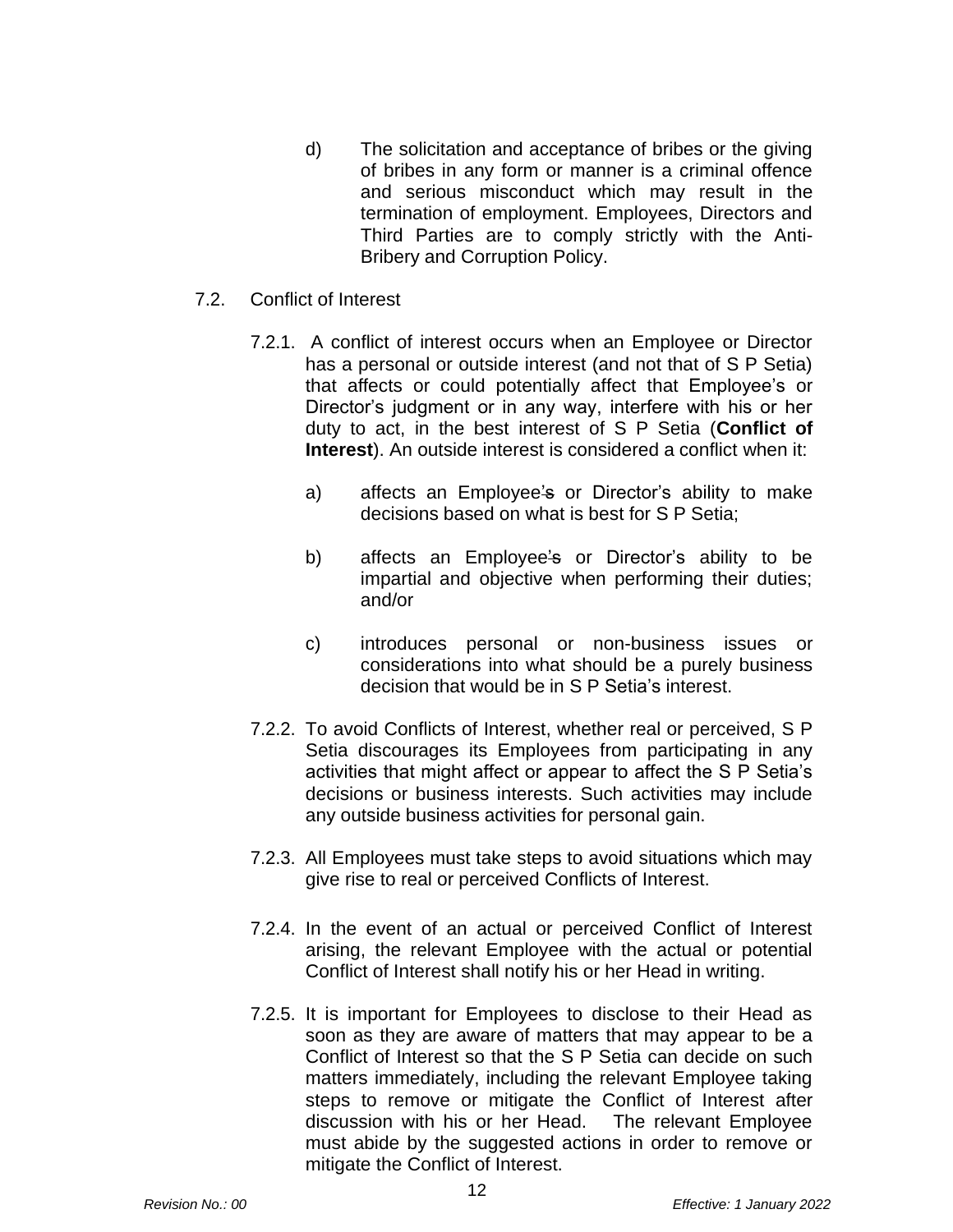- 7.2.6. In any event, all Employees are required to declare on an annual basis that they have not participated in activities that involve or may be reasonably construed as giving rise to a Conflict of Interest against S P Setia's interests.
- 7.2.7. Directors should avoid Conflicts of Interest where possible and will declare at all times the nature and extent of any Conflict of Interests, whether direct or indirect, or whether actual or potential, with the relevant S P Setia's company, and if required by the relevant Board of Directors or Board Committee, to recuse themselves from participation in any deliberations or decisions related thereto. Where a potential or actual Conflict of Interest arises, every Director shall adhere to all relevant laws of the relevant jurisdiction, including but not limited to the main market listing requirements in Malaysia, and any other Policies or Procedures.
- 7.2.8. This paragraph sets out (non-exhaustive) examples of what may constitute a Conflict of Interest:
	- *a) Diversion of business opportunities*: Taking advantage, whether directly or indirectly, of any business opportunities that may otherwise be taken up by S P Setia, by diverting such opportunities to another party or any direct or indirect business interests that the Employee or Director is engaged in without the approval of S P Setia;
	- *b) Direct or indirect business interests*: Engaging in a business relationship, financial or otherwise, outside the scope of the Employee's employment at S P Setia, or participating, directly or indirectly in other non S P Setia business ventures as an officer, director, owner, employee, agent, consultant, advisor, representative or agent or whilst participating, directly or indirectly in other non S P Setia business ventures, doing or seeking to do any business with S P Setia for the benefit and/or gain of the non S P Setia business ventures;
	- *c) Personal benefit or gain*: Using his or her employment or position at S P Setia to further his or her own personal benefit or the personal benefit of his or her spouses, (biological and adoptive) parents, (biological and adopted) children, siblings, sons in-law, daughters in-law, brother in-law, sisters in-law and siblings of the spouse or using S P Setia's personnel, facilities,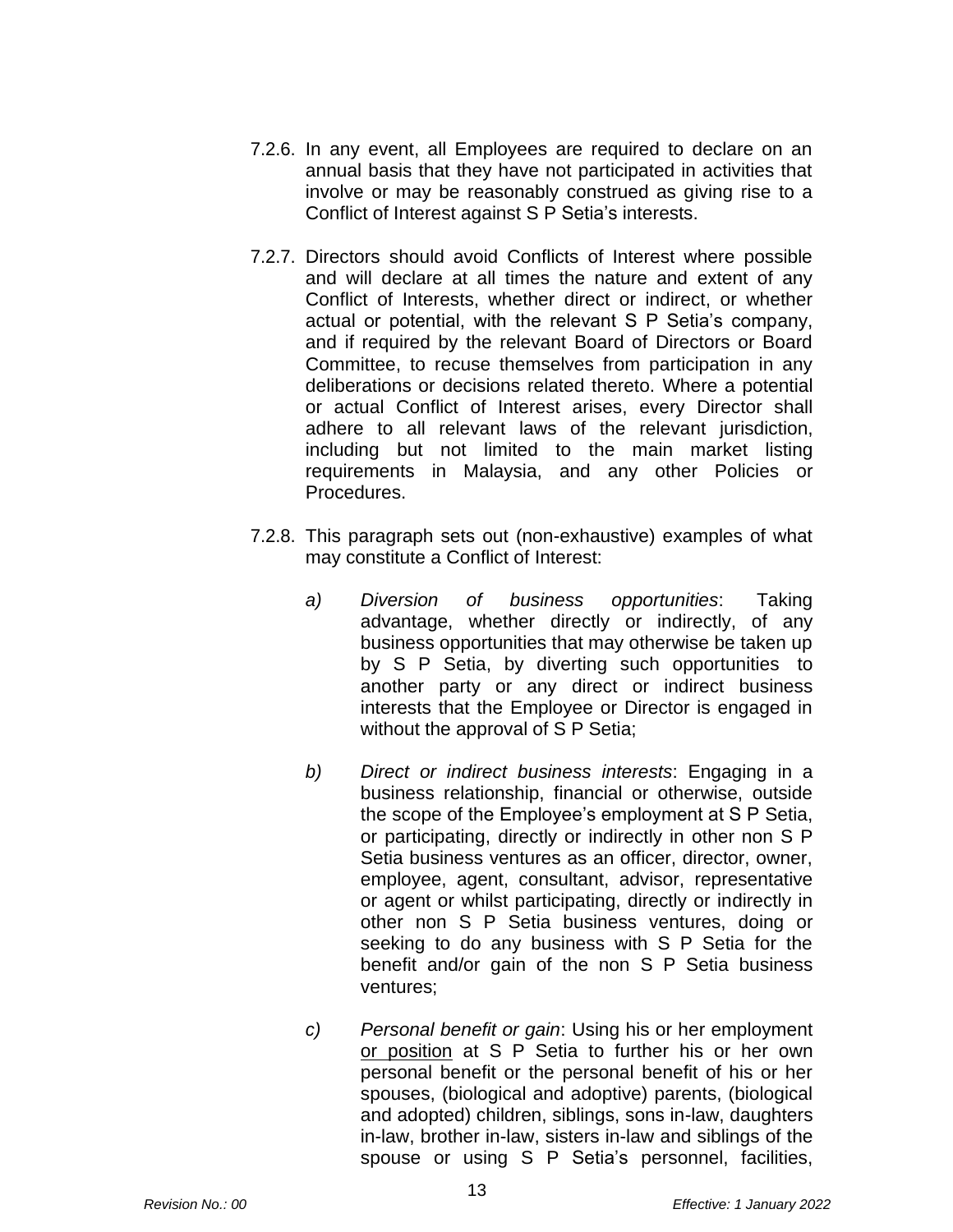equipment, supplies or other resources to further his or her own personal benefit or personal gain or spouses, (biological and adoptive) parents, (biological and adopted) children, siblings, sons in-law, daughters in-law, brother in-law, sisters in-law and siblings of the spouse.

- 7.3. Receiving and Giving Gifts and Hospitality
	- 7.3.1 As a rule of thumb, no Employee or Director shall accept Gifts and Hospitality from Third Parties unless permitted by the Gifts and Hospitality Policy. This is because the receipt of Gifts and Hospitality may compromise our integrity, interfere with our assessment of product, pricing and performance by Third Parties or affect our professional judgment in discharging our full responsibilities to S P Setia. Similarly, Employees and Directors are not permitted to offer or give Gifts and Hospitality unless permitted by the Gifts & Hospitality Policy.

Employees, Directors and Third Parties are to comply strictly withthe Anti-Bribery and Corruption Policy.

- 7.4. Anti-Money Laundering / Anti-Terrorism Financing
	- 7.4.1 Money laundering is any act or attempted act to conceal or disguise the identity of illegally obtained proceeds and passing it through legitimate business channels so that they appear to have originated from legitimate sources. Employees and Directors shall comply with any local provisions as well as any other applicable laws and regulations pertaining to AML/CFT in countries the Group operates and conducts its business dealings, in order to prevent legitimate businesses from being used as mediums for any anti-money laundering activities by criminals.
	- 7.4.2 Each Employee and Director has a responsibility to ensure that suspected AML/CFT activities are reported promptly. The Integrity and Governance Unit (IGU) should be consulted if there are any uncertainties concerning AML/CFT laws and regulations which relate to Setia Group's business transactions or dealings.
	- 7.4.3 Any Employee and Director who is found to have engaged or assisted in AML/CFT activity may be liable to criminal penalties in accordance with the local provisions as well as any other applicable laws and regulations pertaining to AML/CFT in countries where the Group operates and conducts its business dealings. Any Employee found to have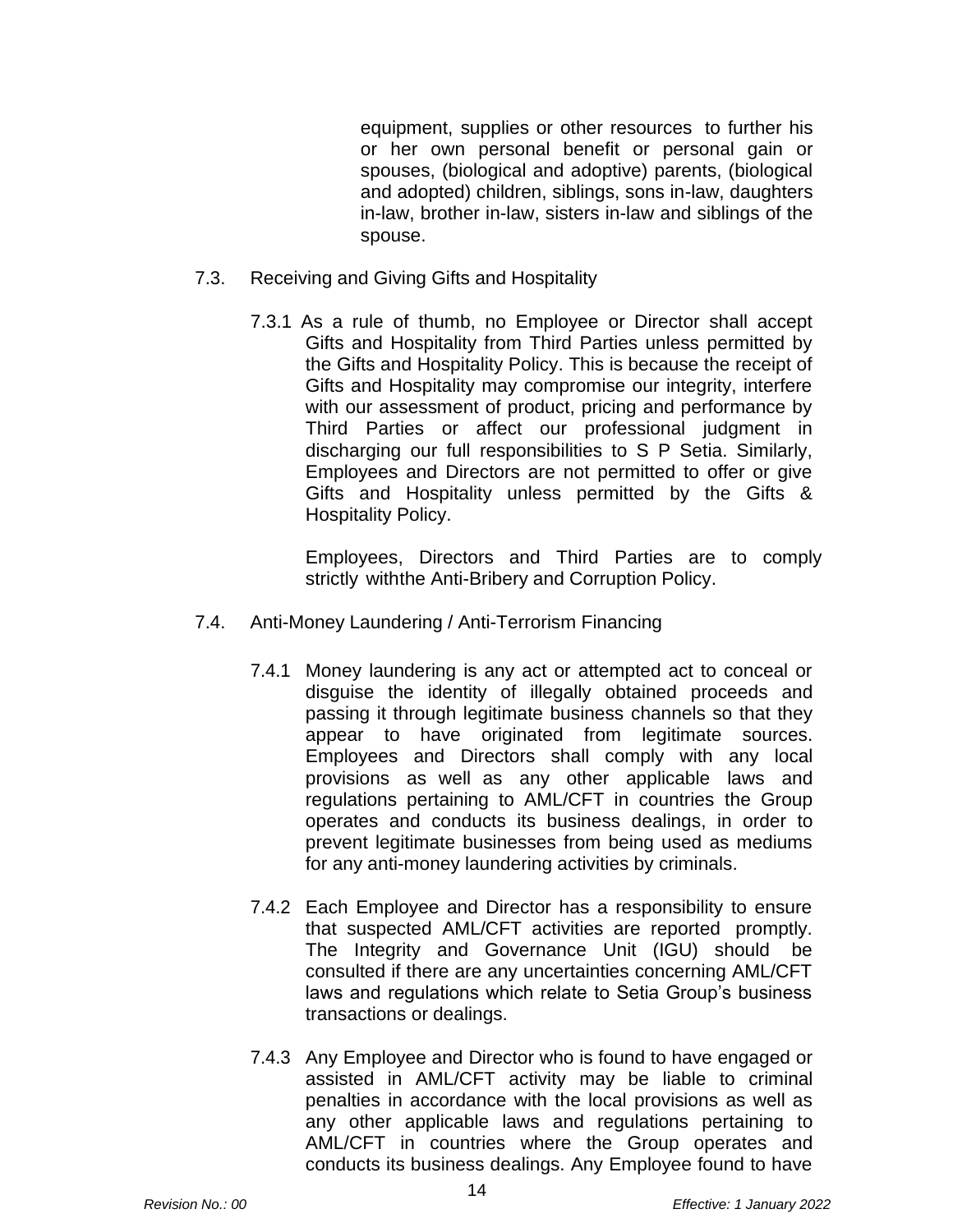engaged or assisted in AML/CFT activity shall also face disciplinary action, including but not limited to dismissal.

#### **8. Purchasing and Procurement**

- 8.1 Acting in the best interests of S P Setia:
	- 8.1.1 All procurement and purchasing decisions should be based solely on S P Setia's best interest. Consideration may be had to the suitability of the product or service, price, delivery and quality. The pre-qualification process should be closely adhered to such that assessments of potential bidders are first assessed internally by the relevant departments, including project implementation, finance and procurement departments.
	- 8.1.2 S P Setia shall treat all suppliers, contractors or service providers fairly and ensure that confidentiality obligations are at all times maintained, in particular during the tendering stage.
	- 8.1.3 S P Setia shall consider more than one supplier, contractor or service provider. Employees of S P Setia may act as a check and balance in ensuring that an objective independent and reasoned conclusion is arrived at. Bribes in whatever form should not be requested or accepted by any Employee and/or Director. If any bribes are made or offered, any Employee and/or Director shall report this to the relevant Head or submit a report under S P Setia's Whistleblowing Policy.
	- 8.1.4 All procurement or purchasing agreements should document services or products to be provided with specific deliverable milestones to enable independent verification.
	- 8.1.5 Employees are to adhere strictly to the Policies and Procedures in relation to the purchasing and procurement of services from Third Parties.
- 8.2 Commitment on behalf of S P Setia:
	- 8.2.1 All monetary commitments should be made strictly in accordance with the approved limits of authority.
	- 8.2.2 Authorization and approval of the budget or operating plan is not equivalent to authorization to incur expenditure under the budget or operating plan. Approval to incur the expenditure is still required even though it is budgeted for.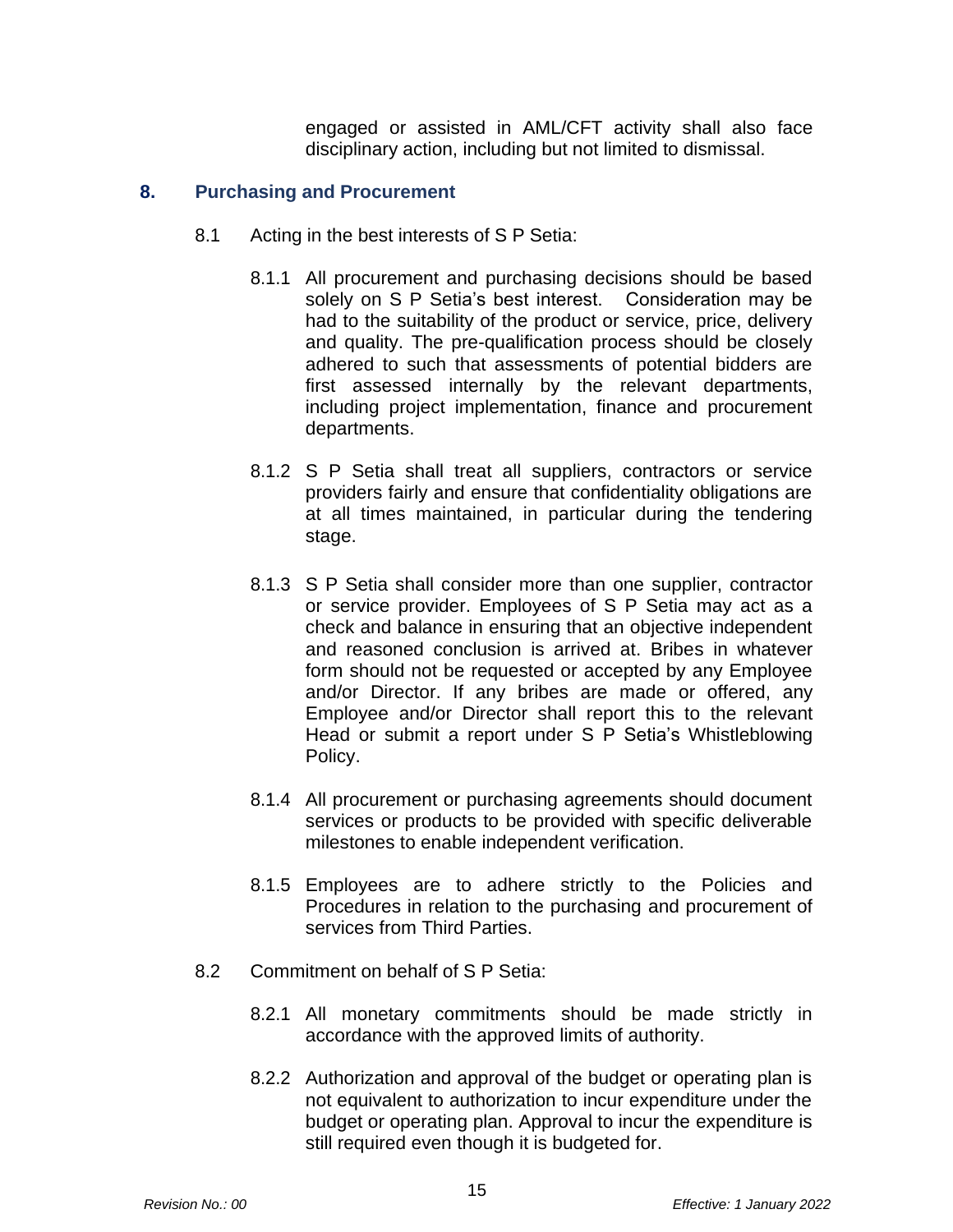- 8.2.3 No Employee is allowed to:
	- a) approve their own claims or expenses;
	- b) approve a requisition, place an order, receive goods and approve invoice for payment all by him or herself; and/or
	- c) breakdown the total value of the procurement into multiple purchases requisitions to evade limits of authority established by management.
- 8.3 An Employee, who has resigned and is serving notice of resignation or who are under period of temporary suspension of performance of the labor contract for any reason, is not permitted to continue to make any financial or contractual commitments or to exercise any other authority on behalf of the S P Setia, unless prior written approval of the Head is obtained. If such written approval is not obtained, the Employee's Manager or Head is required to notify the relevant departments and transfer as soon as practicable, the duties and responsibilities to another Employee.

## **9. Community and Society**

- 9.1 S P Setia is committed to making a positive difference in the society by contributing to the improvement in the quality of life of our community.
- 9.2 S P Setia and its Employees shall be mindful of the consequences of S P Setia's operations within the surrounding community and shall make every effort to conduct business that will benefit the economy and society and continue our effort in carrying out our corporate social responsibilities.
- 9.3 These efforts may extend beyond the requirements stipulated by law.

## **10. The Environment**

- 10.1 S P Setia believes in building a sustainable future. All Employees shall endeavor to work together with Third Parties to ensure our products and services are delivered in a socially and environmentally friendly manner.
- 10.2 Utilities shall be used in a responsible and efficient manner; and all of us at S P Setia shall ensure that the disposal of site waste takes place in a proper and environmentally friendly manner.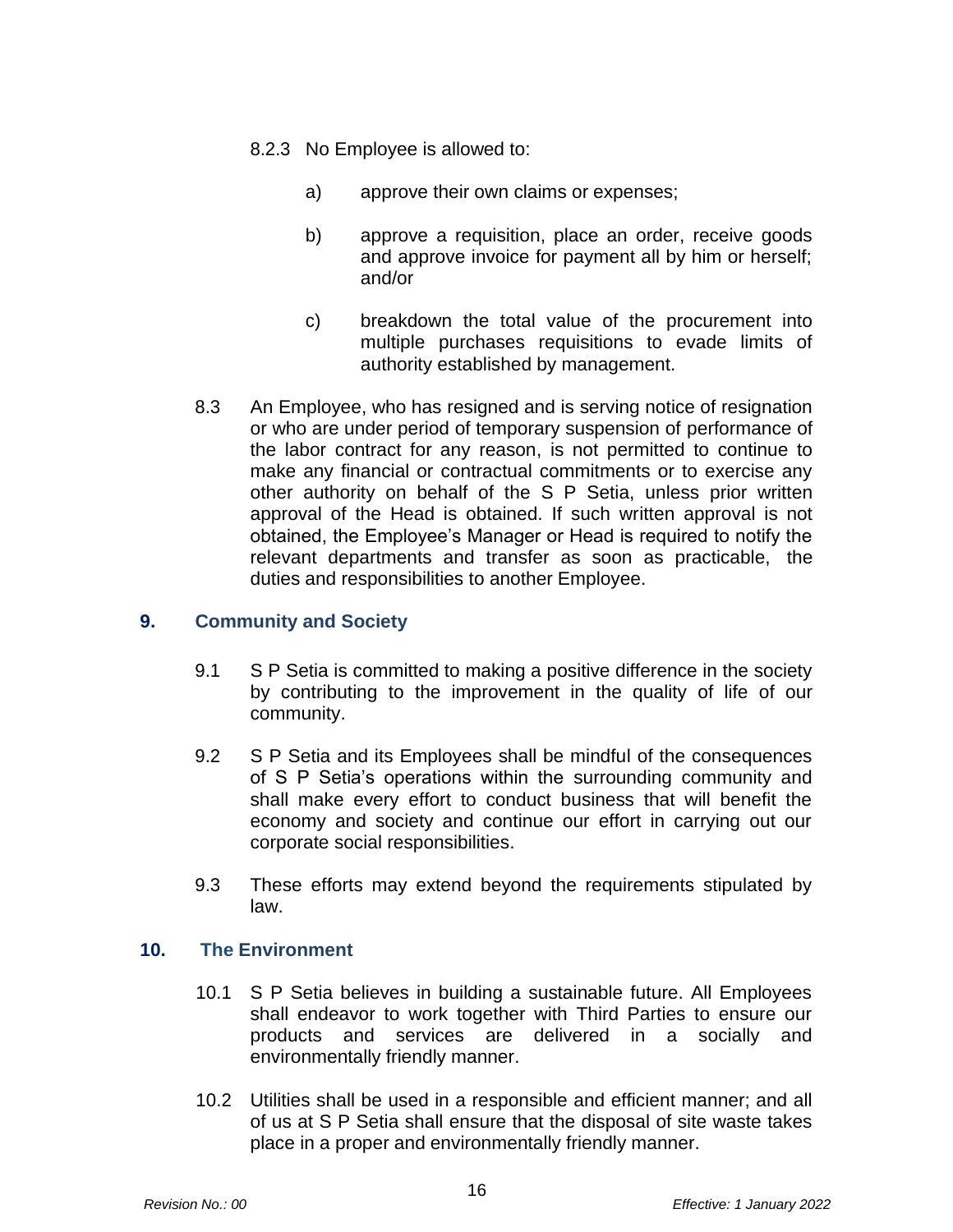# **11. Ethics Checklist**

- 11.1 When making a decision or following a directive made to you, an Employee or Director must ask themselves:
	- 11.1.1 Does my decision or action comply with the spirit of the Code, the relevant Policies and Procedures and applicable laws?
	- 11.1.2 Is my behavior consistent with S P Setia's values and its standards on ethics, honesty and integrity?
	- 11.1.3 Does my decision or action reflect integrity i.e. is it the right thing to do?
	- 11.1.4 Is my decision or action being driven by responsible professional judgment?
	- 11.1.5 Would I feel confident if the basis or reasons for my decision or actions are made public?
- 11.2 Embracing good practices:
	- 11.2.1 Keep abreast of the ethical and legal standards that apply to your duties and responsibilities or areas of specialization.
	- 11.2.2 Initiate discussion during department meetings on issues pertaining to the Code or the Policies and Procedures.
	- 11.2.3 Know who to consult if you are unsure of the right thing to do.
	- 11.2.4 Speak up if you have a genuine concern.
	- 11.2.5 Get help if you need it.

## **12. Compliance with this Code**

- 12.1 Employees who violate this Code, regardless of position or title, may be subject to disciplinary action, including termination of employment in accordance with applicable laws and the Internal Labor Rules. The following are some of the examples of conduct that may result in disciplinary action:
	- 12.1.1 violating and/ or instigating others to violate applicable laws and regulations, this Code and/or other Policies and Procedures;
	- 12.1.2 failing to report known or genuine suspected violations of applicable laws and regulations, this Code and/or other Policies and Procedures;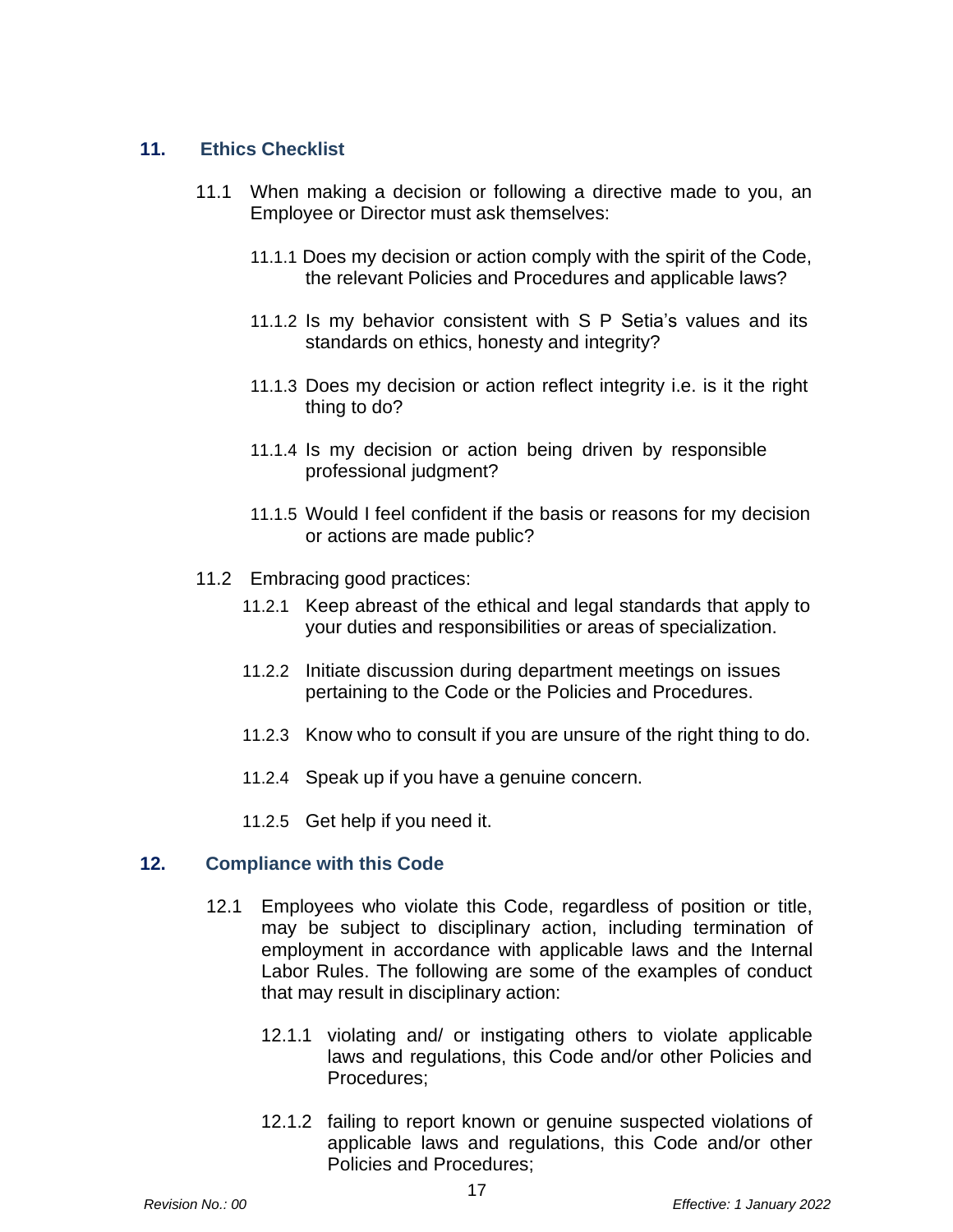12.1.3 retaliating against other Employees or Third Parties for reporting a concern or violation.

In the event of any violation of this Code by any Director, the Board of Directors of S P Setia Berhad shall determine the appropriate actions to be taken after considering all relevant information and circumstances.

#### **13. Getting Help**

- 13.1 Seek advice or assistance when you are unsure of an appropriate legal or ethical course of action.
- 13.2 This may occur when applicable Policies and Procedures seem difficult to understand or interpret or when you have limited experience in dealing with the subject matter or are facing difficulties. Differences in opinion may also make the proper course of action unclear.
- 13.3 Select an appropriate avenue for getting help given the situation at hand. A good place to start is your immediate supervisor. If it remains unresolved, escalate it to the relevant Head or the IGU.

## **14. Reporting Concerns**

- 14.1 Employees are strongly encouraged to report genuine concerns without fear of retaliation. S P Setia's Whistleblowing Policy sets out in detail the procedure and protection afforded to whistleblowers. Directors must immediately report any genuine concerns about potential or actual breaches of this Code by any Director and strictly observe the reporting procedure set out in the Whistleblowing Policy.
- 14.2 S P Setia will take appropriate action against anyone engaging in retaliatory conduct.
- 14.3 The submission of malicious or defamatory reports without basis or knowingly making a false report, is a breach of this Code and the Whistleblowing Policy and may result in disciplinary proceedings.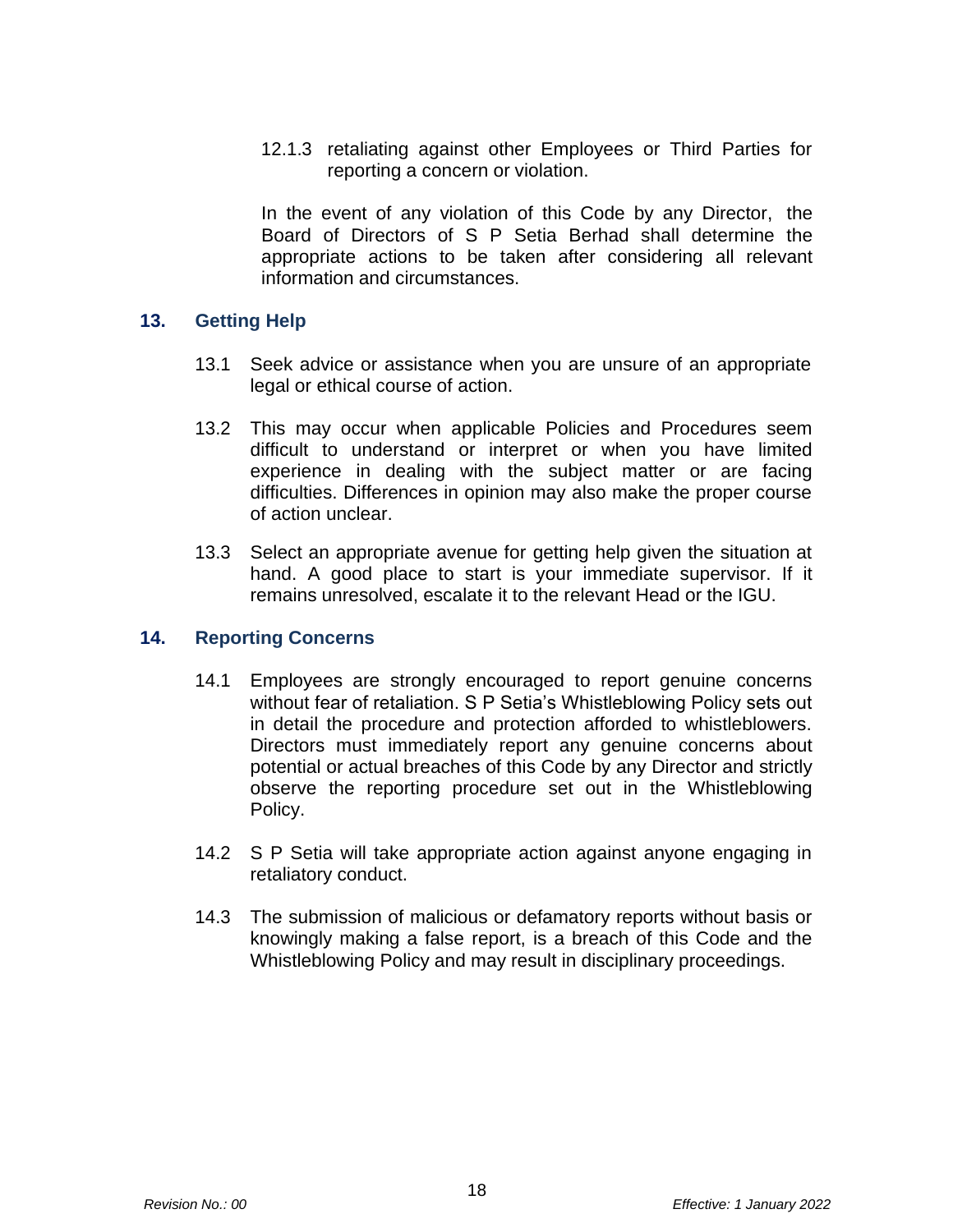# **15. Review**

15.1 This Code will be reviewed periodically by the IGU, assessed by the Risk Management Committee and thereafter recommended for approval to the Board of Directors. The Code will be updated from time to time as and when necessary to ensure that it remains current and relevant in addressing any ethical issues that may arise at S P Setia. The Code, when updated, will be disseminated through S P Setia's communication channels.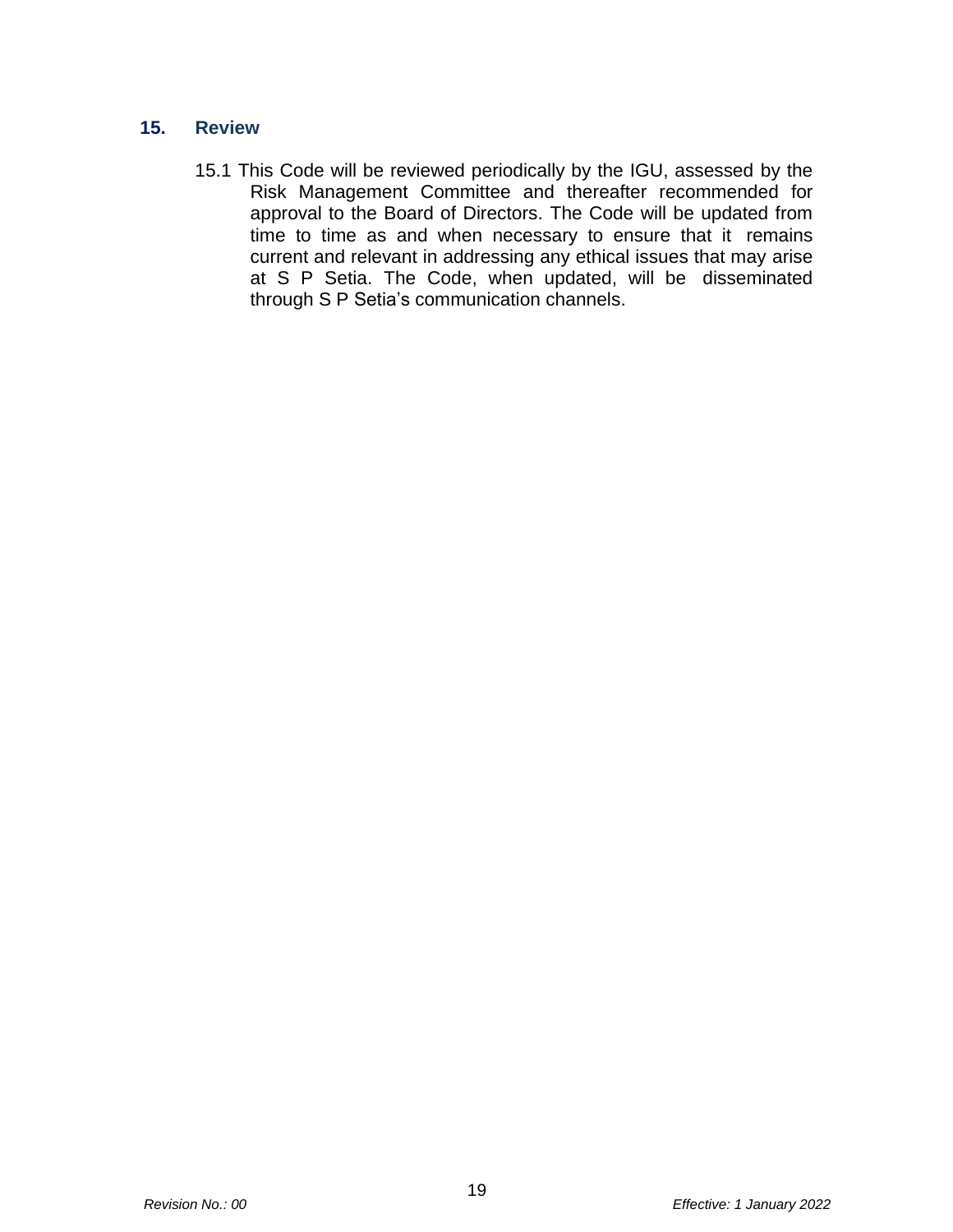# **Template of Acceptance of Code of Conduct and Business Ethics**

I, Manuel Allen Contract (NRIC No. / Passport No. / Employment Contract No. **Interest and Contract No.** (2011) hereby acknowledge that I have read and understood the Code of Conduct and Business Ethics and I further agree to abide by the provisions herein.

Signature Date **Date**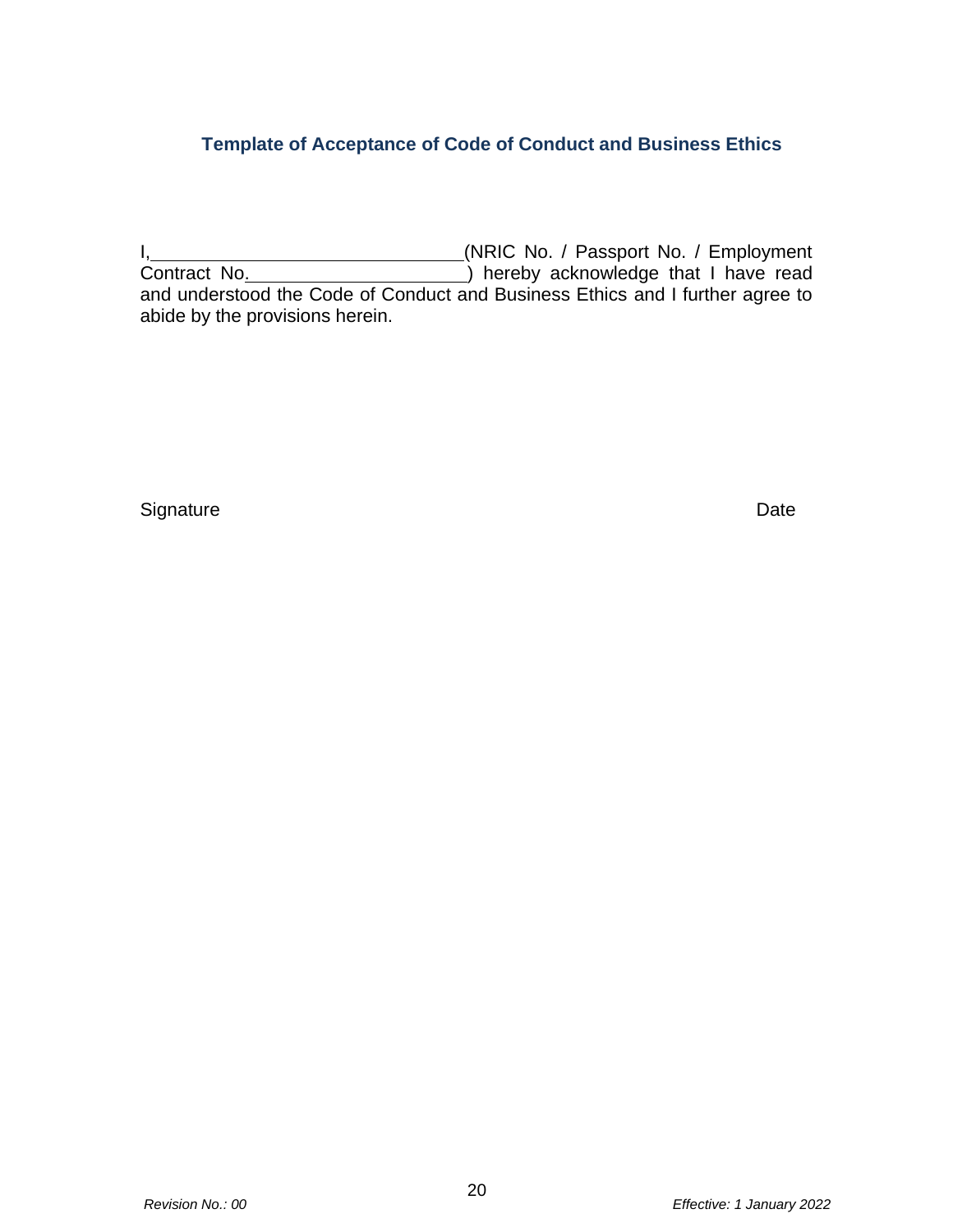

# **Bộ quy tắc ứng xử và đạo đức trong kinh doanh**

*Chính sách này được viết bằng tiếng Việt và tiếng Anh. Cả hai phiên bản ngôn ngữ đều có giá trị như nhau. Trong trường hợp không có sự nhất quán giữa hai phiên bản được đề cập ở trên, phiên bản tiếng Anh sẽ được ưu tiên áp dụng trong việc xác định tinh thần, mục đích và ý nghĩa của Chính sách này.*

1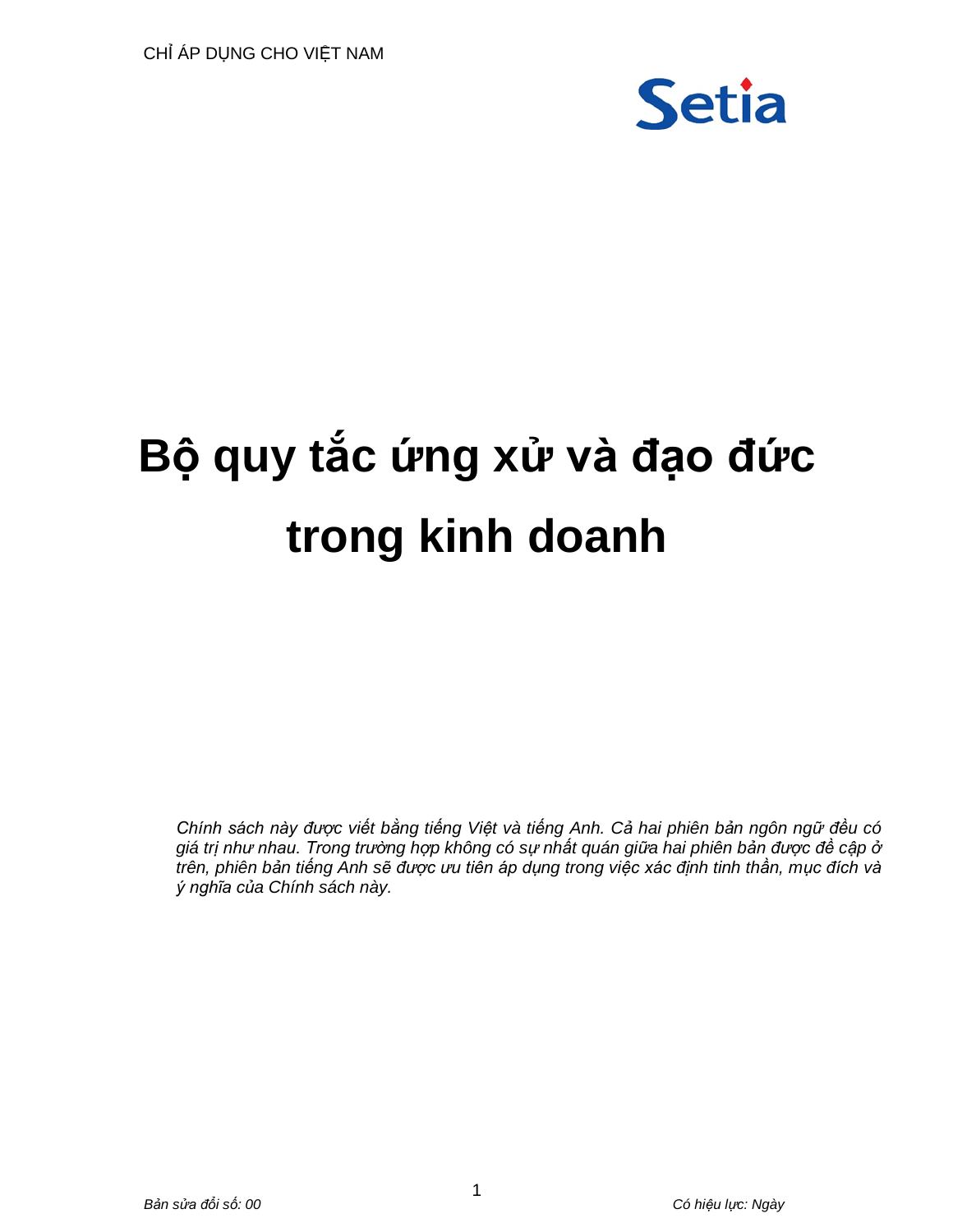

# **Bộ quy tắc ứng xử và đạo đức trong kinh doanh**

# **Tóm tắt sơ bộ**

S P Setia cam kết duy trì tiêu chuẩn cao nhất về hành vi ứng xử và đạo đức kinh doanh. Các giá trị đạo đức, trung thực và liêm chính là nền tảng của Bộ quy tắc này. Do đó, Bộ quy tắc này bao gồm thể hiện cam kết của chúng tôi trong việc hoạt động một cách liêm chính.

Bộ quy tắc này đóng vai trò như một lộ trình giúp định hình các hành động và hành vi trong khi làm việc và/hoặc giao dịch với S P Setia. Chúng tôi mong đợi và yêu cầu mỗi một Nhân viên và Giám đốc, với tư cách là đại diện của S P Setia, cũng phải thực hiện cam kết của chúng tôi bằng hành vi đạo đức cao nhất.

Các Bên thứ ba được thuê thay mặt cho S P Setia cũng phải tuân thủ Bộ quy tắc này và duy trì các tiêu chuẩn cao nhất về hành vi ứng xử và đạo đức trong kinh doanh tương tự.

S P Setia tiến hành các hoạt động kinh doanh của mình với sự trung thực và liêm chính, đồng thời tôn trọng tính chính trực của những cá nhân cùng làm việc với chúng tôi. Chúng tôi cam kết thực hiện các hoạt động kinh doanh công bằng, khách quan và tuân thủ luật pháp và các quy định. Nguyên tắc tương tự cũng áp dung cho các hoạt động kinh doanh của S P Setia tại Việt Nam. Chúng tôi sẽ tiến hành các hoạt động thương mại và hoạt động kinh doanh của mình trong tâm thế hoàn toàn tuân thủ luật hiện hành tại tất cả các quốc gia mà chúng tôi đang tiến hành công việc kinh doanh và hoạt động.

# **Các thuật ngữ được định nghĩa**

**AML/CFT** nghĩa là Chống rửa tiền/Chống tài trợ khủng bố.

**Bộ quy tắc** nghĩa là Bộ quy tắc ứng xử và đạo đức trong kinh doanh này.

**Thông tin bí mật** nghĩa là tất cả hoặc bất kỳ thông tin nào, dù mang tính chất độc quyền hay tính chất khác, liên quan đến doanh nghiệp bao gồm tài sản, sản phẩm, dịch vụ, quy trình, phát minh, cải tiến hoặc phát triển, cấu trúc công ty, hoạt động, triển vọng, ghi chú, tóm tắt, thông tin thương mại và/hoặc thông tin tài chính, ý tưởng, dữ liệu, khái niệm, bí quyết, công nghệ, thiết kế, thông số kỹ thuật, bản vẽ, bản thiết kế, bản can vẽ, sơ đồ, mô hình, mẫu, lưu đồ, chương trình máy tính, thuật toán, các hoạt động bán hàng và tiếp thị, dữ liệu khách hàng và Nhân viên, hoặc công nghệ, ngân sách, chi phí, lợi nhuận, giá cả, chiết khấu, giá cộng lời vào vốn và bất kỳ thông tin nào khác thuộc về hoặc được cung cấp trong S P Setia, dù dưới hình thức văn bản hay nằm trong dữ liệu, giấy tờ, tài liệu, nền tảng và/hoặc các thông tin liên lạc khác hay những thông tin khác, dù có được đánh dấu là bí mật hay không.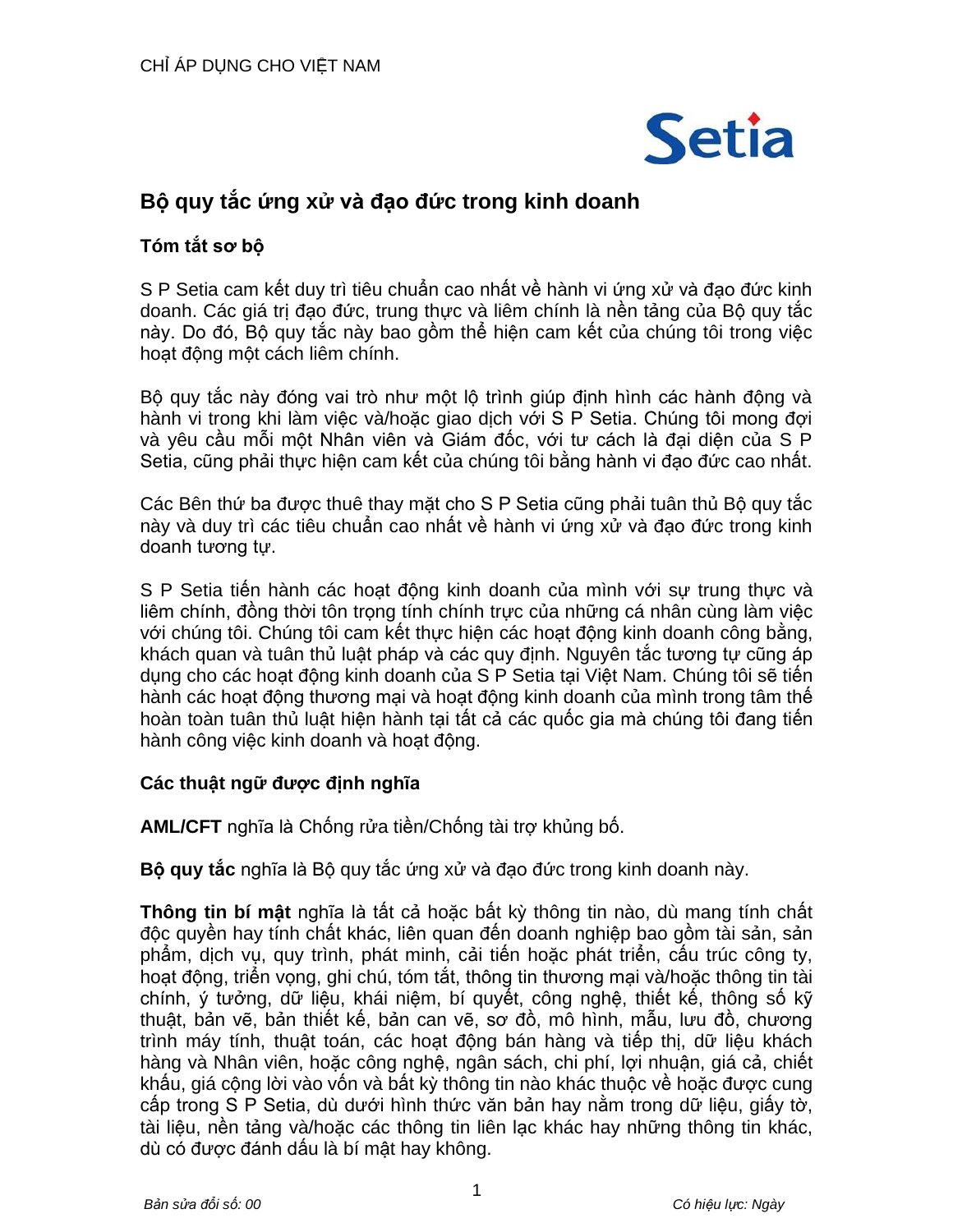**Giám đốc** nghĩa là một Giám đốc được bổ nhiệm vào Hội đồng quản trị của S P Setia và chỉ hiện diện trong phạm vi Việt Nam, Giám đốc bao gồm (i) thành viên hội đồng thành viên nếu S P Setia xuất hiện tại Việt Nam dưới hình thức công ty trách nhiệm hữu hạn hoặc (ii) thành viên hội đồng quản trị hoặc thành viên ban điều hành nếu S P Setia xuất hiện tại Việt Nam dưới hình thức công ty cổ phần, hoặc (iii) Giám đốc vận hành do S P Setia chỉ định làm chủ sở hữu duy nhất, hoặc do hội đồng thành viên hoặc ban quản lý của pháp nhân chỉ định nếu S P Setia xuất hiện tại Việt Nam dưới hình thức tương ứng là công ty trách nhiệm hữu hạn hoặc công ty cổ phần.

**Nhân viên** nghĩa là bất kỳ cá nhân nào làm việc ở bất kỳ cấp độ nào dưới sự quản lý, vận hành và giám sát của S P Setia, không phân biệt tên thỏa thuận giữa các bên, bao gồm cán bộ, quản lý cấp cao, thực tập sinh, nhân viên được biệt phái, nhân viên đại lý, tình nguyện viên và sinh viên thực tập của S P Setia, dù ký hợp đồng lao động toàn thời gian, lao động bán thời gian, lao động cố định, lao đông có thời hạn hay lao đông tạm thời.

Ý nghĩa của **Quà tặng** được quy định trong Chính sách Quà tặng và chiêu đãi.

**Chính sách Quà tặng và chiêu đãi** nghĩa là Chính sách Quà tặng và chiêu đãi do S P Setia tại Việt Nam thực hiện tại Việt Nam, được sửa đổi và bổ sung tùy từng thời điểm.

**Trưởng bộ phận**, khi liên quan đến một Nhân viên, nghĩa là người đứng đầu bộ phận, người đứng đầu đơn vị kinh doanh, Giám đốc, Tổng giám đốc, và nếu bối cảnh yêu cầu, là Tổng giám đốc bộ phận, Phó chủ tịch điều hành, Phó chủ tịch điều hành cấp cao, Giám đốc Khối vận hành hoặc Giám đốc điều hành, Giám đốc Khối vận hành của S P Setia hoặc Giám đốc điều hành của S P Setia trong trách nhiệm báo cáo của Nhân viên.

Ý nghĩa của **Chiêu đãi** được quy định trong Chính sách Quà tặng và chiêu đãi.

**Đơn vị Quản trị và Liêm chính** hoặc **IGU** nghĩa là đơn vị phụ trách quản trị và liêm chính của S P Setia và những chi tiết khác về việc thành lập đơn vị này được quy định trong Chính sách Tố giác.

**Nội quy lao động** là Nội quy lao động do Công ty TNHH một thành viên Setia Lái Thiêu và/hoặc Công ty cổ phần SetiaBecamex ban hành, đã được đăng ký thành công với Sở Lao động, Thương binh và Xã hội có thẩm quyền.

**Quản lý** trong mối quan hệ với S P Setia nghĩa là một Nhân viên mang chức danh cụ thể là "Quản lý".

**Chính sách và Thủ tục** nghĩa là các chính sách và thủ tục của S P Setia được ban quản lý thực hiện liên quan đến hoạt động kinh doanh và vận hành và trong đó Nhân viên, Giám đốc và/hoặc Bên thứ ba được yêu cầu phải theo dõi và tuân thủ.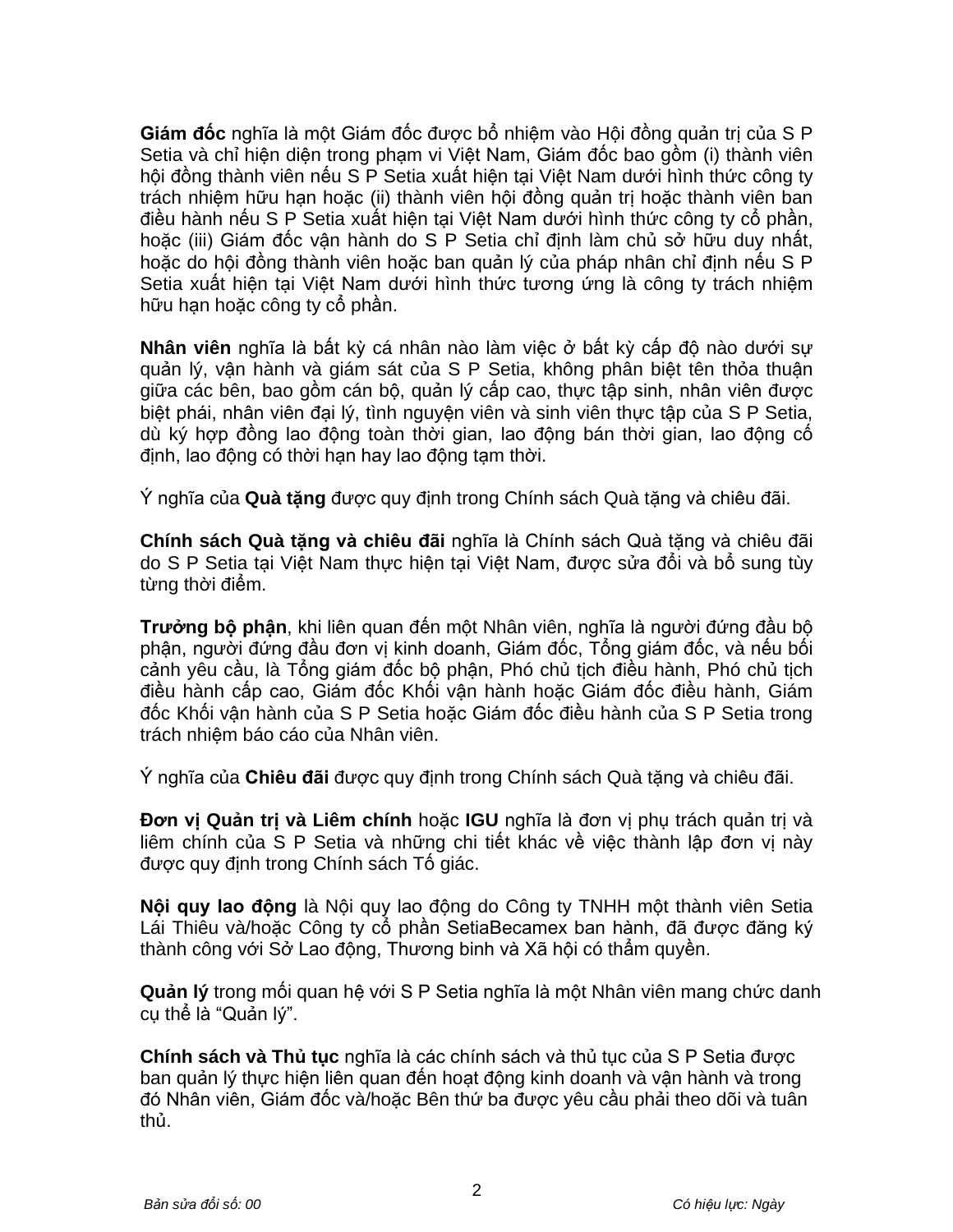**Công chức** nghĩa là một cá nhân: (i) giữ vị trí trong bộ phận lập pháp, hành chính hoặc tư pháp dưới bất kỳ hình thức nào; hoặc (ii) thực thi công vụ hoặc thực hiện các hoạt động công cộng cho hay thay mặt cho một quốc gia hoặc vùng lãnh thổ (hoặc phân khu của những quốc gia hoặc vùng lãnh thổ này) hoặc cho bất kỳ cơ quan công quyền hoặc doanh nghiệp công nào (bao gồm các công ty và doanh nghiệp liên kết với chính phủ và các công ty và doanh nghiệp thuộc sở hữu nhà nước hoặc do nhà nước kiểm soát); hoặc

(iii) là quan chức hoặc đại diện của một tổ chức quốc tế công cộng (chẳng hạn như Liên Hợp Quốc hoặc cơ quan tương tự).

**S P Setia** nghĩa là S P Setia Berhad và các công ty con của S P Setia Berhad và bất kỳ thực thể kinh doanh nào được S P Setia Berhad trực tiếp hoặc gián tiếp (i) sở hữu toàn bộ hoặc đa số; hoặc (ii) kiểm soát; hoặc (iii) chịu sự quản lý của S P Setia Berhad, thông tin chi tiết có tai: https:/[/www.spsetia.com/en](http://www.spsetia.com/en-us/corporate/business-performance/investor-)[us/corporate/business-performance/investor-](http://www.spsetia.com/en-us/corporate/business-performance/investor-) relations.

**Bên thứ ba/Các bên thứ ba** bao gồm tất cả các cá nhân tại bất kỳ thời điểm nào thực hiện (hoặc có ý định thực hiện) các dịch vụ cho hoặc thay mặt cho bất kỳ pháp nhân nào trong S P Setia, bao gồm mọi pháp nhân được thuê (theo hợp đồng hoặc theo cách khác) hoặc được thanh toán để đại diện cho bất kỳ thực thể nào trong S P Setia như nhà cung cấp, nhà phân phối, đối tác kinh doanh, đại lý, đại diện, bên trung gian, bên môi giới, người giới thiệu, nhà tài trợ, nhà tư vấn, nhà thầu, cố vấn và các Công chức tiềm năng.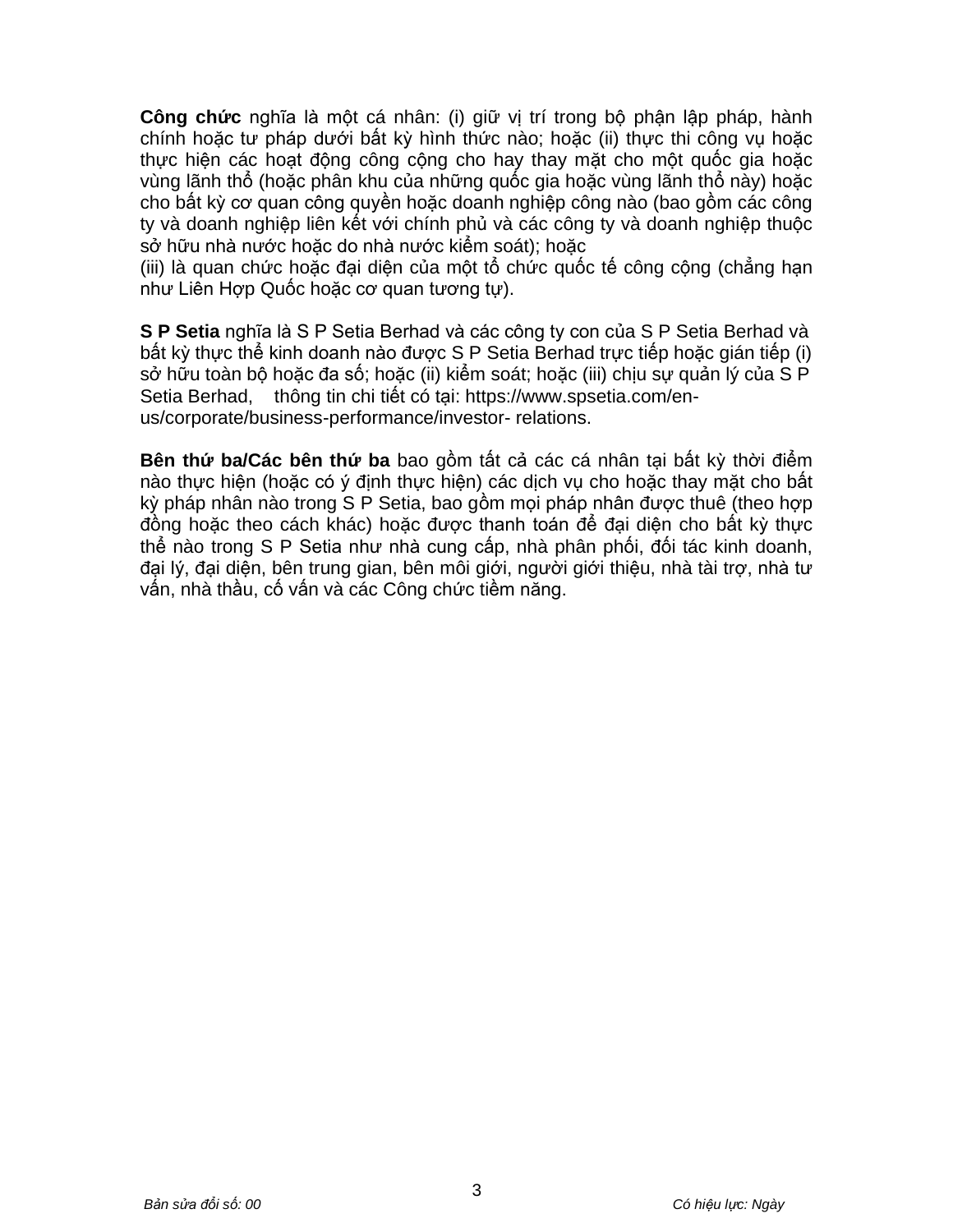# **Bộ quy tắc, Giá trị, Chính sách và Thủ tục S P Setia**

Bộ quy tắc nên được đọc cùng với các Giá trị, Chính sách và Thủ tục của S P Setia.

|                                         | Chất lượng           |
|-----------------------------------------|----------------------|
|                                         | mang định hướng lơi  |
|                                         | nhuận là ưu tiên số1 |
|                                         | của Đội nhóm Setia   |
| Phát triển và tăng trưởng của nhân viên |                      |

**Liêm chính Trách nhiệm xã hội tập trung vào khách hàng của chủ sở hữu lao động quan tâm**

# **Giá trị Setia – SCRIPT**

**Đạo đức làm việc của Setia** – Tôn trọng và hỗ trợ lẫn nhau

**Khách hàng** – Phục vụ bằng niềm đam mê & Đáp ứng các nhu cầu

**Trách nhiệm** – Cam kết thành công & tối ưu cơ hội học hỏi và phát triển

**Liêm chính** – Đề cao tính liêm chính, bảo vệ quyền riêng tư & thông tin bí mật

**Tính chuyên nghiệp** – Chúng tôi làm việc chuyên nghiệp & Đi theo đường lối liên tục cải tiến

**Làm việc theo nhóm** – Chúng tôi làm việc theo nhóm thông qua đề cao tính đa dạng và hợp tác cùng nhau

# **Tính liêm chính**

# **Bộ quy tắc ứng xử & đạo đức trong kinh doanh**

**Chính sách & Thủ tục**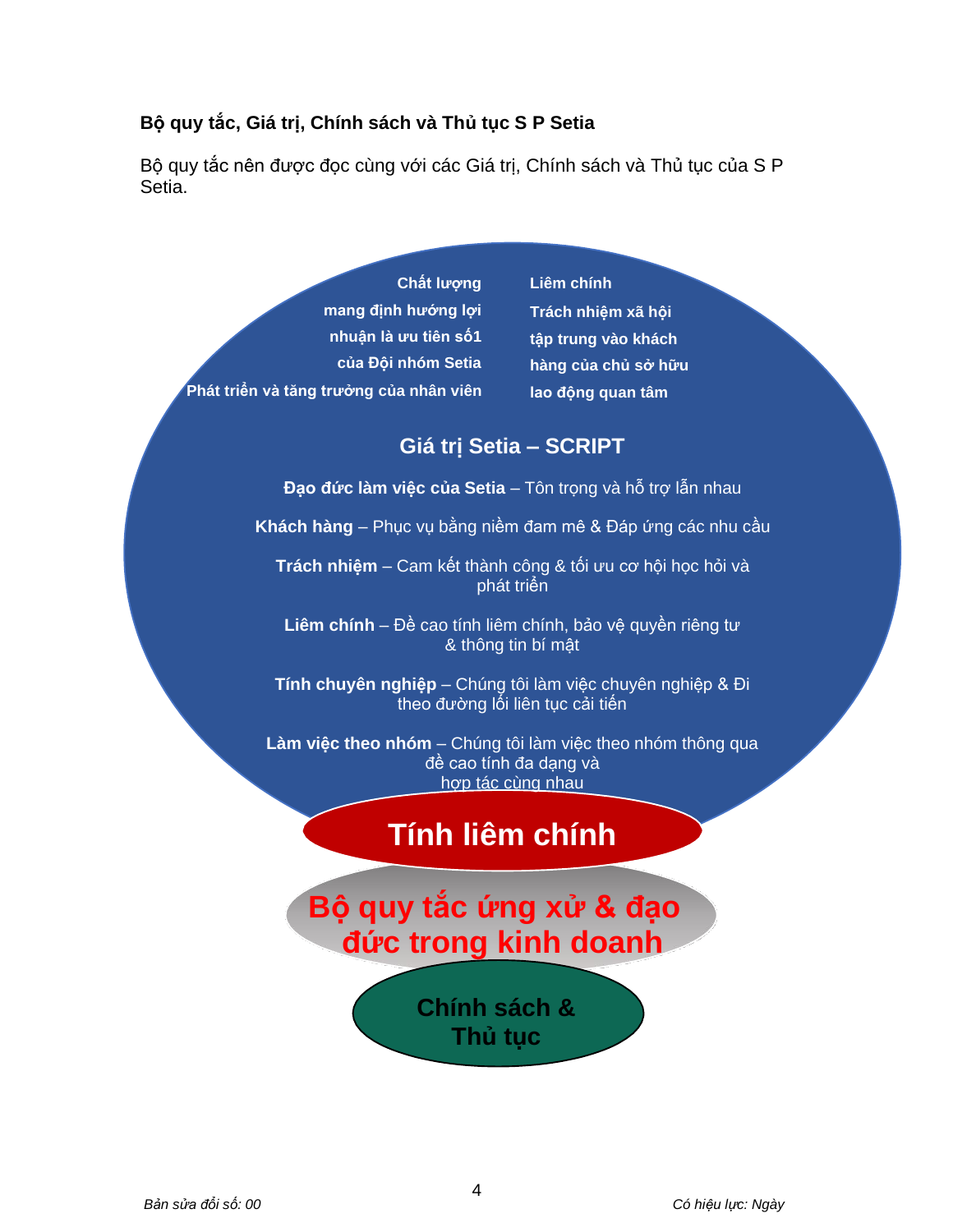Về bản chất, tất cả chúng tôi tại S P Setia đều phải hành xử chuyên nghiệp theo nguyên tắc thực thi công bằng và dựa trên các nghĩa vụ hợp đồng đã thỏa thuận giữa các bên trong hợp đồng. Về nguyên tắc, chúng tôi không được đặt bản thân vào vị trí gây tổn hại đến tính chuyên nghiệp và tính liêm chính của chúng tôi. Chúng tôi phải duy trì những giá trị này, đây vốn là nền tảng tạo nên bản sắc của S P Setia và đảm bảo mọi Nhân viên và Giám đốc của công ty đều thể hiện các giá trị này.

Xây dựng và duy trì thương hiệu và danh tiếng của S P Setia đòi hỏi quá trình làm việc chăm chỉ và cam kết từ mỗi Nhân viên và Giám đốc. Chỉ với quyết tâm cống hiến không ngừng nghỉ trong việc duy trì các tiêu chuẩn về tính liêm chính, S P Setia sẽ vẫn là nhà phát triển bất động sản hàng đầu của Malaysia.

# **1. Trách nhiệm chức vụ và trách nhiệm giải trình**

1.1. Giám đốc

Giám đốc S P Setia được giao trọng trách giám sát hoạt động kinh doanh và các hoạt động của S P Setia, và sẽ thực hiện các nhiệm vụ của bản thân một cách công bằng, cần cù và có đạo đức, trong phạm vi quyền hạn được giao và phù hợp với pháp luật, quy tắc, quy định, hướng dẫn hiện hành và các Chính sách và Thủ tục nội bộ. Các giám đốc cũng có trách nhiệm hành động hết mình, quan tâm đến lợi ích tốt nhất của S P Setia cũng như các cổ đông và các bên liên quan.

Giám đốc phải hành xử không thiên vị, trung thực và có trách nhiệm khi làm việc với tất cả nhân viên, các bên liên quan, các cơ quan quản lý và công chúng trong trường hợp họ không:

- (a) cạnh tranh hoặc giúp đỡ/hỗ trợ các đối thủ khác cạnh tranh với S P Setia;
- (b) lợi dụng các lợi thế không công bằng của bất kỳ cá nhân hoặc người nào thông qua các hành động thao túng, che giấu, lạm dụng thông tin đặc quyền hoặc thông tin bí mật hoặc bất kỳ hành vi giao dịch không công bằng nào.

Các giám đốc sẽ tuyên bố rằng mình sẽ tuân thủ Bộ quy tắc này và cũng sẽ theo sát mọi thay đổi của Quy tắc, như và khi Bộ quy tắc được cập nhật theo thời gian theo mục 15 của Bộ quy tắc này.

1.2. Nhân viên

Tất cả Nhân viên phải tuân thủ Bộ quy tắc này. Lời bào chữa rằng do thiếu hiểu biết về sự tồn tại hoặc nội dung của Bộ quy tắc này nên mới vi phạm Bộ quy tắc sẽ không được chấp nhận. Những cá nhân vi phạm Bộ quy tắc này sẽ phải chịu biện pháp kỷ luật. S P Setia sẽ yêu cầu tất cả Nhân viên tuyên bố rằng bản thân tuân theo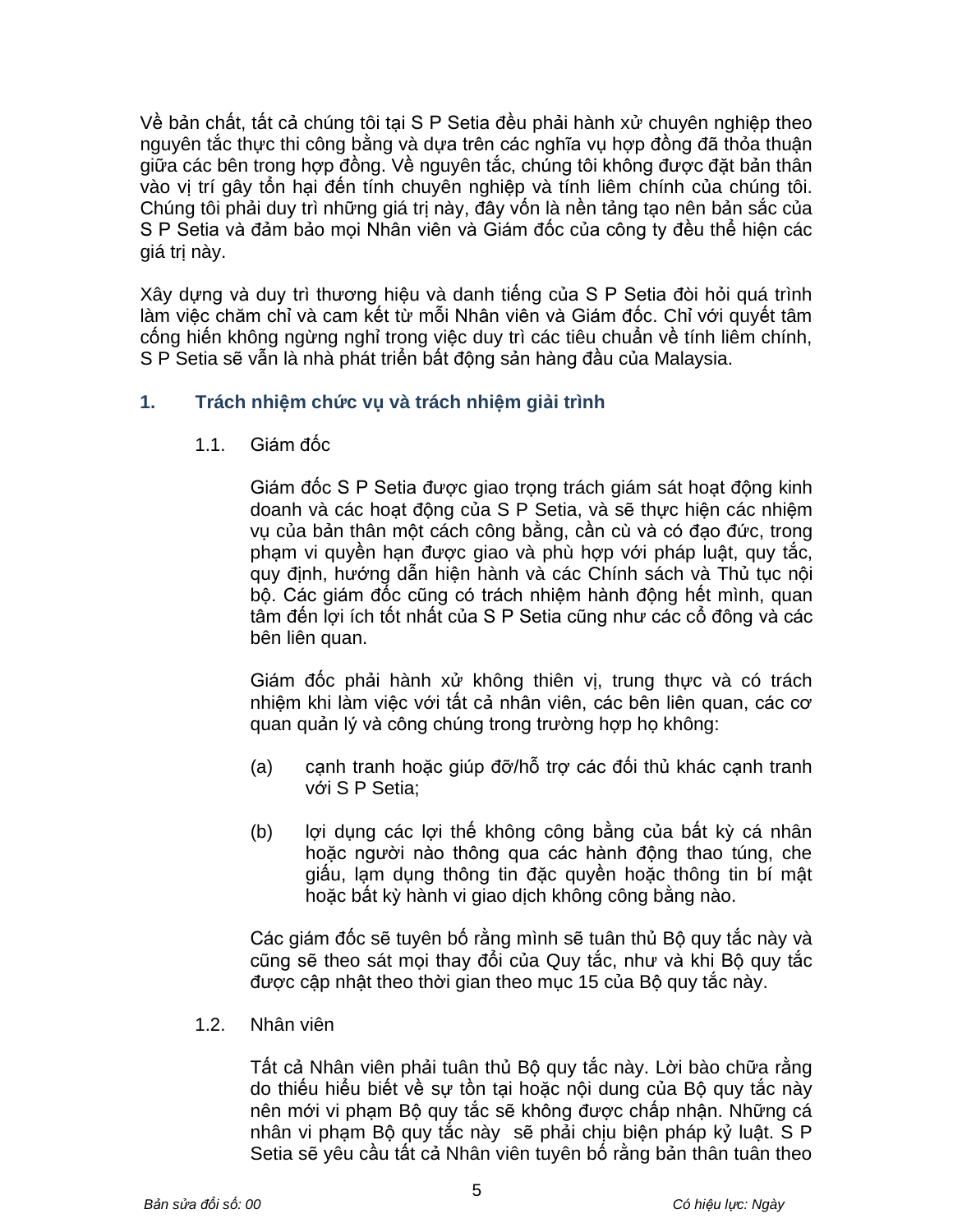Bộ quy tắc này và có trách nhiệm theo sát Bộ quy tắc, như và khi Bộ quy tắc được cập nhật theo thời gian theo mục 15 của Bộ quy tắc này.

1.3. Quản lý và trưởng bộ phận

Quản lý và trưởng bộ phận, với tư cách là nhà lãnh đạo doanh nghiệp, có thêm trách nhiệm là phải làm gương và hành động liêm chính. Ngoài ra, họ được kỳ vọng sẽ liên tục thúc đẩy các tiêu chuẩn cao nhất về hành vi và đạo đức kinh doanh giữa các Nhân viên thông qua hành vi đạo đức, một trong những nền tảng tạo nên hành vi ứng xử tại S P Setia. Bộ quy tắc này sẽ đóng vai trò là tài liệu tham khảo và hướng dẫn hữu ích trong trường hợp không chắc chắn. Nếu bạn cần hỗ trợ hoặc không chắc mình phải làm gì, vui lòng tham khảo phần 13 về Nhân trợ giúp.

1.4. Các bên thứ ba

S P Setia cũng mong muốn tất cả các Bên thứ ba và các nhà thầu phụ tương ứng của Bên thứ ba tuân thủ Bộ quy tắc này khi giao dịch với S P Setia. Công tác lưa chon Bên thứ ba sẽ dưa trên các tiêu chuẩn khách quan, chẳng hạn như thành tích trong quá khứ, cam kết về các giá trị và tiêu chuẩn đạo đức của chúng tôi cũng như chất lượng của sản phẩm và dịch vụ. Mối quan hệ của chúng tôi với các Bên thứ ba sẽ luôn hết sức chuyên nghiệp để duy trì tính độc lập trong phán đoán kinh doanh của chúng tôi.

1.5. Diễn giải Bộ quy tắc này

Bộ quy tắc không thể đoán trước mọi tình huống có thể phát sinh trong môi trường kinh doanh phức tạp và năng động ngày nay. Do đó, nếu có liên quan, Bộ quy tắc này nên được đọc cùng với Chính sách và Thủ tục. Trong trường hợp bất kỳ điều khoản nào trong Bộ quy tắc này có thể được diễn giải khác với luật pháp hiện hành hoặc các Chính sách hoặc Thủ tục khác, thì điều khoản nào nghiêm ngặt hơn sẽ được ưu tiên áp dụng. Trong trường hợp không chắc chắn, hãy tìm kiếm sự trợ giúp và làm rõ trước khi hành động. Nếu bạn cần hỗ trợ hoặc không chắc mình phải làm gì, vui lòng tham khảo phần 13 về Nhận trợ giúp.

## **2. S P Setia và Nhân viên của S P Setia**

- 2.1. Cam kết của S P Setia
	- 2.1.1. S P Setia cam kết đối xử với mọi người tôn trong và đàng hoàng, coi trong sự khác biệt cá nhân và văn hóa. S P Setia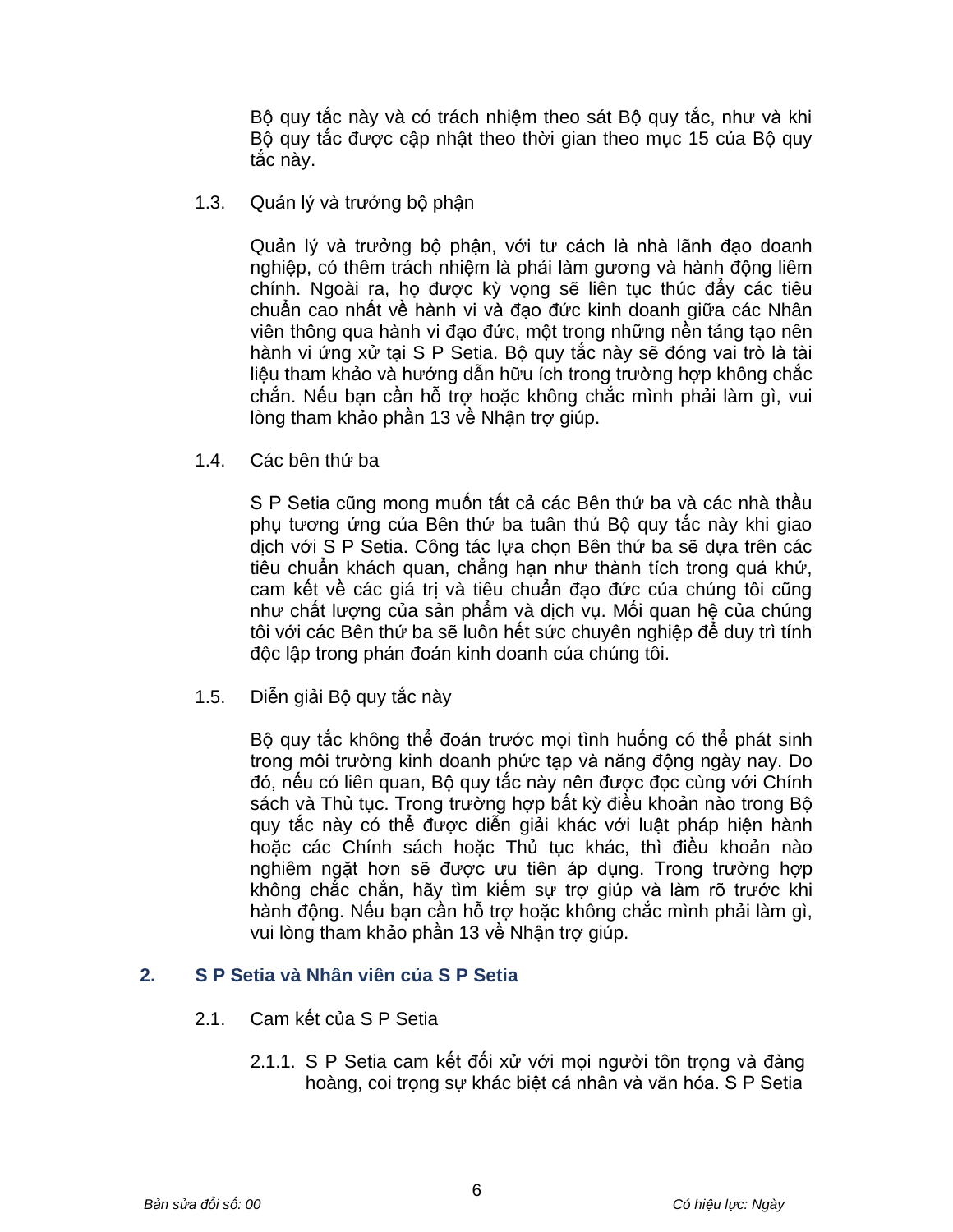sẽ cho nhân viên của mình quyền sử dụng năng lực cá nhân và tập thể, nhằm cung cấp các sản phẩm và dịch vụ chất lượng cho cả khách hàng nội bộ và bên ngoài.

- 2.1.2. S P Setia cũng cam kết đem đến phúc lợi cho nhân viên bằng cách cung cấp một môi trường thuận lợi, không bị phân biệt đối xử hoặc quấy rối, và tiến hành hoạt động kinh doanh tuân thủ các yêu cầu pháp lý.
- 2.1.3. S P Setia tìm cách hoàn thành trách nhiệm xã hội của doanh nghiệp thông qua các hoạt động do Nhân viên, Giám đốc và/hoặc Tổ chức S P Setia thực hiện.
- 2.2. Cam kết của mọi người
	- 2.2.1. Tất cả Nhân viên và Giám đốc được kỳ vong sẽ đáp lại cam kết đối xử với mọi người bằng lòng tôn trọng và đàng hoàng, coi trọng sự khác biệt cá nhân và văn hóa. Các lời lăng mạ, đe dọa hoặc các hành vi bạo lực hoặc đe dọa thể chất đối với đồng nghiệp là Nhân viên và Giám đốc sẽ không được dung thứ.
	- 2.2.2. Tất cả Nhân viên và Giám đốc phải giữ gìn thương hiệu và danh tiếng của S P Setia với tư cách là đại diện của S P Setia. Tất cả Nhân viên và Giám đốc cần luôn thể hiện sự tận tụy với nghề nghiệp.
	- 2.2.3. Tất cả Nhân viên phải tránh những tình huống mà lợi ích cá nhân của bản thân có thể hoặc có vẻ mâu thuẫn với lợi ích của S P Setia. Khi các tình huống này xảy ra, Nhân viên phải khai báo các xung đột lợi ích thực tế hoặc tiềm ẩn. Nhân viên không được nhận việc làm ngoài S P Setia hoặc tham gia vào bất kỳ hoạt động kinh doanh hoặc dịch vụ bên ngoài nào có thể cạnh tranh với S P Setia hoặc khiến phát sinh xung đột lợi ích thực tế hoặc tiềm ẩn với nhiệm vụ của bản thân tại S P Setia.
	- 2.2.4. Tất cả Nhân viên và Giám đốc phải tự chịu trách nhiệm trong việc tuân thủ các tiêu chuẩn pháp lý và đạo đức áp dụng cho chức năng công việc của họ. Không một Nhân viên và Giám đốc nào được tận dụng thông tin hoặc cơ hội có được từ vị trí của bản thân tai S P Setia.

# **3. Chính sách và Thủ tục**

3.1. Các Chính sách và Thủ tục được thực hiện nhằm đạt được các mục tiêu kinh doanh thông qua các hoạt động nhanh chóng và hiệu quả. Vì vậy, tất cả các Chính sách và Thủ tục phải được tuân thủ nghiêm ngặt. Việc không tuân thủ các Chính sách và Thủ tục này có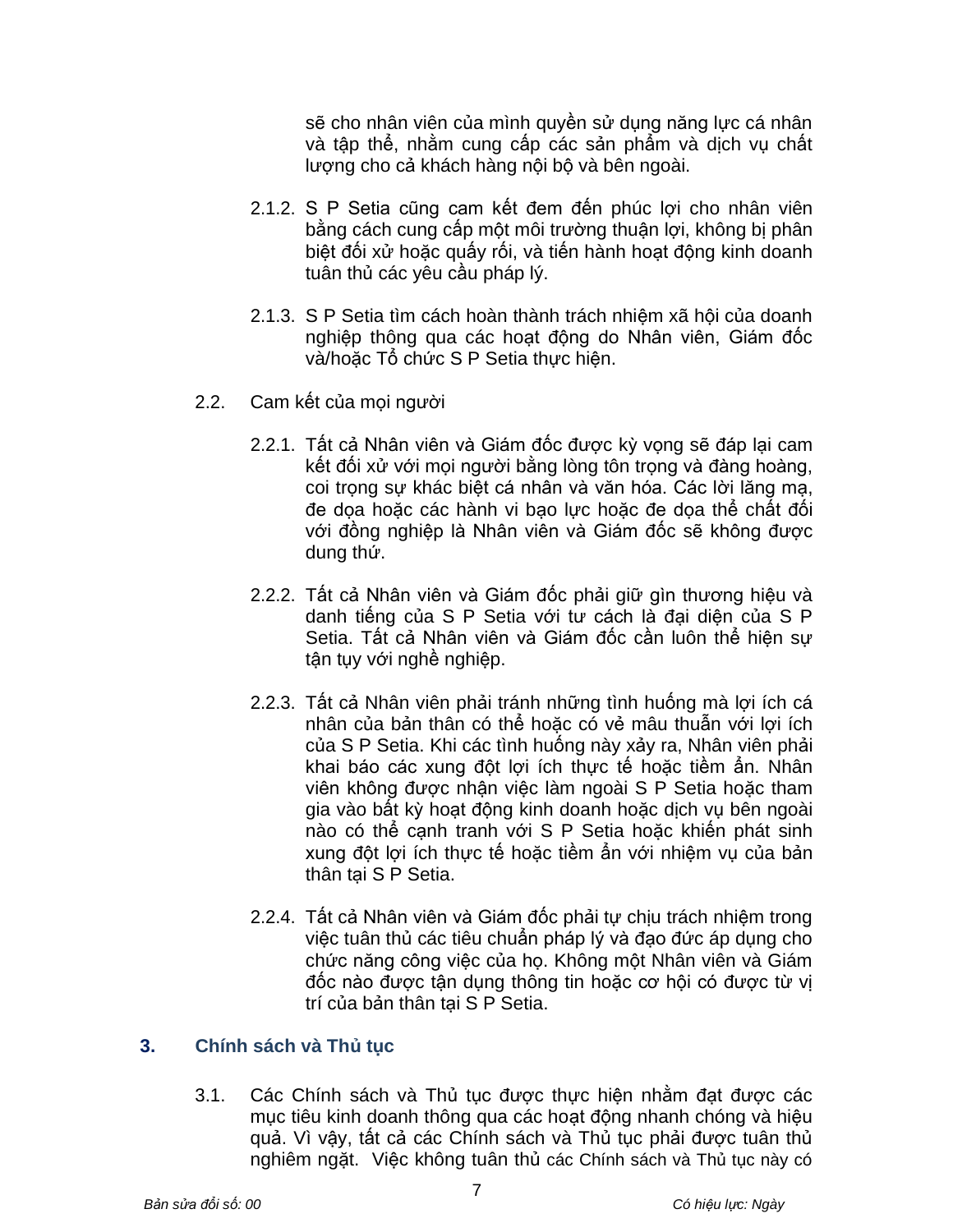thể dẫn đến hình thức kỷ luật.

- 3.2. Các quản lý và Trưởng bộ phận phải tận tụy để đảm bảo có một hệ thống kiểm soát kinh doanh hiệu quả. Có thể đạt được mục tiêu này theo cách sau:
	- 3.2.1 Phân công quyền hạn và trách nhiệm phù hợp cho từng cá nhân.
	- 3.2.2 Đảm bảo các giao dịch đã ký kết được ủy quyền thích hợp.
	- 3.2.3 Duy trì hồ sơ chính xác và đầy đủ.
	- 3.2.4 Tiết lộ thông tin cho những cá nhân cần biết.
	- 3.2.5 Phân tách thích đáng các nhiệm vụ và tránh xung đột lợi ích.

Nếu Nhân viên hoặc Giám đốc yêu cầu làm rõ hoặc hướng dẫn rõ hơn về bất kỳ Chính sách hoặc Thủ tục nào, Nhân viên có thể thảo luận các quan ngại của mình với Quản lý hoặc Trưởng bộ phân và trong trường hợp là Giám đốc, hãy thảo luận với Ban quản lý của S P Setia hoặc IGU. Thực hiện tương tư nếu một Nhân viên hoặc Giám đốc phát hiện ra bất kỳ điểm không phù hợp hoặc lỗi thời nào trong Chính sách và Thủ tục.

# **4. Thông tin bí mật**

- 4.1. Nghiêm cấm Nhân viên và Giám đốc trực tiếp hoặc gián tiếp tiết lộ, phân phối, phổ biến hoặc cung cấp Thông tin bí mật, dưới bất kỳ hình thức nào, cho gia đình, bạn bè hoặc bất kỳ bên nào, trừ khi được S P Setia cho phép hoặc trong tình thế bắt buộc theo yêu cầu của pháp luật. Các ví dụ về Thông tin bí mật bao gồm dự báo tài chính và kinh doanh, chi tiết về giá thầu cạnh tranh, đề xuất sáp nhập hoặc mua lại, và bất kỳ thông tin nào có thể ảnh hưởng đến doanh nghiệp hoặc giá cổ phiếu của S P Setia.
- 4.2. Các nhân viên và các Giám đốc đã rời khỏi S P Setia, các Giám đốc đã thôi phục vụ trong hội đồng quản trị của S P Setia hoặc không được S P Setia bổ nhiệm lại, hoặc các bộ phận chức năng có thẩm quyền ngang với tư cách Giám đốc phải tiếp tục duy trì tính bảo mật của Thông tin bí mật của S P Setia mà họ có được trong quá trình làm việc với S P Setia. Không được phép sao chép và lưu giữ Thông tin bí mật của S P Setia trên các thiết bị cá nhân.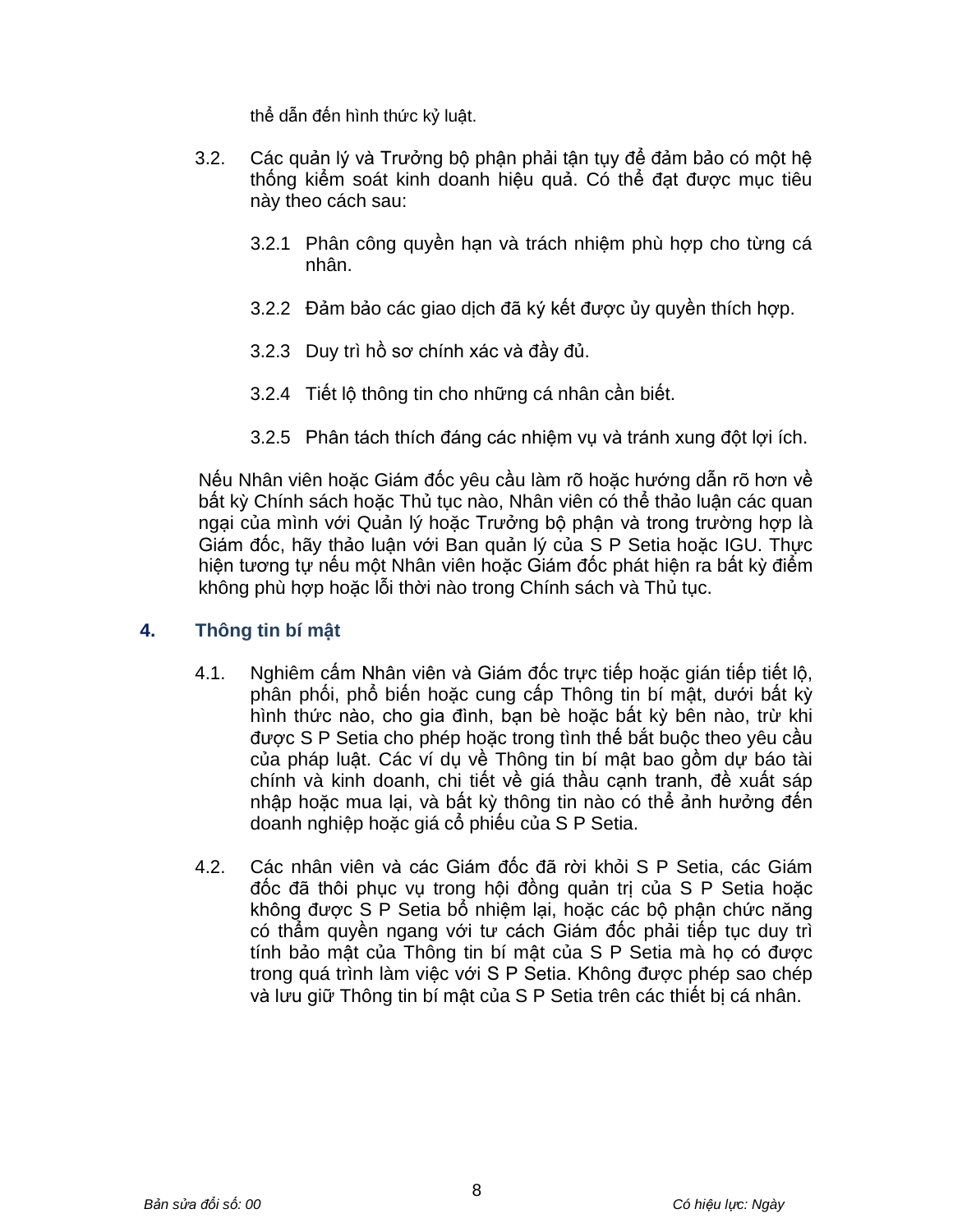- 4.3. Tất cả các câu hỏi nhận được từ giới truyền thông, các nhà phân tích hoặc cổ đông về các vấn đề của công ty S P Setia đều phải được chuyển đến Bộ phận Quan hệ Nhà đầu tư hoặc Bộ phận Thương hiệu Tập đoàn và Bộ phận Truyền thông Doanh nghiệp để có phương thức tiếp cận nhất quán và chuyên nghiệp trong việc giải quyết các vấn đề. Các câu hỏi liên quan đến dự án về sản phẩm và/hoặc các chương trình khuyến mãi bán hàng và tiếp thị có thể được các đơn vị kinh doanh tương ứng giải quyết. Nếu Nhân viên không chắc chắn về bản chất hoặc ý định của bất kỳ thắc mắc nào mà mình nhận được, Nhân viên đó nên tìm kiếm hướng dẫn từ Quản lý của họ hoặc các Trưởng bộ phận có liên quan và trong trường hợp là Giám đốc, hãy trao đổi với Ban quản lý của S P Setia.
- 4.4. Giao dịch nội gián là vị phạm luật và quy định chứng khoán tại các quốc gia nơi S P Setia hoạt động. Giao dịch nội gián có thể diễn ra dưới nhiều hình thức. Trong thời gian được bổ nhiệm của Giám đốc và trong quá trình làm việc của Nhân viên, họ có thể biết được thông tin nhạy cảm về giá cả không được công bố rộng rãi của S P Setia hoặc các đối tác kinh doanh hoặc các liên doanh của S P Setia. Việc sử dụng những thông tin đó nhằm mục đích trục lợi cá nhân, bao gồm vợ/chồng, cha mẹ (ruột và nuôi), con (ruột và nuôi), anh chị em ruột, con rể, con dâu, anh em rể, chị em dâu và anh chị em ruột của bên vợ/chồng là hành vi trái pháp luật và bị nghiêm cấm. Hậu quả của giao dịch nội gián từ các thông tin nhạy cảm về giá cả liên quan đến S P Setia hoặc các đối tác kinh doanh hoặc liên doanh của S P Setia có thể là các án phạt dân sự và hình sự, hành động kỷ luật và/hoặc chấm dứt hợp đồng làm việc.
- 4.5. Các Nhân viên và Giám đốc có quyền truy cập các thông tin nhạy cảm về giá cả (dù thường xuyên hay tạm thời) phải tuân thủ tất cả các luật lệ và quy định hiện hành liên quan đến giao dịch chứng khoán của S P Setia hoặc các đối tác kinh doanh hoặc liên doanh của S P Setia.
- 4.6. Bên thứ ba hoặc các đối tác kinh doanh tiềm năng khác phải ký thỏa thuận không tiết lộ trước khi bất kỳ Nhân viên và/hoặc Giám đốc nào tiết lộ Thông tin bí mật của S P Setia cho các bên đó.

# **5. Tài sản, bất động sản và cơ sở vật chất**

Nhân viên và Giám đốc phải quan tâm hợp lý đến việc bảo vệ tài sản của S P Setia để tránh mọi sự cố mất mát, hư hỏng, lạm dụng, chiếm đoạt hoặc trộm cắp. Khi xảy ra sự cố mất mát, hư hỏng, lạm dụng, chiếm đoạt hoặc trộm cắp, Nhân viên phải báo cáo ngay với Trưởng bộ phận của mình, và Giám đốc sẽ báo cáo cho Ban quản lý của S P Setia hoặc bộ phận khác theo Nội quy lao động nội bộ và Chính sách Tố giác.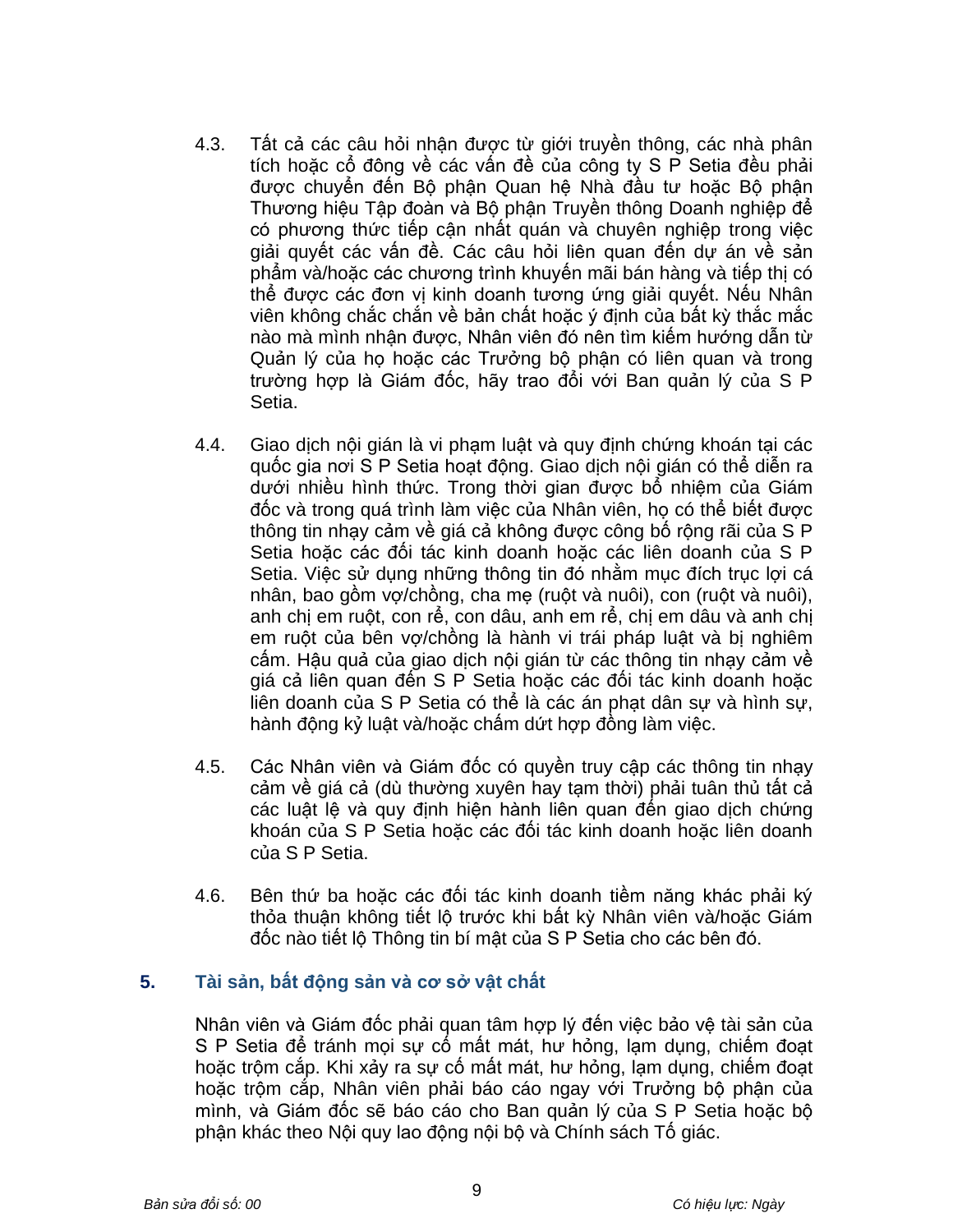- 5.1. Tất cả các yêu cầu phát sinh hợp lệ đối với các chi phí, chứng từ, hóa đơn và biên lai phải chính xác và được nộp đúng thời gian quy định.
- 5.2. S P Setia sẽ cung cấp quyền truy cập Internet và email cho các Nhân viên và Giám đốc cần các phương tiện đó và công ty cũng sẽ cung cấp số di động và các thiết bị cho Nhân viên và Giám đốc có quyền như vậy. Những cơ sở vật chất như vậy chủ yếu phục vụ cho mục đích kinh doanh.
- 5.3. Nhân viên và Giám đốc có quyền truy cập internet, dữ liệu của công ty hoặc thiết bị di động của công ty không được sử dụng quyền truy cập hoặc các thiết bị di động của công ty, qua các nền tảng mạng xã hội hoặc các phương thức khác, để tham gia vào các hoạt động bất hợp pháp, hành vi không chuyên nghiệp hoặc bất kỳ hoạt động không phù hợp nào khác có thể gây tổn hại đến thương hiệu và danh tiếng của S P Setia. S P Setia sẽ có quyền truy cập vào tất cả các cơ sở vật chất của Nhân viên/Giám đốc do S P Setia cung cấp cho Nhân viên đó trong quá trình làm việc, bao gồm nhưng không giới hạn ở điện thoại di động, máy tính xách tay hoặc các thiết bị khác của công ty để tạo điều kiện thuận lợi cho các cuộc điều tra về lừa đảo hoặc kỷ luật lao động hoặc các mục đích khác.
- 5.4. Nhân viên và Giám đốc phải bảo vệ quyền sở hữu trí tuệ của S P Setia và đảm bảo tuân thủ các luật và quy định hiện hành. Quyền sở hữu trí tuệ bao gồm nhưng không giới hạn ở tên, nhãn hiệu, logo, khẩu hiệu và các sáng kiến đổi mới của S P Setia. Bất kỳ tài sản trí tuệ nào do Nhân viên tạo ra để thực hiện trách nhiệm công việc của họ đều thuộc về S P Setia.

# **6. S P Setia và khách hàng**

- 6.1 Khách hàng bên ngoài
	- 6.1.1. S P Setia cam kết mang đến những sản phẩm và dịch vụ chất lượng cho khách hàng. Nhân viên phải cư xử với khách hàng một cách chuyên nghiệp trong tất cả các giao dịch kinh doanh và cung cấp cho khách hàng trải nghiệm tiêu chuẩn cao.
	- 6.1.2. S P Setia cũng cam kết bảo mật những thông tin cá nhân của khách hàng. Nhân viên không được tiết lộ thông tin cá nhân của khách hàng cho bất kỳ bên nào khác nếu không được phép và không có sự đồng ý của khách hàng.

.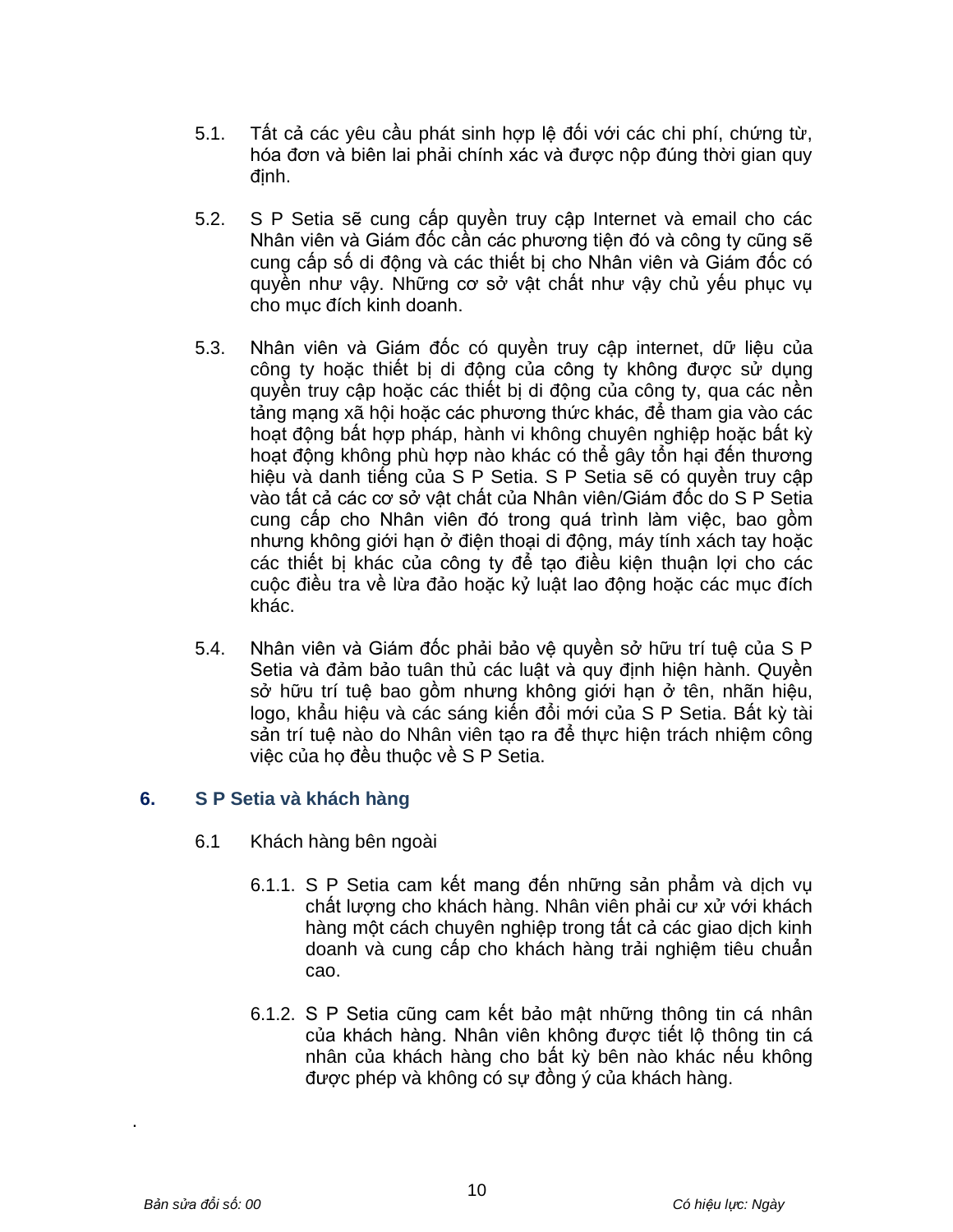- 6.2 Khách hàng nội bộ
	- 6.2.1. S P Setia cam kết đối xử với tất cả các khách hàng nội bộ của chúng tôi một cách tôn trọng và đàng hoàng qua sự thể hiện chuyên nghiệp ở cấp độ cao.
	- 6.2.2. S P Setia sẽ không dung túng cho bất kỳ hình thức hay hành động quấy rối nào. Quấy rối bao gồm lời nói, thể chất, tình dục, hình ảnh hay bất kỳ hành vi không phù hợp nào khác tạo ra môi trường làm việc mang tính công kích, đe dọa và/hoặc thù địch. Bất kỳ Nhân viên nào cho rằng mình đã gặp tình huống bị quấy rối có thể báo cáo hoặc khiếu nại theo thủ tục được quy định trong Nội quy lao động. Nếu một Nhân viên hoặc Giám đốc thực sự tin rằng một Nhân viên khác hoặc một người khác đang bị một Nhân viên khác và/hoặc Bên thứ ba quấy rối, thì Nhân viên hoặc Giám đốc đó cũng có thể báo cáo hoặc khiếu nại theo thủ tục được quy định trong Nội quy lao động. Người có thẩm quyền xử lý quấy rối tình dục sẽ xử lý các báo cáo hoặc khiếu nại đó theo thủ tục được quy định trong Nội quy lao động. Nếu bạn cần hỗ trợ hoặc không chắc mình phải làm gì, vui lòng tham khảo phần 13 và 14 về Nhận trợ giúp và Báo cáo quan ngại.
	- 6.2.3. Tất cả Nhân viên và Giám đốc phải xây dựng một môi trường kinh doanh thuận lợi mục tiêu là thúc đẩy văn hóa hợp tác và cộng tác, đồng thời tự hào về những hành động mà chúng ta thực hiện.
	- 6.2.4. Quản lý và Trưởng bộ phận tương ứng phải đảm bảo các thành tích được công nhận đầy đủ và Nhân viên được tạo cơ hội để phát huy hết tiềm năng của bản thân mình.

# **7. S P Setia và các bên thứ ba**

- 7.1. Giao dịch kinh doanh với các bên khác
	- 7.1.1. Để bảo vệ lợi ích của S P Setia
		- a) Tất cả các quyết định kinh doanh được đưa ra dựa trên sự đánh giá khách quan và độc lập vì lợi ích tốt nhất của S P Setia, và không được thúc đẩy từ các cân nhắc hoặc mối quan hệ cá nhân, dù là có thực hay cho là như vậy.
		- b) S P Setia sẽ tiến hành hoạt đông thẩm định đầy đủ trước khi thuê bất kỳ Bên thứ ba nào theo yêu cầu trong Chính sách và Thủ tục. Các Nhân viên và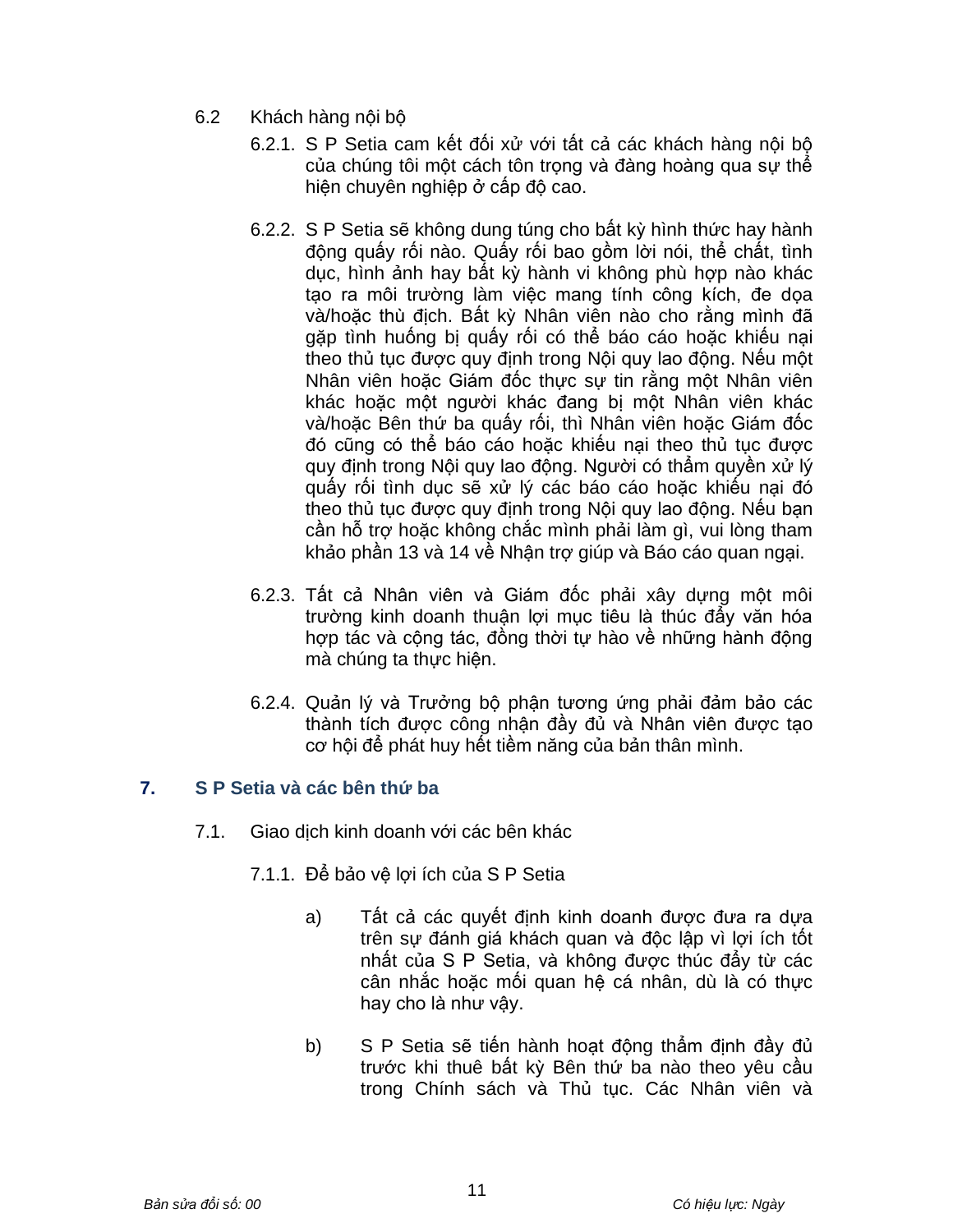Giám đốc nên tham khảo Chính sách Thuê tuyển bên thứ ba để được hướng dẫn và tuân thủ phù hợp.

- c) Tất cả các đàm phán kinh doanh phải dựa trên cơ sở độc lập và S P Setia áp dụng nguyên tắc liêm chính và công bằng trong các giao dịch kinh doanh của mình. Công ty mong đợi các Bên thứ ba và các bên khác cư xử theo cách đôi bên đều có lợi.
- d) Hành động gạ gẫm và nhận hối lộ hoặc đưa hối lộ dưới bất kỳ hình thức nào đều là hành vi phạm tội và là hành vi sai trái nghiêm trọng có thể dẫn đến việc chấm dứt hợp đồng làm việc. Nhân viên, Giám đốc và Bên thứ ba phải tuân thủ nghiêm ngặt Chính sách Chống hối lộ và tham nhũng.
- 7.2. Xung đột lợi ích
	- 7.2.1. Xung đột lợi ích xảy ra khi Nhân viên hoặc Giám đốc có lợi ích cá nhân hoặc lợi ích bên ngoài (không phải là lợi ích của S P Setia) gây ảnh hưởng hoặc có khả năng gây ảnh hưởng đến phán đoán của Nhân viên hoặc Giám đốc đó, hoặc theo bất kỳ cách nào gây cản trở nhiệm vụ họ hành động vì lợi ích tốt nhất của S P Setia (**Xung đột lợi ích**). Lợi ích bên ngoài được coi là xung đột khi:
		- a) lợi ích ảnh hưởng đến khả năng ra quyết định của Nhân viên hoặc Giám đốc trên cơ sở tốt nhất cho S P Setia;
		- b) lợi ích ảnh hưởng đến khả năng không thiên vị và khách quan <del>của</del> Nhân viên hoặc Giám đốc khi thưc hiện nhiệm vụ của họ; và/hoặc
		- c) lợi ích làm nảy sinh các vấn đề cá nhân hoặc vấn đề không mang tính kinh doanh, hoặc làm phát sinh các cân nhắc về một quyết định kinh doanh chỉ thuần túy tạo ra lợi ích cho S P Setia.
	- 7.2.2. Để tránh Xung đột lợi ích, dù là có thực hay được cho là như vậy, S P Setia không khuyến khích Nhân viên tham gia vào bất kỳ hoạt động nào có thể gây ảnh hưởng hoặc có vẻ sẽ gây ảnh hưởng đến các quyết định hoặc lợi ích kinh doanh của S P Setia. Các hoạt động đó có thể bao gồm bất kỳ hoạt động kinh doanh bên ngoài nào vì lợi ích cá nhân.
	- 7.2.3. Tất cả Nhân viên phải thực hiện các biện pháp để tránh các tình huống có thể gây phát sinh Xung đột lợi ích có thực hoặc được cho là như vậy.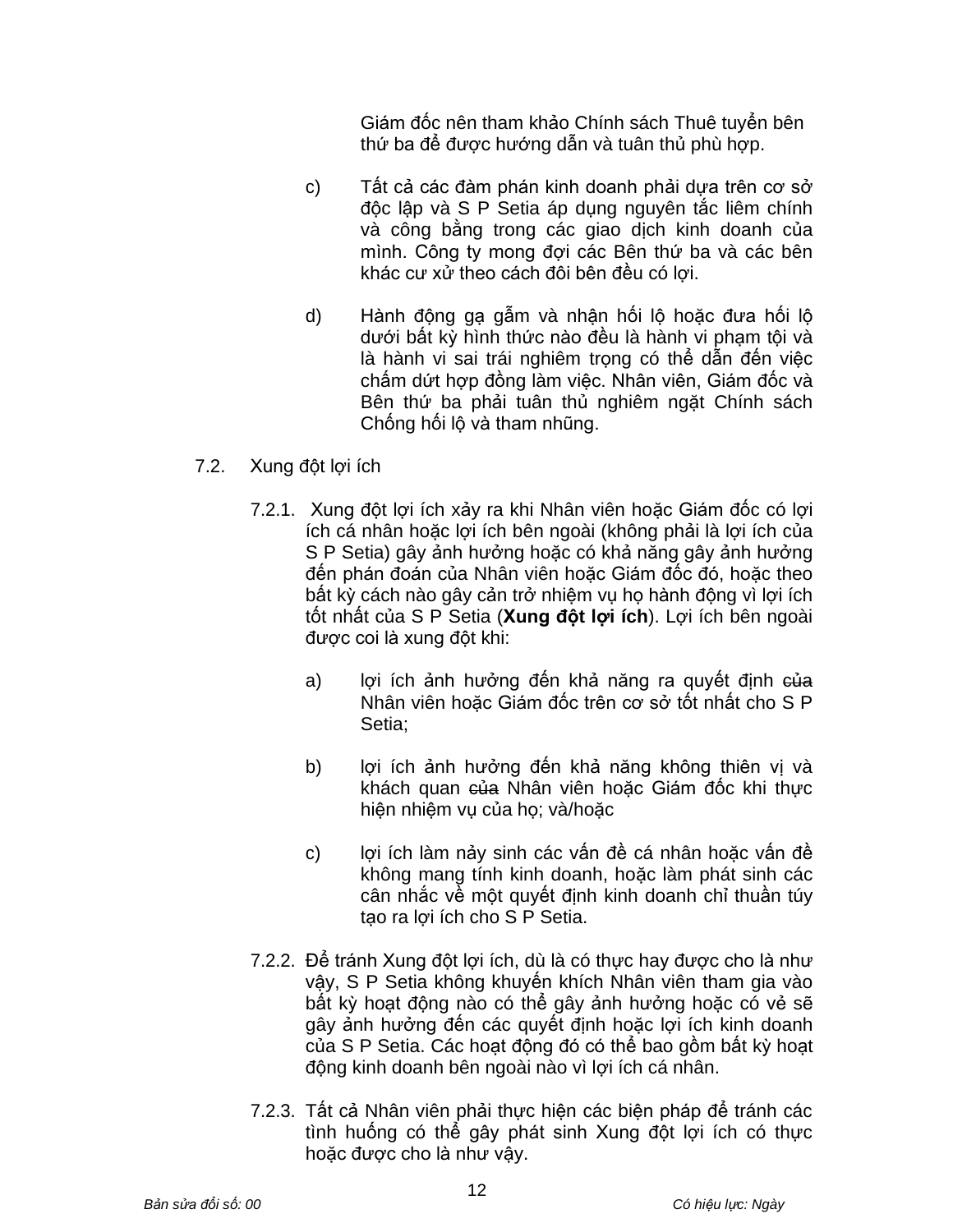- 7.2.4. Trong trường hợp phát sinh Xung đột lợi ích có thực hoặc được cho là như vậy, Nhân viên có liên quan đến Xung đột lợi ích thực tế hoặc tiềm ẩn sẽ thông báo bằng văn bản cho Trưởng bộ phận của mình.
- 7.2.5. Điều quan trọng là Nhân viên phải tiết lộ với Trưởng bộ phận của họ ngay khi nhận thức được các vấn đề có thể là Xung đột lợi ích để S P Setia có thể quyết định xử lý các vấn đề đó ngay lập tức, bao gồm cả việc Nhân viên liên quan thực hiện các biện pháp để loại bỏ hoặc giảm thiểu Xung đột lợi ích sau khi thảo luận với Trưởng bô phân của họ. Nhân viên liên quan đến vụ việc phải làm theo các hành động được đề xuất để loại bỏ hoặc giảm thiểu Xung đột lợi ích.
- 7.2.6. Trong bất kỳ trường hợp nào, tất cả Nhân viên phải tuyên bố hàng năm rằng mình không tham gia vào các hoạt đông liên quan đến hoặc có thể được hiểu một cách hợp lý là tạo ra Xung đột lợi ích chống lại lợi ích của S P Setia.
- 7.2.7. Các Giám đốc nên tránh Xung đột lợi ích nếu có thể và sẽ luôn khai báo bản chất và mức độ của mọi Xung đột lợi ích, dù trực tiếp hay gián tiếp, trong thực tế hay tiềm ẩn, với công ty của S P Setia có liên quan, và nếu được yêu cầu bởi Hội đồng quản trị hoặc Ủy ban của Hội đồng liên quan, để không tham gia vào bất kỳ quá trình cân nhắc hoặc quyết định nào liên quan đến vụ việc. Khi phát sinh Xung đột lợi ích thực tế hoặc tiềm ẩn, mọi Giám đốc phải tuân thủ tất cả các luật liên quan của phạm vi tài phán liên quan, bao gồm nhưng không giới hạn ở các yêu cầu của thị trường niêm yết chính ở Malaysia và mọi Chính sách hoặc Thủ tục khác.
- 7.2.8. Đoạn này đưa ra các ví dụ (không đầy đủ) về những hành động và tình huống có thể tạo thành Xung đột lợi ích:
	- *a) Chuyển hướng cơ hội kinh doanh*: Tận dụng, dù trực tiếp hay gián tiếp, bất kỳ cơ hội kinh doanh nào mà S P Setia có thể đạt được, bằng cách chuyển các cơ hội đó sang một bên khác hay sang bất kỳ lợi ích kinh doanh trực tiếp hay gián tiếp nào mà Nhân viên hoặc Giám đốc đang tham gia mà không có sự chấp thuận của S P Setia;
	- b) *Lợi ích kinh doanh trực tiếp hoặc gián tiếp*: Tham gia vào một mối quan hệ kinh doanh, quan hệ tài chính hoặc các quan hệ khác, ngoài phạm vi công việc của Nhân viên tại S P Setia, hoặc tham gia, trực tiếp hoặc gián tiếp, vào các tổ chức liên doanh khác không thuộc S P Setia với tư cách là cán bộ, giám đốc, chủ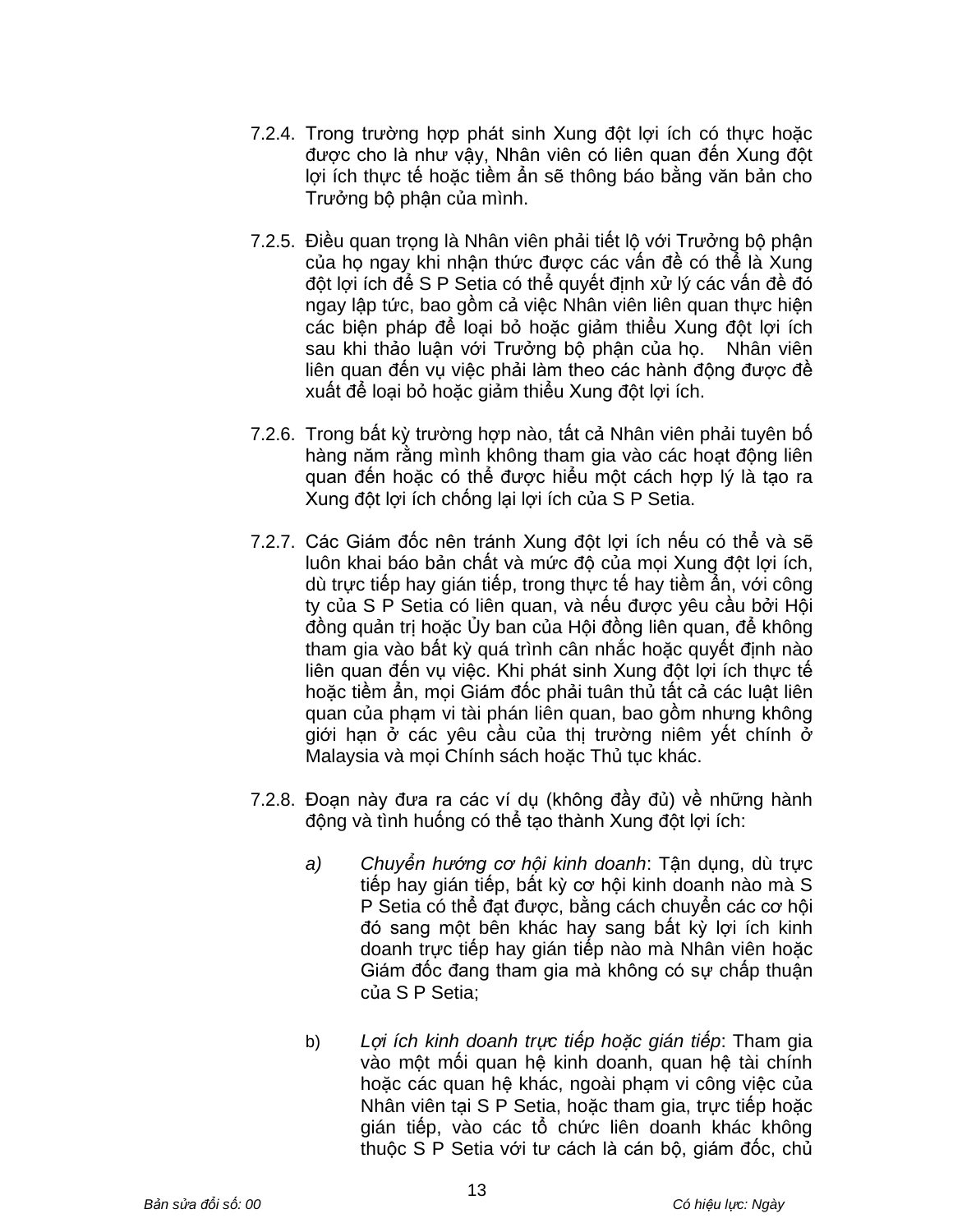sở hữu, nhân viên, đại lý, chuyên gia tư vấn, cố vấn, đại diện hoặc đại lý hoặc trong khi đang tham gia, trực tiếp hoặc gián tiếp, vào các tổ chức kinh doanh không phải của S P Setia, thực hiện, hoặc tìm cách thực hiện bất kỳ hoạt động kinh doanh nào với S P Setia vì lợi ích và/hoặc thu được lợi ích từ các tổ chức kinh doanh không thuộc về S P Setia;

- *c) Lợi ích hoặc thu lợi cá nhân*: Sử dụng công việc hoặc chức vụ của bản thân tại S P Setia để gia tăng thêm lợi ích cá nhân của bản thân hoặc lợi ích cá nhân của vợ/chồng, cha mẹ (ruột và nuôi), con (ruột và nuôi), anh chị em ruột, con rể, con dâu, anh em rể, chị em dâu và anh chi em ruột của bên vợ/chồng hoặc sử dụng nhân sự, cơ sở vật chất, thiết bị, vật tư hoặc các nguồn lực khác của S P Setia nhằm đạt được hoặc thu được lợi ích cá nhân hoặc lợi ích cho vợ/chồng, cha mẹ (ruột và nuôi), con (ruột và nuôi), anh chị em ruột, con rể, con dâu, anh em rể, chị em dâu và anh chị em ruột của bên vợ/chồng.
- 7.3. Nhận và tặng quà và chiêu đãi
	- 7.3.1 Theo nguyên tắc chung, tất cả các Nhân viên hoặc Giám đốc không được nhận Quà tặng và chiêu đãi từ Bên thứ ba trừ khi được Chính sách Quà tặng và chiêu đãi cho phép. Điều này là do việc nhận Quà tặng và chiêu đãi có thể ảnh hưởng đến tính liêm chính của chúng tôi, cản trở công tác đánh giá sản phẩm, định giá và hiệu suất của các Bên thứ ba hoặc ảnh hưởng đến đánh giá chuyên môn của chúng tôi trong việc hoàn thành toàn bộ trách nhiệm của chúng tôi đối với S P Setia. Tương tự như vậy, Nhân viên và Giám đốc không được phép đề nghị hoặc tặng Quà tặng và chiêu đãi trừ khi được Chính sách Quà tặng & chiêu đãi cho phép.

Nhân viên, Giám đốc và các Bên thứ ba phải tuân thủ nghiêm ngặt Chính sách Chống hối lộ và tham nhũng.

- 7.4. Chống rửa tiền/Chống tài trợ khủng bố
	- 7.4.1 Rửa tiền là mọi hành vi hoặc nỗ lực nhằm che giấu hoặc ngụy tạo danh tính của các khoản tiền thu được bằng con đường bất hợp pháp và chuyển khoản tiền đó qua các kênh kinh doanh hợp pháp để những khoản tiền này có vẻ như đến từ các nguồn hợp pháp. Nhân viên và Giám đốc phải tuân thủ mọi quy định của địa phương cũng như tất cả luật lệ và quy định hiện hành liên quan đến Chống rửa tiền/Chống tài trợ khủng bố (AML/CFT) ở các quốc gia mà Tập đoàn hoạt động và thực hiện các giao dịch kinh doanh của mình nhằm ngăn chặn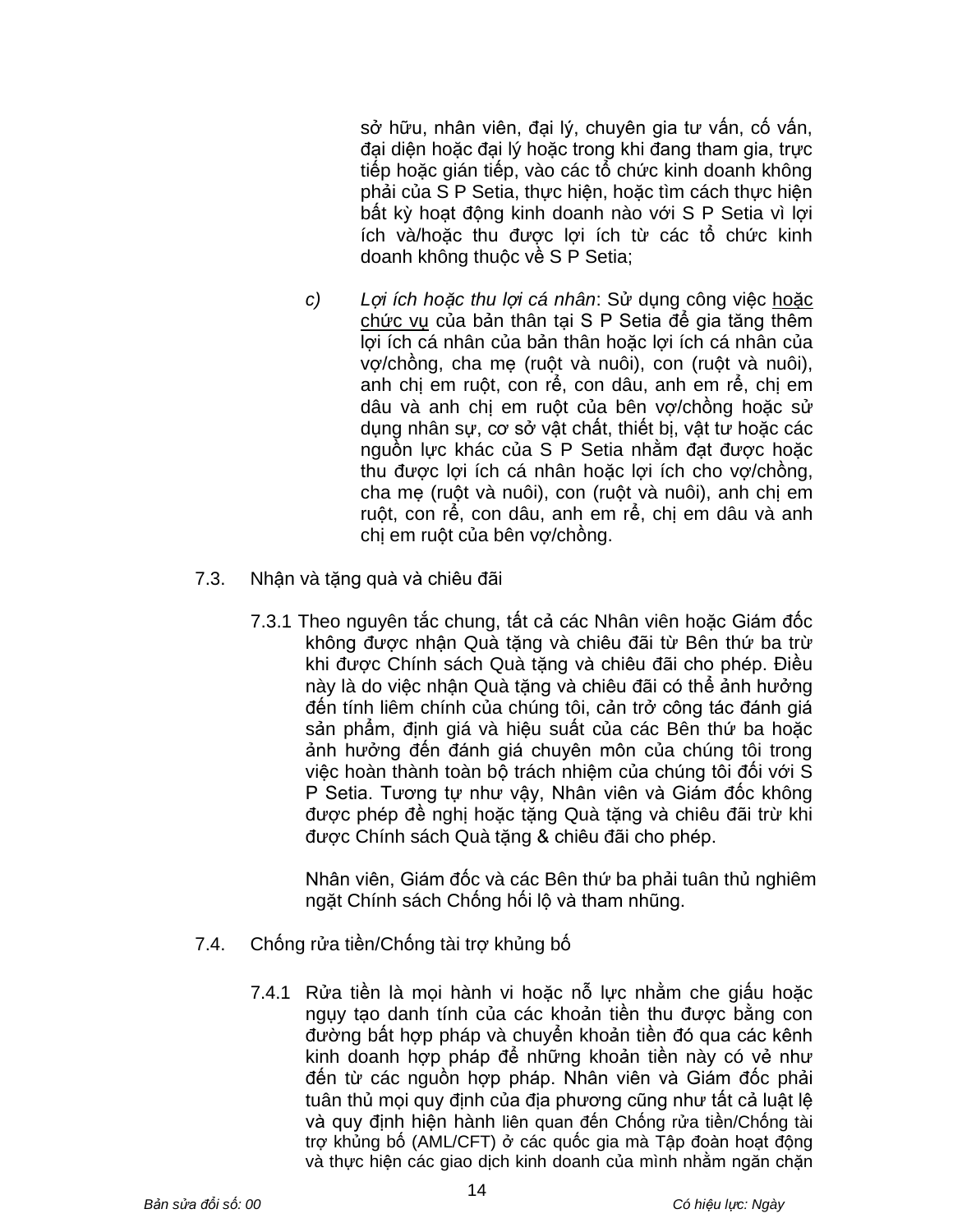các doanh nghiệp hợp pháp bị tội phạm lợi dụng làm phương tiện cho bất kỳ hoạt động chống rửa tiền nào.

- 7.4.2 Mọi Nhân viên và Giám đốc có trách nhiệm đảm bảo rằng các hoạt động AML/CFT đáng nghi được báo cáo kịp thời. Nên tham vấn Đơn vị Quản trị và Liêm chính (IGU) nếu có bất kỳ sự không chắc chắn nào liên quan đến luật và quy định về AML/CFT liên quan đến các giao dịch hoặc công việc kinh doanh của Tập đoàn Setia.
- 7.4.3 Bất kỳ Nhân viên và Giám đốc nào bị phát hiện từng tham gia hoặc hỗ trợ hoạt động AML/CFT có thể phải chịu hình phạt hình sự theo quy định của địa phương cũng như bất kỳ luật và quy định hiện hành nào khác liên quan đến AML/CFT ở các quốc gia nơi Tập đoàn hoạt động và tiến hành các giao dịch kinh doanh của mình. Bất kỳ Nhân viên nào bị phát hiện từng tham gia hoặc hỗ trợ hoạt động AML/CFT cũng sẽ phải đối mặt với hình thức kỷ luật, bao gồm nhưng không giới hạn ở việc sa thải.

#### **8. Mua sắm và cung ứng**

- 8.1 Hành động vì lợi ích tốt nhất của S P Setia:
	- 8.1.1 Tất cả các quyết định mua sắm và cung ứng chỉ nên dựa trên lợi ích tốt nhất của S P Setia. Cần cân nhắc sự phù hợp của sản phẩm hoặc dịch vụ, giá cả, dịch vụ giao hàng và chất lượng. Cần tuân thủ chặt chẽ quy trình sơ tuyển sao cho công tác đánh giá các nhà thầu tiềm năng trước tiên phải thông qua quá trình đánh giá nội bộ của các bộ phận liên quan, bao gồm bộ phận thực hiện dự án, bộ phận tài chính và bộ phận cung ứng.
	- 8.1.2 S P Setia sẽ đối xử công bằng với tất cả các nhà cung ứng, nhà thầu hoặc nhà cung cấp dịch vụ và đảm bảo luôn duy trì các nghĩa vụ bảo mật, đặc biệt là trong giai đoạn đấu thầu.
	- 8.1.3 S P Setia có thể cân nhắc nhiều hơn một nhà cung ứng, nhà thầu hoặc nhà cung cấp dịch vụ. Nhân viên của S P Setia có thể hoạt động như một người cân bằng và kiểm soát trong việc đảm bảo đưa ra một kết luận độc lập và hợp lý khách quan. Bất kỳ Nhân viên và/hoặc Giám đốc nào cũng không được yêu cầu hoặc chấp nhận các khoản hối lộ dưới bất kỳ hình thức nào. Nếu có bất kỳ khoản hối lộ nào được thực hiện hoặc đưa ra, tất cả các Nhân viên và/hoặc Giám đốc phải báo cáo khoản hối lộ này với Trưởng bộ phận liên quan hoặc gửi báo cáo theo Chính sách Tố giác của S P Setia.
	- 8.1.4 Tất cả các thỏa thuận cung ứng hoặc mua sắm đều ghi chép các dịch vụ hoặc sản phẩm sẽ cung cấp với các thời hạn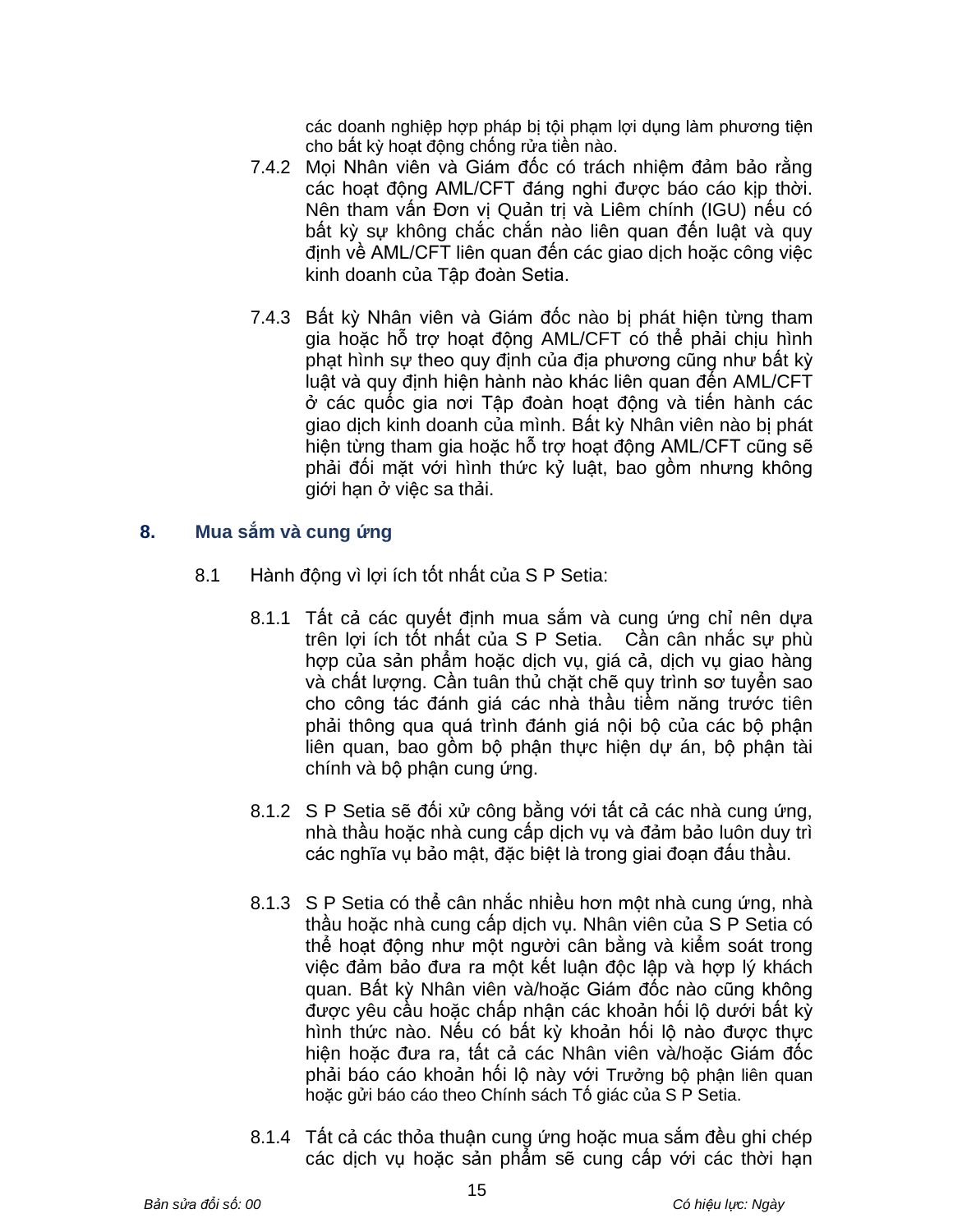giao hàng cụ thể để tạo điều kiện cho quá trình xác minh độc lập.

- 8.1.5 Nhân viên phải tuân thủ nghiêm ngặt các Chính sách và Thủ tục liên quan đến việc mua sắm và cung ứng dịch vụ từ Bên thứ ba.
- 8.2 Cam kết thay mặt cho S P Setia:
	- 8.2.1 Cần thực hiện tất cả các cam kết tiền tệ theo đúng các giới hạn thẩm quyền đã được phê duyệt.
	- 8.2.2 Cho phép và phê duyệt ngân sách hoặc kế hoạch hoạt động không tương đương với cho phép phát sinh các chi tiêu theo ngân sách hoặc kế hoạch hoạt động. Vẫn cần phê duyệt cho khoản chi phát sinh mặc dù chi phí đã được lập ngân sách.
	- 8.2.3 Không một Nhân viên nào được phép:
		- a) phê duyệt các yêu cầu hoặc chi phí của riêng bản thân mình;
		- b) tự mình phê duyệt đơn xin mua hàng, tiến hành đặt hàng, nhận hàng và phê duyệt hóa đơn thanh toán; và/hoặc
		- c) chia nhỏ tổng giá trị của lần mua sắm thành nhiều đơn xin mua hàng để né tránh các giới hạn thẩm quyền do ban quản lý thiết lập.
- 8.3 Người lao đông đã từ chức và đã gửi đơn thôi việc hoặc đang trong thời gian tạm hoãn thực hiện hợp đồng lao động vì bất kỳ lý do gì, không được phép tiếp tục thực hiện bất kỳ cam kết tài chính, hợp đồng nào hoặc không được phép thực hiện bất kỳ quyền hạn nào khác thay mặt cho S P Setia, trừ khi được sự chấp thuận trước bằng văn bản của Trưởng bộ phận. Nếu không có sự chấp thuận bằng văn bản đó, Quản lý hoặc Trưởng bộ phận của Nhân viên phải thông báo cho các bộ phận liên quan và chuyển giao nhiệm vụ và trách nhiệm cho Nhân viên khác càng sớm càng tốt.

# **9. Cộng đồng và xã hội**

- 9.1 S P Setia cam kết tạo ra sự khác biệt tích cực trong xã hội bằng cách đóng góp vào việc cải thiện chất lượng cuộc sống của cộng đồng.
- 9.2 S P Setia và Nhân viên của mình phải lưu tâm đến hậu quả của các hoạt động của S P Setia trong cộng đồng xung quanh và sẽ nỗ lực hết sức mình để tiến hành các hoạt động kinh doanh mang lại lợi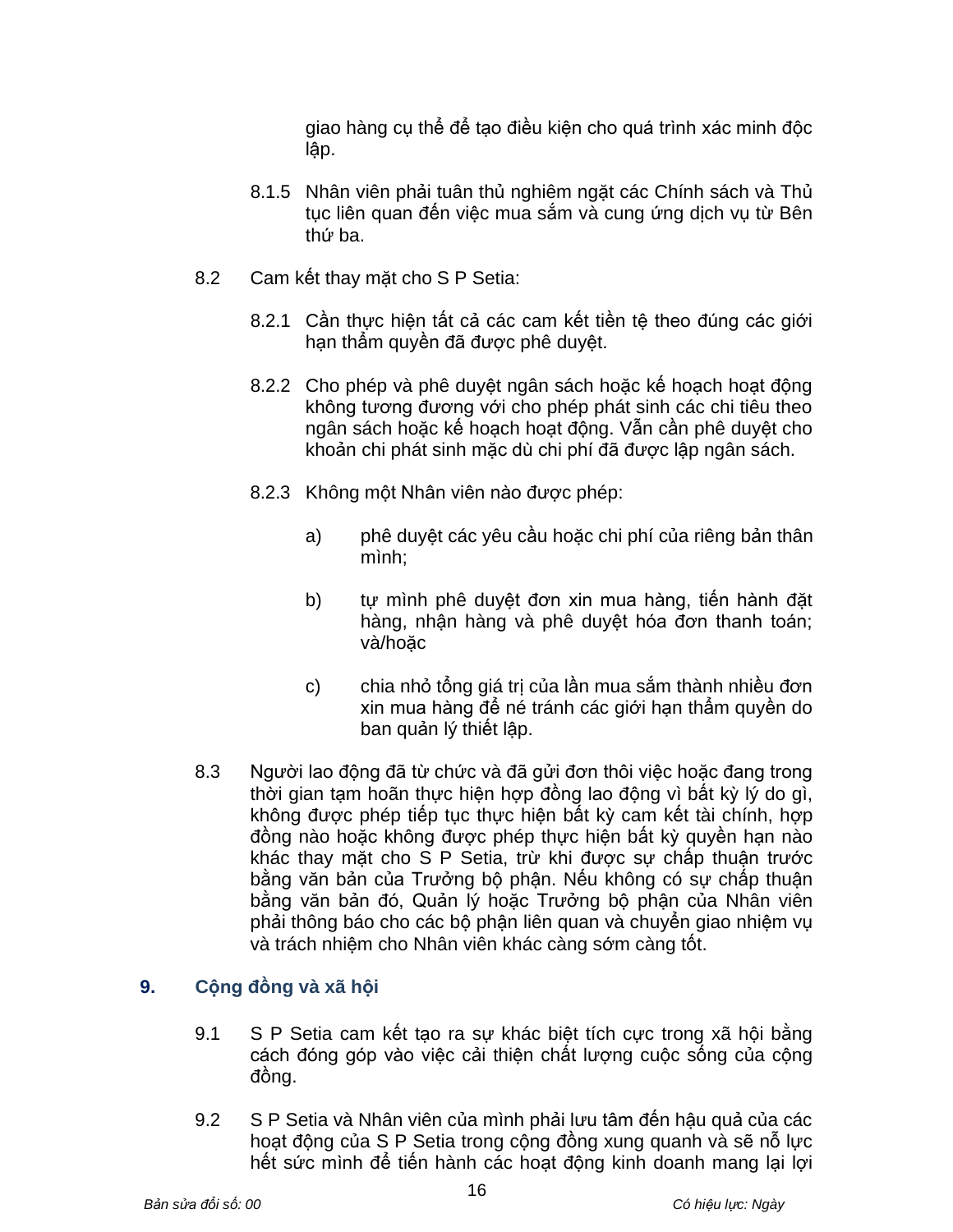ích cho nền kinh tế và xã hội, và liên tục nỗ lực thực hiện các trách nhiệm xã hội của doanh nghiệp.

9.3 Những nỗ lực này có thể vượt ra ngoài các yêu cầu do pháp luật quy định.

#### **10. Môi trường**

- 10.1 S P Setia tin tưởng vào việc xây dựng một tương lai bền vững. Tất cả Nhân viên sẽ nỗ lực làm việc cùng với Bên thứ ba để đảm bảo các sản phẩm và dịch vụ của chúng ta được phân phối theo cách thân thiện với xã hội và môi trường.
- 10.2 Các tiện ích nên được sử dụng một cách có trách nhiệm và hiệu quả; và tất cả chúng ta tại S P Setia phải đảm bảo rằng công tác xử lý rác thải tại cơ sở diễn ra đúng cách và thân thiện với môi trường.

#### **11. Danh sách kiểm tra đạo đức**

- 11.1 Khi đưa ra quyết định hoặc tuân theo chỉ thị được đưa ra, Nhân viên hoặc Giám đốc phải tự hỏi:
	- 11.1.1 Quyết định hoặc hành động của tôi có tuân thủ tinh thần của Bộ quy tắc, các Chính sách và Thủ tục liên quan cũng như luật pháp hiện hành không?
	- 11.1.2 Hành vi của tôi có phù hợp với các giá trị của S P Setia và các tiêu chuẩn của tập đoàn về đạo đức, sự trung thực và tính liêm chính không?
	- 11.1.3 Quyết định hoặc hành động của tôi có phản ánh tính liêm chính, nghĩa là đây có phải là quyết định hay hành động đúng đắn cần thực hiện không?
	- 11.1.4 Quyết định hoặc hành động của tôi có được thúc đẩy bởi phán đoán chuyên môn có trách nhiệm không?
	- 11.1.5 Tôi có cảm thấy tự tin nếu cơ sở hoặc lý do cho quyết định hoặc hành động của tôi được công khai không?
- 11.2 Áp dụng các biện pháp thực hành tốt:
	- 11.2.1 Bám sát các tiêu chuẩn đạo đức và luật pháp áp dụng cho nhiệm vụ và trách nhiệm của bạn hoặc các lĩnh vực chuyên môn.
	- 11.2.2 Bắt đầu thảo luận trong các cuộc họp của bộ phận về các vấn đề liên quan đến Bộ quy tắc hoặc Chính sách và Thủ tuc.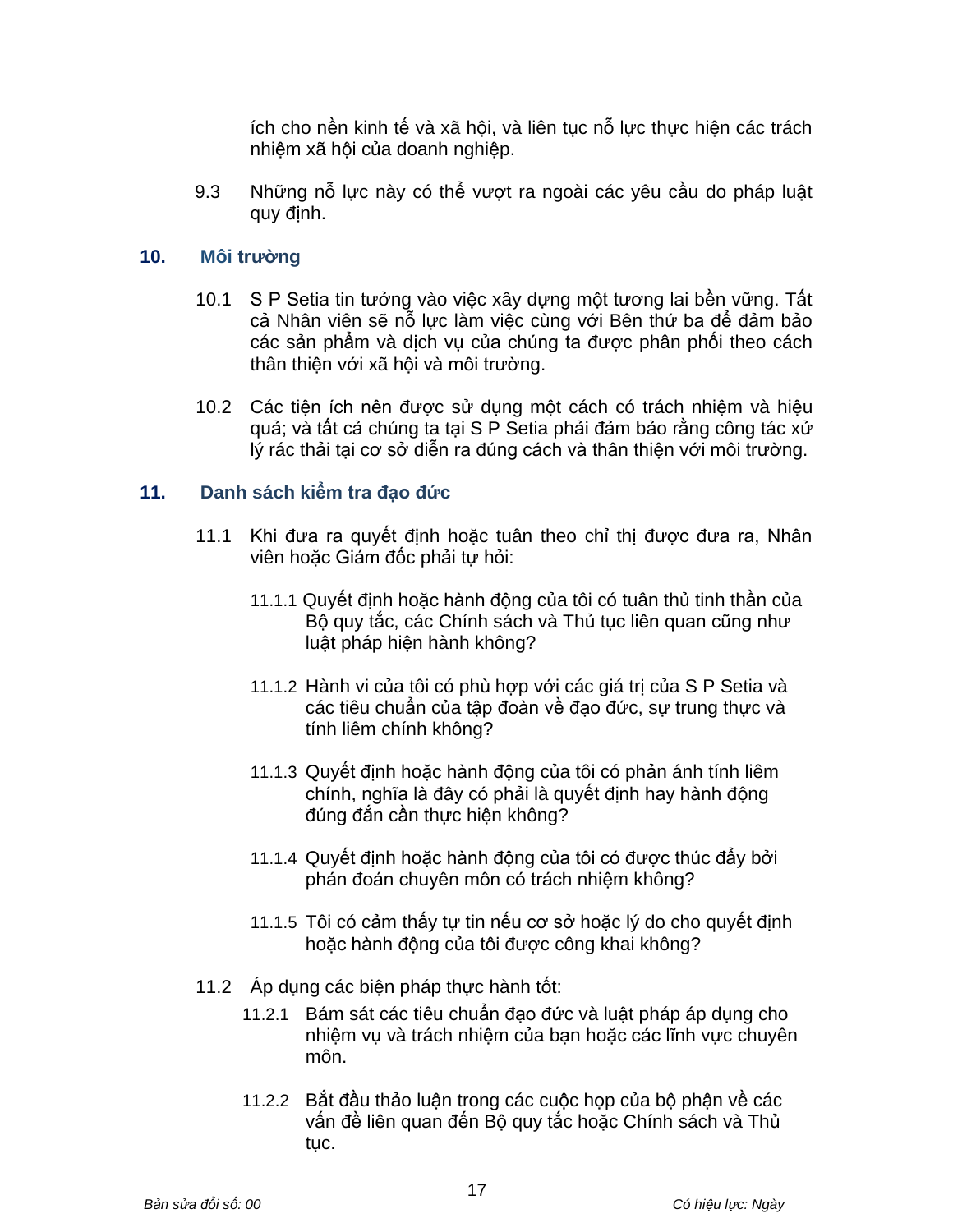- 11.2.3 Biết người để tham khảo ý kiến nếu không chắc chắn về việc phải làm.
- 11.2.4 Lên tiếng nếu thực sự quan tâm.
- 11.2.5 Nhận trợ giúp nếu cần.

#### **12. Tuân thủ Bộ quy tắc này**

- 12.1 Nhân viên vi phạm Bộ quy tắc này, bất kể vị trí hoặc chức danh, có thể bị kỷ luật, bao gồm cả chấm dứt hợp đồng làm việc theo luật hiện hành và Nội quy lao động. Sau đây là một số ví dụ về các hành vi có thể dẫn đến hình thức kỷ luật:
	- 12.1.1 vi phạm và/hoặc xúi giục người khác vi phạm luật pháp và quy định hiện hành, Bộ quy tắc này và/hoặc các Chính sách và Thủ tục khác;
	- 12.1.2 không báo cáo các vi phạm đã biết hoặc nghi ngờ có căn cứ đối với luật và quy định hiện hành, Bộ quy tắc này và/hoặc các Chính sách và Thủ tục khác;
	- 12.1.3 trả thù các Nhân viên hoặc Bên thứ ba khác vì đã báo cáo quan ngại hoặc hành vi vi phạm.

Trong trường hợp có bất kỳ Giám đốc nào vi phạm Bộ quy tắc này, Hội đồng quản trị của S P Setia Berhad sẽ xác định các hành động thích hợp cần thực hiện sau khi xem xét tất cả các thông tin và tình huống liên quan.

#### **13. Nhận trợ giúp**

- 13.1 Tìm kiếm lời khuyên hoặc hỗ trợ khi bạn không chắc chắn về một hành động thích hợp về mặt pháp lý hoặc đạo đức.
- 13.2 Tình huống này có thể xảy ra khi các Chính sách và Thủ tục hiện hành có vẻ khó hiểu hoặc khó diễn giải, hoặc khi bạn có ít kinh nghiệm trong việc giải quyết vấn đề hoặc đang gặp khó khăn. Sự khác biệt về quan điểm cũng có thể khiến quá trình hành động đúng đắn trở nên không rõ ràng.
- 13.3 Hãy chọn một phương án thích hợp để nhận được sự trợ giúp trong hoàn cảnh hiện tại. Bắt đầu tốt nhất là từ quản lý trực tiếp của bạn. Nếu vấn đề vẫn chưa được giải quyết, hãy báo cáo với Trưởng bộ phận liên quan hoặc IGU.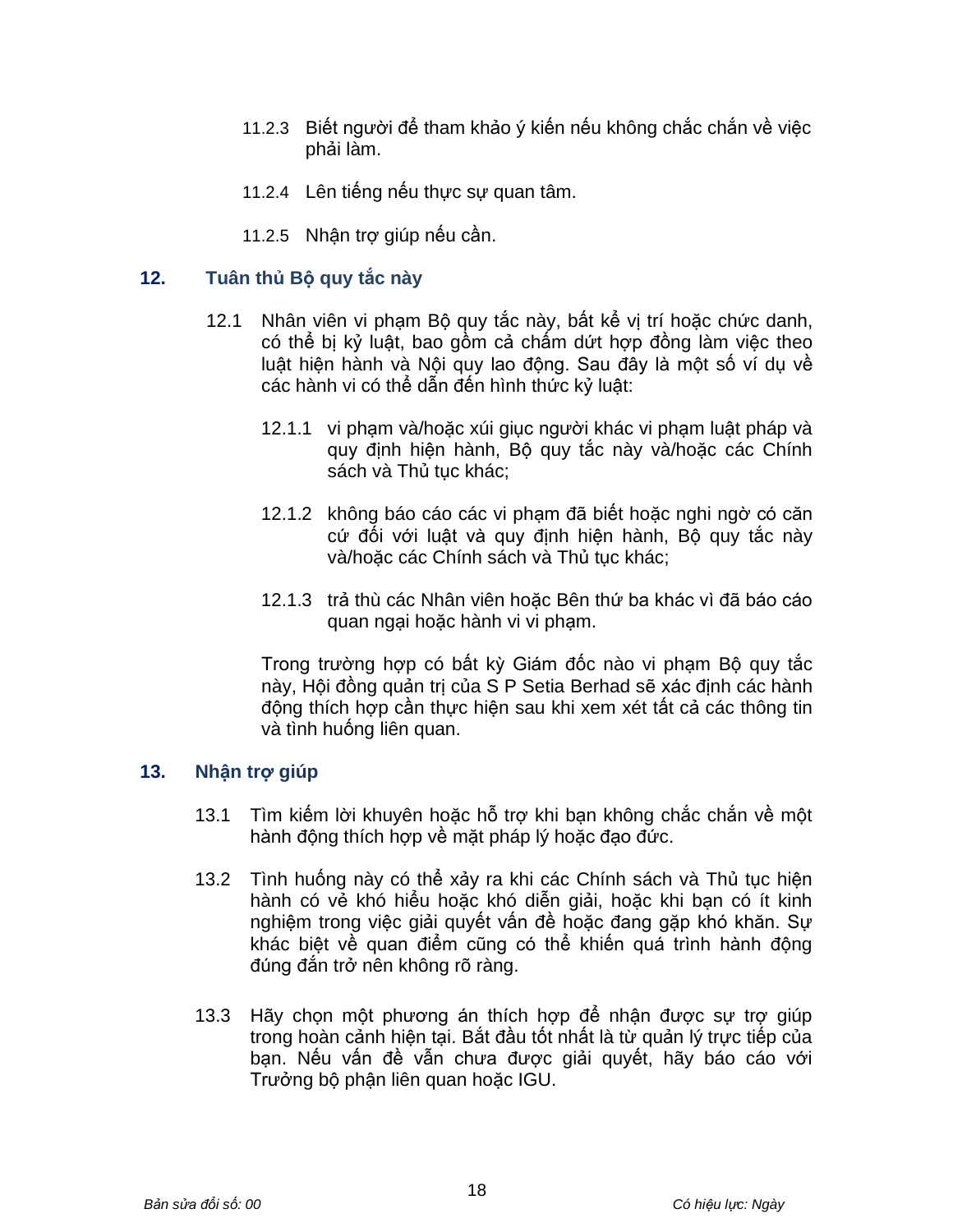# **14. Báo cáo quan ngại**

- 14.1 Chúng tôi khuyến khích nhân viên báo cáo những quan ngại xác thực mà không sợ bị trả đũa. Chính sách Tố giác của S P Setia quy định chi tiết về các thủ tục và biện pháp bảo vệ dành cho người tố giác. Các Giám đốc phải báo cáo ngay lập tức bất kỳ quan ngại xác thực nào về các vi phạm thực tế hoặc tiềm ẩn đối với Bộ quy tắc này của bất kỳ Giám đốc nào và tuân thủ nghiêm ngặt quy trình báo cáo được quy định trong Chính sách Tố giác.
- 14.2 S P Setia sẽ có hành động thích hợp đối với tất cả những cá nhân có hành vi trả đũa.
- 14.3 Hành vi gửi báo cáo ác ý hoặc phỉ báng mà không có cơ sở hoặc cố ý đưa ra báo cáo sai sự thật là hành vi vi phạm Bộ quy tắc này và Chính sách Tố giác và có thể dẫn đến các quy trình kỷ luật.

## **15. Đánh giá**

15.1 Bộ quy tắc này sẽ được IGU đánh giá định kỳ, được thẩm định bởi Ủy ban Quản lý Rủi ro, và sau đó được đề xuất lên Hội đồng quản trị để được phê duyệt. Bộ Quy tắc sẽ được cập nhật theo thời gian và trong những thời điểm cần thiết để đảm bảo rằng luôn được cập nhật và thích hợp với công tác giải quyết bất kỳ vấn đề đạo đức nào có thể phát sinh tại S P Setia. Bộ quy tắc, khi được cập nhật, sẽ được phổ biến thông qua các kênh truyền thông của S P Setia.